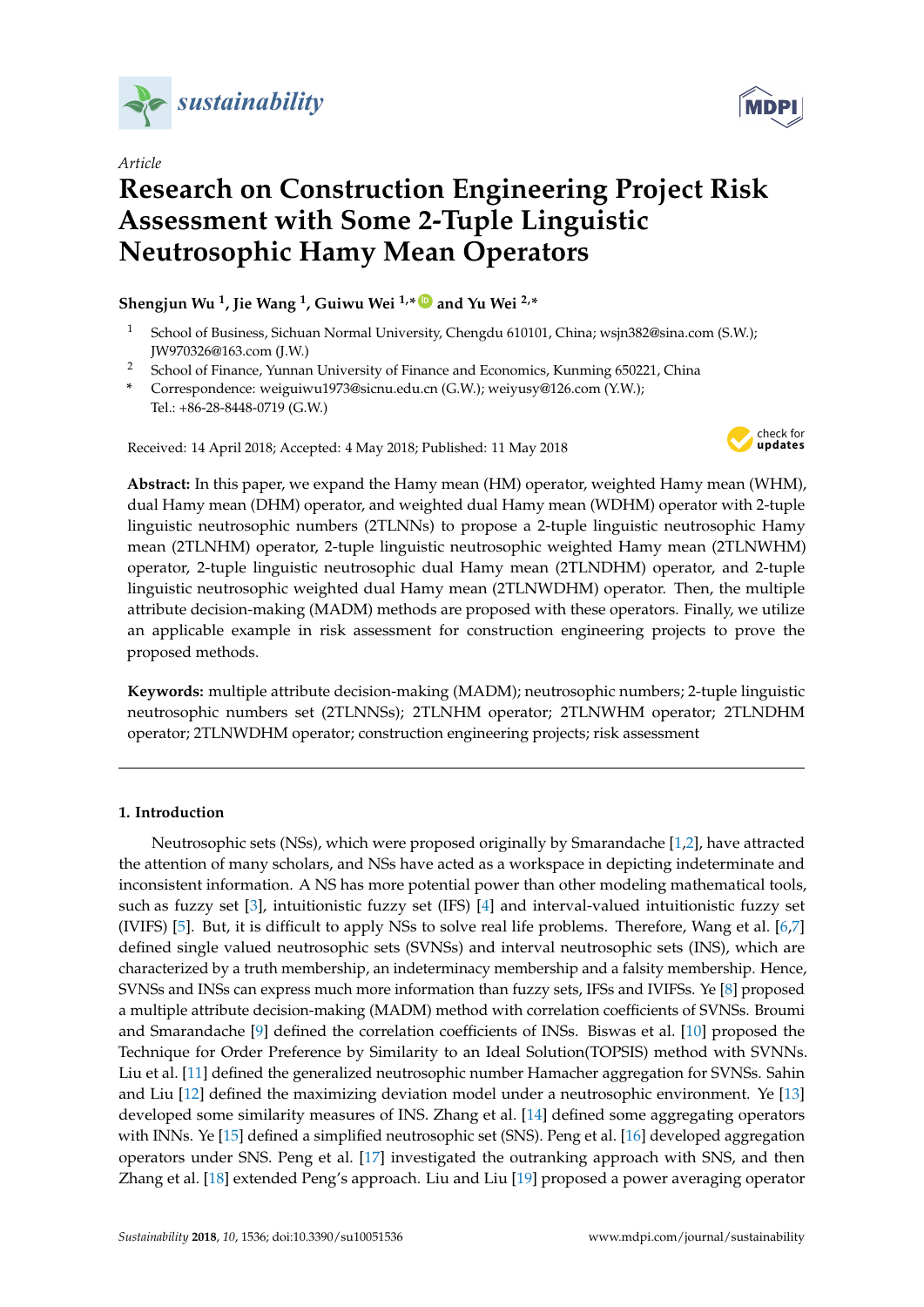with SVNNs. Deli and Subas [\[20\]](#page-24-7) discussed a novel method to rank SVNNs. Peng et al. [\[21\]](#page-24-8) proposed multi-valued neutrosophic sets. Zhang et al. [\[22\]](#page-24-9) gave the improved weighted correlation coefficient for interval neutrosophic sets. Chen and Ye [\[23\]](#page-24-10) proposed Dombi operations for SVNSs. Liu and Wang [\[24\]](#page-24-11) proposed the MADM method based on a SVN-normalized weighted Bonferroni mean. Wu et al. [\[25\]](#page-24-12) proposed a cross-entropy and prioritized an aggregation operator with SNSs in MADM problems. Li et al. [\[26\]](#page-24-13) developed SVNN Heronian mean operators in MADM problems. Zavadskas et al. [\[27\]](#page-24-14) proposed a model for residential house elements and material selection using the neutrosophic MULTIMOORA method. Zavadskas et al. [\[28\]](#page-24-15) studied the sustainable market valuation of buildings using the SVN MAMVA method. Bausys and Juodagalviene [\[29\]](#page-24-16) investigated the garage location selection for residential houses using the WASPAS-SVNS method. Wu et al. [\[30\]](#page-24-17) proposed some Hamacher aggregation operators under an SVN 2-tuple linguistic environment for MAGDM.

Although SVNS theory has been successfully applied in some areas, the SVNS is also characterized by truth membership degree, indeterminacy membership degree, and falsity membership degree information. However, all the above approaches are unsuitable for describing the truth membership degree, indeterminacy membership degree, and falsity membership degree information of an element of a set by linguistic variables on the basis of the given linguistic term sets, which can reflect a decision maker's confidence level when they are making an evaluation. In order to overcome this limit, we propose the concept of a 2-tuple linguistic neutrosophic numbers set (2TLNNSs) to solve this problem based on SVNS [\[6,](#page-23-5)[7\]](#page-23-6) and a 2-tuple linguistic information processing model [\[31\]](#page-24-18). Thus, how to aggregate these 2-tuple linguistic neutrosophic numbers is an interesting topic. To solve this issue, in this paper, we develop aggregation operators with 2TLNNs based on the traditional operator [\[32\]](#page-24-19). In order to do so, the remainder of this paper is set out as follows. In the next section, we propose the concept of 2TLNNSs. In Section [3,](#page-3-0) we propose Hamy mean (HM) operators with 2TLNNs. In Section [4,](#page-20-0) we give a numerical example for risk assessment of a construction engineering projects. Section [5](#page-23-12) concludes the paper with some remarks.

### **2. Preliminaries**

In this section, we propose the concept of using 2-tuple linguistic neutrosophic sets (2TLNSs) based on SVNSs [\[6,](#page-23-5)[7\]](#page-23-6) and 2-tuple linguistic sets (2TLSs) [\[31\]](#page-24-18).

### *2.1. 2TLSs*

**Definition 1.** Let  $S = \{s_i | i = 0, 1, \ldots, t\}$  be a linguistic term set with an odd cardinality. Any label,  $s_i$ , *represents a possible value for a linguistic variable, and S can be defined as:*

$$
S = \left\{\n\begin{array}{l}\ns_0 = extremely\ poor, \ s_1 = very\ poor, \ s_2 = poor, \ s_3 = medium, \ s_4 = good, \ s_5 = very\ good, \ s_6 = extremely\ good.\n\end{array}\n\right\}
$$
\n(1)

Herrera and Martinez [\[27,](#page-24-14)[28\]](#page-24-15) developed the 2-tuple fuzzy linguistic representation model based on the concept of symbolic translation. It is used for representing the linguistic assessment information by means of a 2-tuple  $(s_i, \rho_i)$ , where  $s_i$  is a linguistic label for predefined linguistic term set *S* and  $\rho_i$  is the value of symbolic translation, and  $\rho_i \in [-0.5, 0.5)$ .

### *2.2. SVNSs*

Let *X* be a space of points (objects) with a generic element in a fixed set, *X*, denoted by *x*. An SVNS, *A*, in *X* is characterized as the following [\[6,](#page-23-5)[7\]](#page-23-6):

$$
A = \{(x, T_A(x), I_A(x), F_A(x)) | x \in X\}
$$
 (2)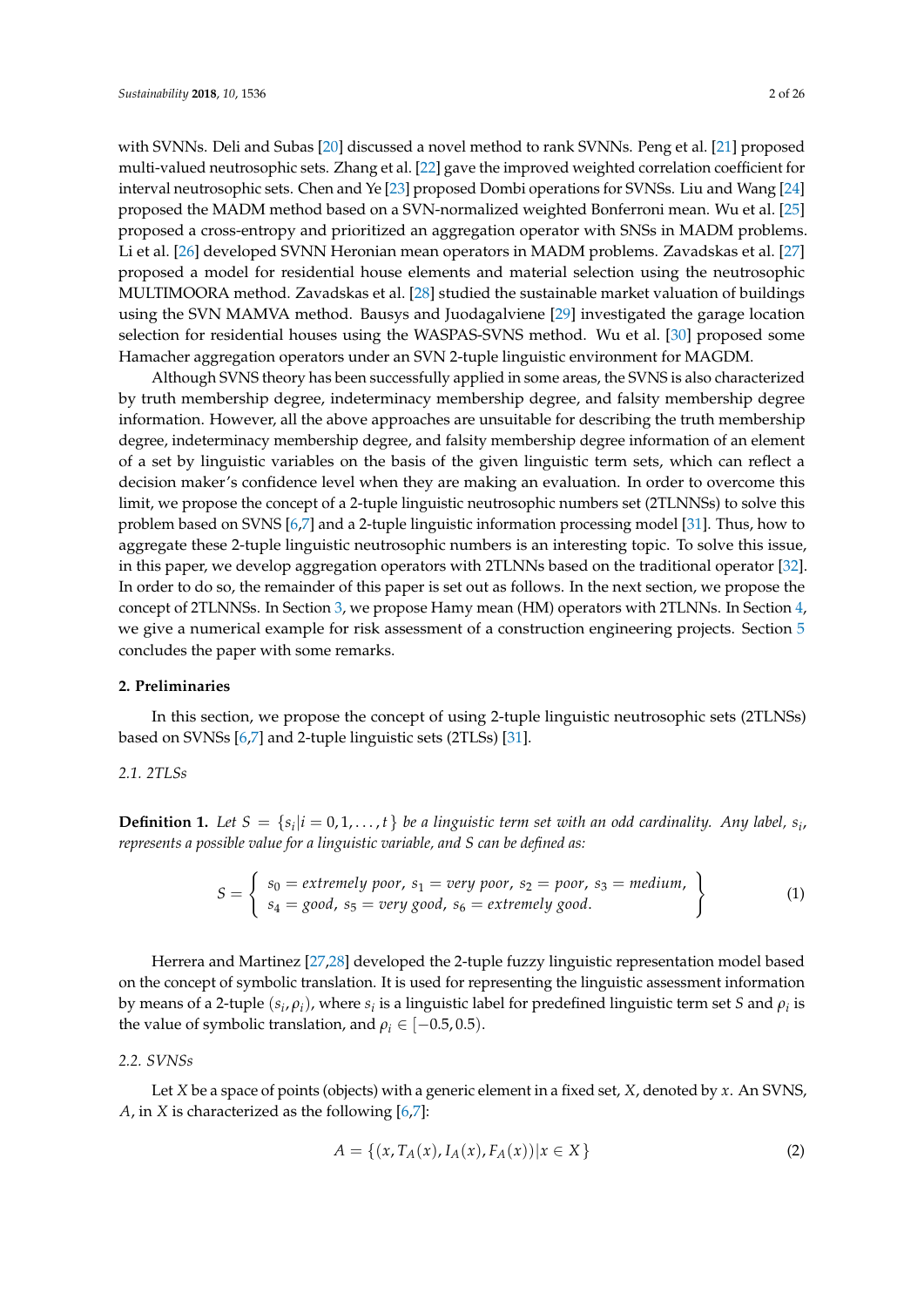where the truth membership function,  $T_A(x)$ , indeterminacy-membership,  $I_A(x)$ , and falsity membership function,  $F_A(x)$ , are single subintervals/subsets in the real standard [0,1], that is,  $T_A(x): X \to [0,1], I_A(x): X \to [0,1]$  and  $F_A(x): X \to [0,1]$ . In addition, the sum of  $T_A(x)$ ,  $I_A(x)$ and  $F_A(x)$  satisfies the condition  $0 \leq T_A(x) + I_A(x) + F_A(x) \leq 3$ . Then, a simplification of *A* is denoted by  $A = \{(x, T_A(x), I_A(x), F_A(x)) | x \in X\}$ , which is a SVNS.

For a SVNS  $\{(x, T_A(x), I_A(x), F_A(x)) | x \in X\}$ , the ordered triple components,  $(T_A(x), I_A(x), F_A(x))$ , are described as a single-valued neutrosophic number (SVNN), and each SVNN can be expressed as  $A = (T_A, I_A, F_A)$ , where  $T_A \in [0,1], I_A \in [0,1], F_A \in [0,1]$  and  $0 \le T_A + I_A + F_A \le 3.$ 

### *2.3. 2TLNSs*

**Definition 2.** *Assume that*  $\varphi = {\varphi_0, \varphi_1, ..., \varphi_t}$  *is a 2TLSs with an odd cardinality, t* + 1. *If*  $\varphi$  =  $\langle (s_T, \alpha), (s_I, \beta), (s_F, \gamma) \rangle$  is defined for  $(s_T, \alpha), (s_I, \beta), (s_F, \gamma) \in \varphi$  and  $\alpha, \beta, \gamma \in [0, t]$ , where  $(s_T, \alpha), (s_I, \beta)$ *and* (*sF*, *γ*) *express independently the truth degree, indeterminacy degree, and falsity degree by 2TLSs, then 2TLNSs is defined as follows:*

$$
\varphi_j = \left\langle \left( s_{T_j}, \alpha_j \right), \left( s_{I_j}, \beta_j \right), \left( s_{F_j}, \gamma_j \right) \right\rangle \tag{3}
$$

where  $0 \leq \Delta^{-1}\Big(s_{T_{j}},\alpha_j\Big) \leq t, 0 \leq \Delta^{-1}\Big(s_{I_{j}},\beta_j\Big) \leq t, 0 \leq \Delta^{-1}\Big(s_{F_{j}},\gamma_j\Big) \leq t,$  and  $0 \leq \Delta^{-1}\Big(s_{T_{j}},\alpha_j\Big) +$  $\Delta^{-1}\Big(s_{I_j},\beta_j\Big)+\Delta^{-1}\Big(s_{F_{j}},\gamma_j\Big)\leq 3t.$ 

**Definition 3.** Let  $\varphi_1 = \langle (s_{T_1}, \alpha_1), (s_{I_1}, \beta_1), (s_{F_1}, \gamma_1) \rangle$  be a 2TLNN in  $\varphi$ . Then, the score and accuracy *functions of ϕ*<sup>1</sup> *are defined as follows:*

$$
S(\varphi_1) = \Delta \left\{ \frac{(2t + \Delta^{-1}(s_{T_1}, \alpha_1) - \Delta^{-1}(s_{I_1}, \beta_1) - \Delta^{-1}(s_{F_1}, \gamma_1))}{3} \right\}, S(\varphi_1) \in [0, t]
$$
(4)

$$
H(\varphi_1) = \Delta \left\{ \Delta^{-1} (s_{T_1}, \alpha_1) - \Delta^{-1} (s_{F_1}, \gamma_1) \right\}, H(\varphi_1) \in [-t, t]. \tag{5}
$$

**Definition 4.** Let  $\varphi_1 = \langle (s_{T_1}, \alpha_1), (s_{I_1}, \beta_1), (s_{F_1}, \gamma_1) \rangle$  and  $\varphi_2 = \langle (s_{T_2}, \alpha_2), (s_{I_2}, \beta_2), (s_{F_2}, \gamma_2) \rangle$  be two *2TLNNs, then*

- (1) if  $S(\varphi_1) < S(\varphi_2)$ , then  $\varphi_1 < \varphi_2$ ;
- (2) if  $S(\varphi_1) > S(\varphi_2)$ , then  $\varphi_1 > \varphi_2$ ;
- (3) if  $S(\varphi_1) = S(\varphi_2)$ ,  $H(\varphi_1) < H(\varphi_2)$ , then  $\varphi_1 < \varphi_2$ ;
- (4) if  $S(\varphi_1) = S(\varphi_2)$ ,  $H(\varphi_1) > H(\varphi_2)$ , then  $\varphi_1 > \varphi_2$ ;
- (5) if  $S(\varphi_1) = S(\varphi_2)$ ,  $H(\varphi_1) = H(\varphi_2)$ , then  $\varphi_1 = \varphi_2$ .

**Definition 5.** Let  $\varphi_1 = \langle (s_{T_1}, \alpha_1), (s_{I_1}, \beta_1), (s_{F_1}, \gamma_1) \rangle$  and  $\varphi_2 = \langle (s_{T_2}, \alpha_2), (s_{I_2}, \beta_2), (s_{F_2}, \gamma_2) \rangle$  be two *2TLNNs, ζ* > 0, *then*

$$
(1) \quad \varphi_1 \oplus \varphi_2 = \left\{\begin{array}{l} \Delta\left(t\left(\frac{\Delta^{-1}(s_{T_1}, \alpha_1)}{t} + \frac{\Delta^{-1}(s_{T_2}, \alpha_2)}{t} - \frac{\Delta^{-1}(s_{T_1}, \alpha_1)}{t} \cdot \frac{\Delta^{-1}(s_{T_2}, \alpha_2)}{t}\right)\right), \\ \Delta\left(t\left(\frac{\Delta^{-1}(s_{I_1}, \beta_1)}{t} \cdot \frac{\Delta^{-1}(s_{I_2}, \beta_2)}{t}\right)\right), \Delta\left(t\left(\frac{\Delta^{-1}(s_{F_1}, \gamma_1)}{t} \cdot \frac{\Delta^{-1}(s_{F_2}, \gamma_2)}{t}\right)\right)\end{array}\right\};
$$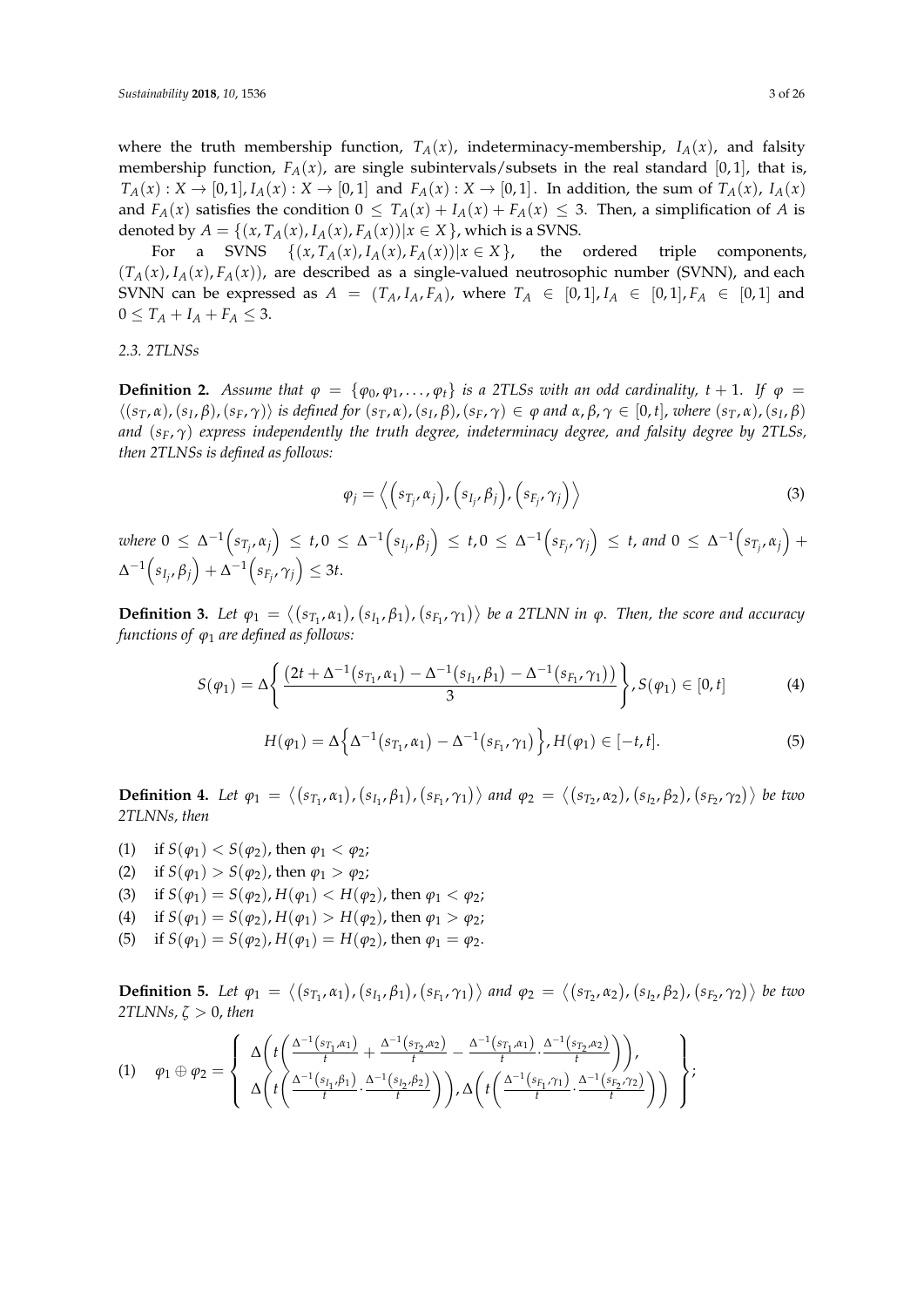$$
(2) \quad \varphi_{1} \otimes \varphi_{2} = \begin{cases} \Delta \left( t \left( \frac{\Delta^{-1}(s_{T_{1}}, \alpha_{1})}{t} \cdot \frac{\Delta^{-1}(s_{T_{2}}, \alpha_{2})}{t} \right) \right), \\ \Delta \left( t \left( \frac{\Delta^{-1}(s_{T_{1}}, \beta_{1})}{t} + \frac{\Delta^{-1}(s_{T_{2}}, \beta_{2})}{t} - \frac{\Delta^{-1}(s_{T_{1}}, \beta_{1})}{t} \cdot \frac{\Delta^{-1}(s_{T_{2}}, \beta_{2})}{t} \right) \right), \\ \Delta \left( t \left( \frac{\Delta^{-1}(s_{F_{1}}, \gamma_{1})}{t} + \frac{\Delta^{-1}(s_{F_{2}}, \gamma_{2})}{t} - \frac{\Delta^{-1}(s_{F_{1}}, \gamma_{1})}{t} \cdot \frac{\Delta^{-1}(s_{F_{2}}, \gamma_{2})}{t} \right) \right) \end{cases} \tag{3}
$$
\n
$$
(3) \quad \zeta \varphi_{1} = \begin{cases} \Delta \left( t \left( 1 - \left( 1 - \frac{\Delta^{-1}(s_{T_{1}}, \alpha_{1})}{t} \right)^{\zeta} \right) \right), \Delta \left( t \left( \frac{\Delta^{-1}(s_{T_{1}}, \beta_{1})}{t} \right)^{\zeta} \right), \\ \Delta \left( t \left( \frac{\Delta^{-1}(s_{F_{1}}, \gamma_{1})}{t} \right)^{\zeta} \right) \end{cases} \end{cases} \tag{4}
$$
\n
$$
(4) \quad (\varphi_{1})^{\zeta} = \begin{cases} \Delta \left( t \left( \frac{\Delta^{-1}(s_{T_{1}}, \alpha_{1})}{t} \right)^{\zeta} \right), \Delta \left( t \left( 1 - \left( 1 - \frac{\Delta^{-1}(s_{T_{1}}, \beta_{1})}{t} \right)^{\zeta} \right) \right), \\ \Delta \left( t \left( 1 - \left( 1 - \frac{\Delta^{-1}(s_{F_{1}}, \gamma_{1})}{t} \right)^{\zeta} \right) \right) \end{cases} \end{cases} \tag{5}
$$

*2.4. HM Operator*

**Definition 6 [\[32\]](#page-24-19).** *The Hamy mean (HM) operator is defined as follows:*

$$
HM^{(x)}(\varphi_1, \varphi_2, \cdots, \varphi_n) = \frac{\sum\limits_{1 \leq i_1 < \ldots < i_x \leq n} \left(\prod\limits_{j=1}^x \varphi_{i_j}\right)^{\frac{1}{x}}}{C_n^x},
$$
\n(6)

where x is a parameter and  $x=1,2,\ldots,n$  ,  $i_1,i_2,\ldots,i_x$  are x integer values taken from the set  $\{1,2,\ldots,n\}$  of *k* integer values,  $C_n^x$  denotes the binomial coefficient and  $C_n^x = \frac{n!}{x!(n-x)!}$ .

# <span id="page-3-0"></span>**3. Some 2TLNHM Operators**

### *3.1. 2TLNHM Operator*

In this section, we will combine HM and 2TLNNs and propose the 2-tuple linguistic neutrosophic Hamy mean (2TLNHM) operator.

**Definition 7.** Let  $\varphi_j=\left\langle \left(s_{T_j},\alpha_j\right),\left(s_{I_j},\beta_j\right),\left(s_{F_j},\gamma_j\right)\right\rangle$   $(j=1,2,\ldots,n)$  be a set of 2TLNNs. The 2TLNHM *operator is*

2TLNHM<sup>(x)</sup>(
$$
\varphi_1, \varphi_2, \cdots, \varphi_n
$$
) = 
$$
\frac{\bigoplus \zeta_i}{C_n^x} \left( \bigotimes \limits_{j=1}^x \varphi_{i_j} \right)^{\frac{1}{x}}.
$$
 (7)

**Theorem 1.** Let  $\varphi_j=\left\langle \left(s_{T_j},\alpha_j\right),\left(s_{I_j},\beta_j\right),\left(s_{F_j},\gamma_j\right)\right\rangle$   $(j=1,2,\ldots,n)$  be a set of 2TLNNs. The aggregated *value from the 2TLNHM operators is also a 2TLNN where*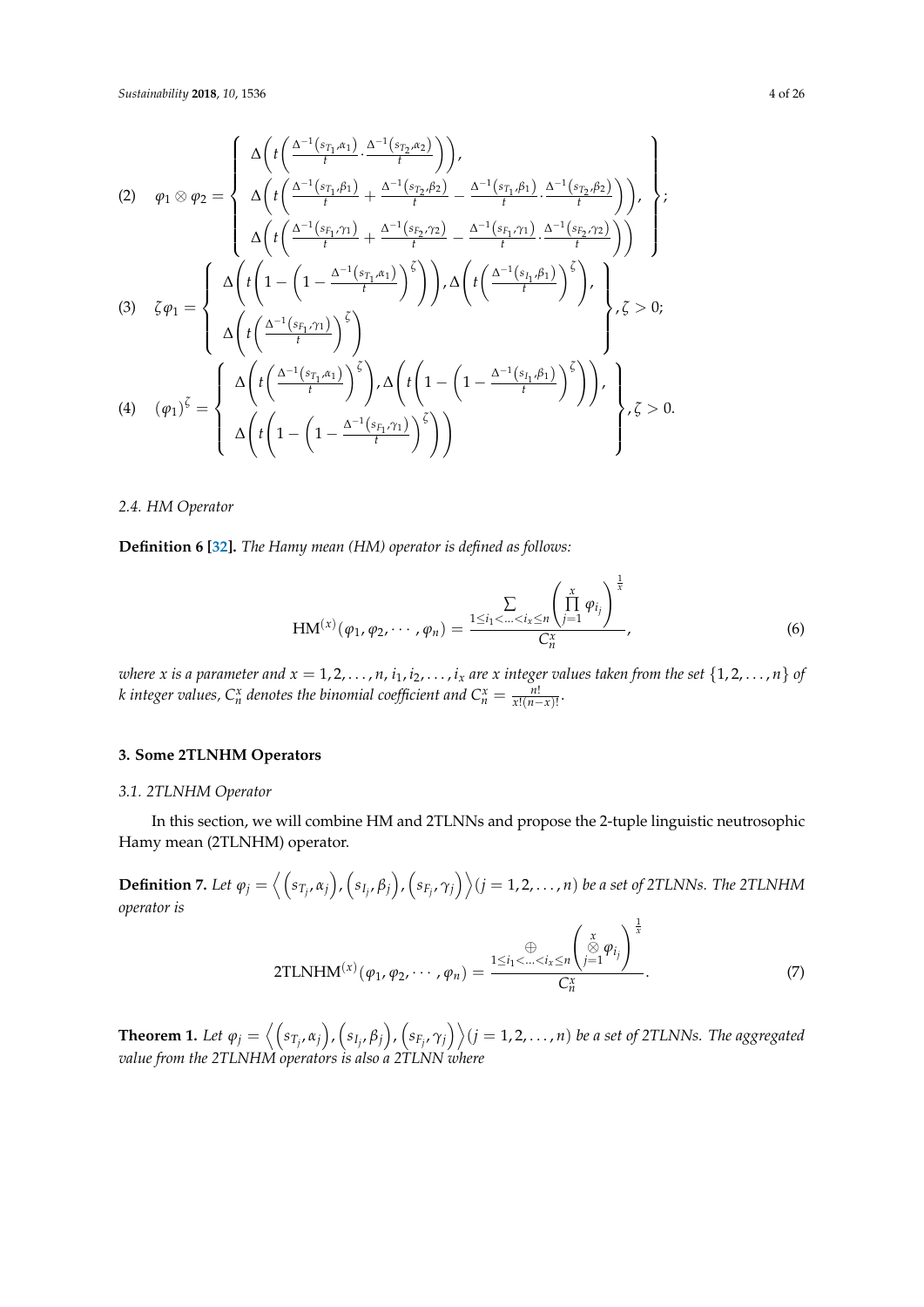2TLNHM<sup>(x)</sup> 
$$
(\varphi_1, \varphi_2, \dots, \varphi_n) = \frac{1 \le i_1 < \dots < i_x \le n} {\binom{x}{\infty} \varphi_i}^{\frac{1}{\infty} \varphi_i}
$$
  
\n
$$
= \begin{cases}\n\Delta \left( t \left( 1 - \left( \prod_{1 \le i_1 < \dots < i_x \le n} \left( 1 - \left( \prod_{j=1}^x \left( \frac{\Delta^{-1} \left( s_{T_j, \alpha_j} \right)}{t} \right) \right)^{\frac{1}{\alpha}} \right) \right)^{\frac{1}{\alpha}} \right) \right), \\
\Delta \left( t \left( \prod_{1 \le i_1 < \dots < i_x \le n} \left( 1 - \left( \prod_{j=1}^x \left( 1 - \frac{\Delta^{-1} \left( s_{I_j, \beta_j} \right)}{t} \right) \right)^{\frac{1}{\alpha}} \right) \right)^{\frac{1}{\alpha}} \right), \\
\Delta \left( t \left( \prod_{1 \le i_1 < \dots < i_x \le n} \left( 1 - \left( \prod_{j=1}^x \left( 1 - \frac{\Delta^{-1} \left( s_{F_j, \gamma_j} \right)}{t} \right) \right)^{\frac{1}{\alpha}} \right) \right)^{\frac{1}{\alpha}} \right)\n\end{cases} (8)
$$

**Proof:**

$$
\sum_{\substack{x \\ y \geq 1}}^x \varphi_{i_j} = \left\{\begin{array}{c} \Delta\left(t \prod_{j=1}^x \left(\frac{\Delta^{-1}\left(s_{T_j}, \alpha_j\right)}{t}\right)\right), \Delta\left(t \left(1 - \prod_{j=1}^x \left(1 - \frac{\Delta^{-1}\left(s_{T_j}, \beta_j\right)}{t}\right)\right)\right), \\ \Delta\left(t \left(1 - \prod_{j=1}^x \left(1 - \frac{\Delta^{-1}\left(s_{F_j}, \gamma_j\right)}{t}\right)\right)\right) \end{array}\right\}.
$$
\n(9)

Thus,

$$
\begin{pmatrix}\n\ddot{x} \\
\frac{\ddot{\otimes}}{j=1}\varphi_{i_j}\n\end{pmatrix}\n\stackrel{1}{\vec{x}} =\n\begin{cases}\n\Delta \left( t \left( \prod_{j=1}^{x} \left( \frac{\Delta^{-1} \left( s_{T_j}, \alpha_j \right)}{t} \right) \right)^{\frac{1}{x}} \right), \Delta \left( t \left( 1 - \left( \prod_{j=1}^{x} \left( 1 - \frac{\Delta^{-1} \left( s_{T_j}, \beta_j \right)}{t} \right) \right)^{\frac{1}{x}} \right) \right), \\
\Delta \left( t \left( 1 - \left( \prod_{j=1}^{x} \left( 1 - \frac{\Delta^{-1} \left( s_{F_j}, \gamma_j \right)}{t} \right) \right)^{\frac{1}{x}} \right) \right)\n\end{cases}
$$
\n(10)

Thereafter,

$$
\sum_{1 \leq i_1 < \ldots < i_x \leq n} \left( \bigotimes_{j=1}^x \varphi_{i_j} \right)^{\frac{1}{x}} = \left\{ \Delta \left( t \left( 1 - \prod_{1 \leq i_1 < \ldots < i_x \leq n} \left( 1 - \left( \prod_{j=1}^x \left( \frac{\Delta^{-1} \left( s_{T_j}, \alpha_j \right)}{t} \right) \right)^{\frac{1}{x}} \right) \right) \right), \quad \Delta \left( t \left( \prod_{1 \leq i_1 < \ldots < i_x \leq n} \left( 1 - \left( \prod_{j=1}^x \left( 1 - \frac{\Delta^{-1} \left( s_{I_j}, \beta_j \right)}{t} \right) \right)^{\frac{1}{x}} \right) \right) \right), \quad \Delta \left( t \left( \prod_{1 \leq i_1 < \ldots < i_x \leq n} \left( 1 - \left( \prod_{j=1}^x \left( 1 - \frac{\Delta^{-1} \left( s_{F_j}, \gamma_j \right)}{t} \right) \right)^{\frac{1}{x}} \right) \right) \right) \right\} \right\}.
$$
\n
$$
(11)
$$

Therefore,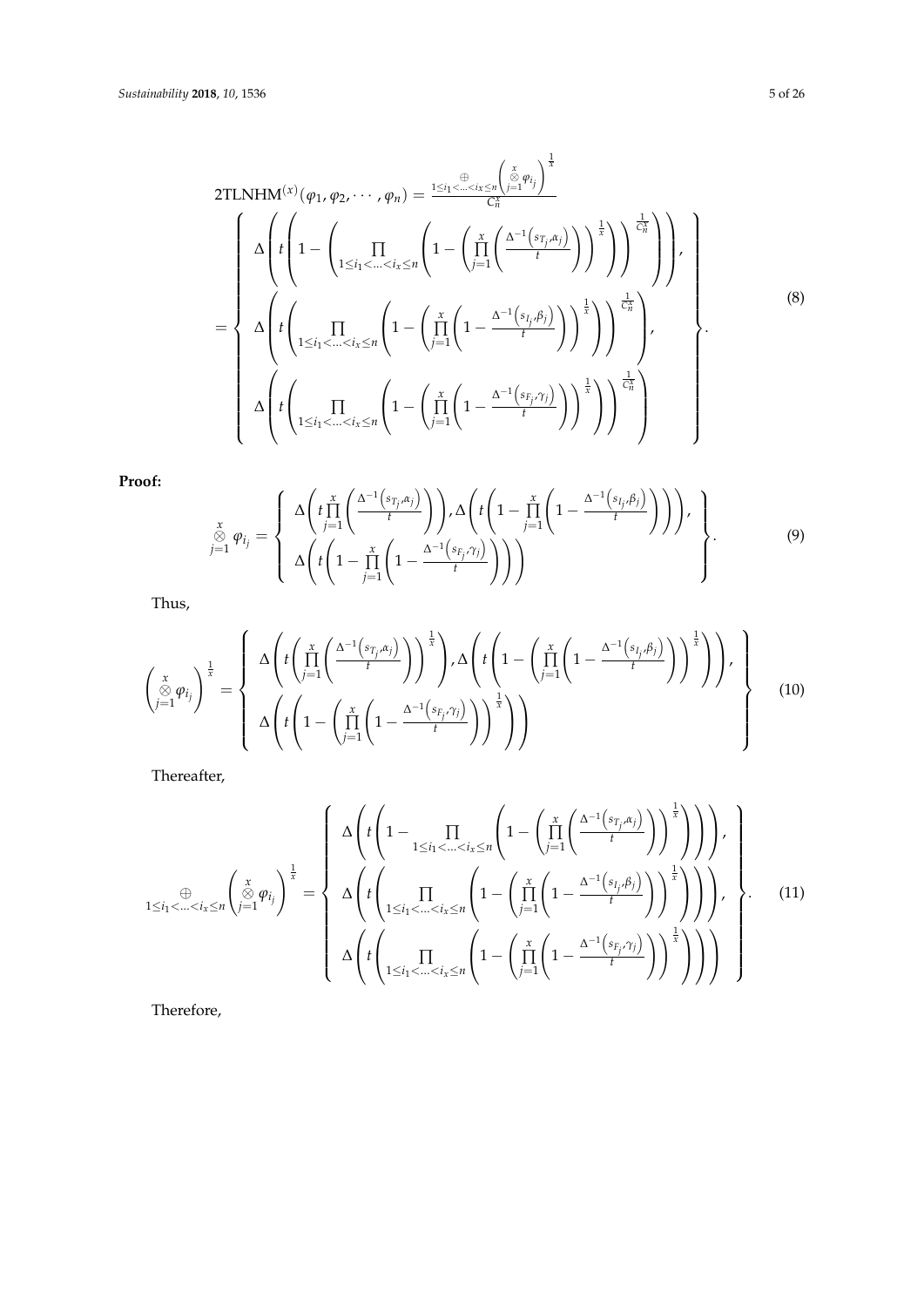2TLNHM<sup>(x)</sup> 
$$
(\varphi_1, \varphi_2, \dots, \varphi_n) = \frac{\sum_{i=1}^{\oplus} \left( \sum_{j=1}^{\infty} \varphi_{i_j} \right)^{\frac{1}{x}}}{C_n^x}
$$
  
\n
$$
= \begin{cases}\n\Delta \left( t \left( 1 - \left( \prod_{1 \leq i_1 < \dots < i_x \leq n} \left( 1 - \left( \prod_{j=1}^x \left( \frac{\Delta^{-1}(s_{T_j, \alpha_j})}{t} \right) \right)^{\frac{1}{x}} \right) \right)^{\frac{1}{x}} \right) \right), \\
\Delta \left( t \left( \prod_{1 \leq i_1 < \dots < i_x \leq n} \left( 1 - \left( \prod_{j=1}^x \left( 1 - \frac{\Delta^{-1}(s_{i_j, \beta_j})}{t} \right) \right)^{\frac{1}{x}} \right) \right)^{\frac{1}{x}} \right), \\
\Delta \left( t \left( \prod_{1 \leq i_1 < \dots < i_x \leq n} \left( 1 - \left( \prod_{j=1}^x \left( 1 - \frac{\Delta^{-1}(s_{F_j, \gamma_j})}{t} \right) \right)^{\frac{1}{x}} \right) \right)^{\frac{1}{x}} \right)\n\end{cases}
$$
\n(12)

## Hence, (7) is kept.

Then we need to prove that (7) is a 2TLNN. We need to prove two conditions, as follows:

 $0 \leq \Delta^{-1}(s_T, \alpha) \leq t, 0 \leq \Delta^{-1}(s_I, \beta) \leq t, 0 \leq \Delta^{-1}(s_F, \gamma) \leq t.$ 

$$
\textcircled{2} \quad 0 \leq \Delta^{-1}(s_T, \alpha) + \Delta^{-1}(s_I, \beta) + \Delta^{-1}(s_F, \gamma) \leq 3t.
$$

Let

$$
\frac{\Delta^{-1}(s_{T}, \alpha)}{t} = 1 - \left(\prod_{1 \leq i_1 < \ldots < i_x \leq n} \left(1 - \left(\prod_{j=1}^x \left(\frac{\Delta^{-1}(s_{T_j}, \alpha_j)}{t}\right)\right)^{\frac{1}{x}}\right)\right)^{\frac{1}{\zeta_n^x}}
$$
\n
$$
\frac{\Delta^{-1}(s_{I}, \beta)}{t} = \left(\prod_{1 \leq i_1 < \ldots < i_x \leq n} \left(1 - \left(\prod_{j=1}^x \left(1 - \frac{\Delta^{-1}(s_{I_j}, \beta_j)}{t}\right)\right)^{\frac{1}{x}}\right)\right)^{\frac{1}{\zeta_n^x}}
$$
\n
$$
\frac{\Delta^{-1}(s_{F}, \gamma)}{t} = \left(\prod_{1 \leq i_1 < \ldots < i_x \leq n} \left(1 - \left(\prod_{j=1}^x \left(1 - \frac{\Delta^{-1}(s_{F_j}, \gamma_j)}{t}\right)\right)^{\frac{1}{x}}\right)\right)^{\frac{1}{\zeta_n^x}}
$$

 $\Box$ 

**Proof:** ① Since  $0 \leq \frac{\Delta^{-1}(s_{T_j}, \alpha_j)}{t}$  $\frac{T_i^{T_i}}{t} \leq 1$ , we get

$$
0 \leq \prod_{j=1}^x \left( \frac{\Delta^{-1} \left( s_{T_j}, \alpha_j \right)}{t} \right) \leq 1 \text{ and } 0 \leq 1 - \left( \prod_{j=1}^x \left( \frac{\Delta^{-1} \left( s_{T_j}, \alpha_j \right)}{t} \right) \right)^{\frac{1}{x}} \leq 1 \tag{13}
$$

Then,

$$
0 \leq \prod_{1 \leq i_1 < \ldots < i_x \leq n} \left( 1 - \left( \prod_{j=1}^x \left( \frac{\Delta^{-1} \left( s_{T_j}, \alpha_j \right)}{t} \right) \right)^{\frac{1}{x}} \right) \leq 1, \tag{14}
$$

$$
0 \leq 1 - \left( \prod_{1 \leq i_1 < \ldots < i_x \leq n} \left( 1 - \left( \prod_{j=1}^x \left( \frac{\Delta^{-1} \left( s_{T_j}, \alpha_j \right)}{t} \right) \right)^{\frac{1}{x}} \right) \right)^{\frac{1}{C_n^x}} \leq 1. \tag{15}
$$

That means  $0 \le \Delta^{-1}(s_T, \alpha) \le t$ . Similarly, we can get  $0 \le \Delta^{-1}(s_I, \beta) \le t, 0 \le \Delta^{-1}(s_F, \gamma) \le t$  $\text{so } (1) \text{ is maintained.}$  (2) Since  $0 \leq \Delta^{-1}(s_T, \alpha) \leq t, 0 \leq \Delta^{-1}(s_I, \beta) \leq t, 0 \leq \Delta^{-1}(s_F, \gamma) \leq t$ .  $0 ≤ Δ^{-1}(s_T, α) + Δ^{-1}(s_I, β) + Δ^{-1}(s_F, γ) ≤ 3t. □$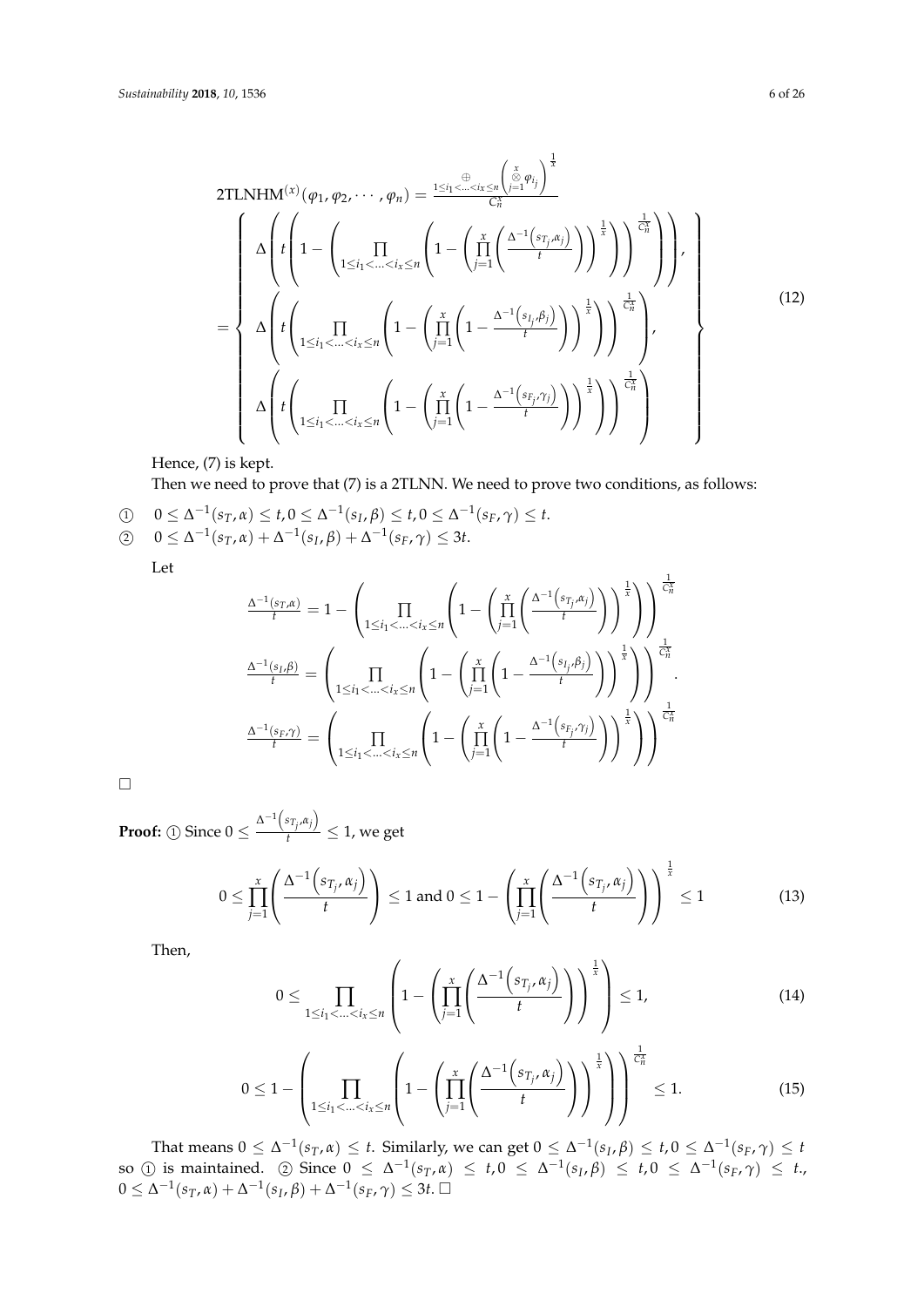**Example 1.** *Let*  $\langle (s_5, 0), (s_2, 0), (s_1, 0) \rangle$ ,  $\langle (s_4, 0), (s_3, 0), (s_4, 0) \rangle$ ,  $\langle (s_2, 0), (s_5, 0), (s_1, 0) \rangle$  *and*  $\langle (s_5, 0), (s_1, 0), (s_3, 0) \rangle$  *be four 2TLNNs, and suppose x = 2, then according to (4), we have* 

2TLNHM<sup>(2)</sup>(
$$
\varphi_1, \varphi_2, \dots, \varphi_n
$$
) =  $\frac{1 \leq i_1 \leq \dots \leq i_s \leq n}{C_n^2}$   
\n2TLNHM<sup>(2)</sup>( $\varphi_1, \varphi_2, \dots, \varphi_n$ ) =  $\frac{1 \leq i_1 \leq \dots \leq i_s \leq n}{C_n^2}$   
\n
$$
\Delta \left( 6 \times \left( 1 - \left( \frac{5}{6} \times \frac{2}{6} \right)^{\frac{1}{2}} \right) \times \left( 1 - \left( \frac{5}{6} \times \frac{2}{6} \right)^{\frac{1}{2}} \right) \times \left( 1 - \left( \frac{2}{6} \times \frac{5}{6} \right)^{\frac{1}{2}} \right) \right) \right)
$$
\n
$$
= \begin{cases}\n\Delta \left( 6 \times \left( \left( 1 - ((1 - \frac{2}{6}) \times (1 - \frac{3}{6}))^{\frac{1}{2}} \right) \times \left( 1 - ((1 - \frac{2}{6}) \times (1 - \frac{5}{6}))^{\frac{1}{2}} \right) \times \left( 1 - ((1 - \frac{2}{6}) \times (1 - \frac{5}{6}))^{\frac{1}{2}} \right) \times \left( 1 - ((1 - \frac{2}{6}) \times (1 - \frac{1}{6}))^{\frac{1}{2}} \right) \right) \right) \\
\Delta \left( 6 \times \left( \left( 1 - ((1 - \frac{3}{6}) \times (1 - \frac{5}{6}))^{\frac{1}{2}} \right) \times \left( 1 - ((1 - \frac{3}{6}) \times (1 - \frac{1}{6}))^{\frac{1}{2}} \right) \times \left( 1 - ((1 - \frac{5}{6}) \times (1 - \frac{1}{6}))^{\frac{1}{2}} \right) \right) \right)\n\end{cases}
$$
\n
$$
\Delta \left( 6 \times \left( \left( 1 - ((1 - \frac{1}{6}) \times (1 - \frac{4}{6}))^{\frac{1}{2}} \right) \times \left( 1 - ((1 - \frac{1}{6}) \times (1 - \frac{1}{6}))^{\frac{1}{2}} \right) \times \left( 1 - ((1 - \frac{1}{6}) \times (1 - \frac{3}{6}))^{\frac{1}{2}} \
$$

Now, we will give some properties of a 2TLNHM operator.

# **Property 1.** (Idempotency) If  $\varphi_j=\left\langle \left(s_{T_j},\alpha_j\right),\left(s_{I_j},\beta_j\right),\left(s_{F_j},\gamma_j\right)\right\rangle (j=1,2,\ldots,n)$  are equal, then  $2TLNHM^{(x)}(\varphi_1, \varphi_2, \cdots, \varphi_n) = \varphi.$  (16)

**Proof:** Since  $\varphi_j = \varphi = \langle (s_T, \alpha), (s_I, \beta), (s_F, \gamma) \rangle$ , then

2TLNHM<sup>(x)</sup> 
$$
(\varphi_1, \varphi_2, \dots, \varphi_n) = \frac{1 \le i_1 \le \dots \le i_k \le n}{{\binom{x}{2} \over \binom{x}{2}}}^{\frac{1}{2}}
$$
  
\n
$$
= \begin{cases}\n\Delta \left( t \left( 1 - \left( \prod_{1 \le i_1 < \dots < i_k \le n} \left( 1 - \left( \prod_{j=1}^x \left( \frac{\Delta^{-1}(s_j, \beta_j)}{t} \right)^{\frac{1}{s}} \right) \right) \right)^{\frac{1}{s}} \right) \right) \Delta \left( t \left( \prod_{1 \le i_1 < \dots < i_k \le n} \left( 1 - \left( \prod_{j=1}^x \left( 1 - \frac{\Delta^{-1}(s_j, \beta)}{t} \right) \right)^{\frac{1}{s}} \right) \right) \right)^{\frac{1}{s}} \right)\n\end{cases}
$$
\n
$$
= \begin{cases}\n\Delta \left( t \left( \prod_{1 \le i_1 < \dots < i_k \le n} \left( 1 - \left( \prod_{j=1}^x \left( 1 - \frac{\Delta^{-1}(s_j, \beta)}{t} \right)^{\frac{1}{s}} \right) \right)^{\frac{1}{s}} \right)\n\end{cases}
$$
\n
$$
= \begin{cases}\n\Delta \left( t \left( 1 - \left( \left( \left( 1 - \frac{\Delta^{-1}(s_j, \beta)}{t} \right)^{\frac{1}{s}} \right)^{\frac{1}{s}} \right)^{\frac{1}{s}} \right) \right) \Delta \left( t \left( \left( 1 - \left( \left( 1 - \frac{\Delta^{-1}(s_j, \beta)}{t} \right)^{\frac{1}{s}} \right)^{\frac{1}{s}} \right)^{\frac{1}{s}} \right) \right), \Delta \left( t \left( \left( 1 - \left( \left( 1 - \frac{\Delta^{-1}(s_j, \beta)}{t} \right)^{\frac{1}{s}} \right)^{\frac{1}{s}} \right) \right), \Delta \left( t \left( \left( 1 - \left( \left( 1 - \frac{\Delta^{-1}(s_j, \beta)}{t} \right)^{\frac{1}{s}} \right)^{\frac{1}{s}} \right) \right) \right)\n\end{cases}
$$
\n
$$
= \left\{ (s_T, \alpha), (s_I, \beta), (s_F
$$

 $\Box$ 

**Property 2.** (Monotonicity) Let  $\varphi_{a_j} = \left\langle \left(s_{T_{a_j}}, \alpha_{a_j}\right), \left(s_{I_{a_j}}, \beta_{a_j}\right), \left(s_{F_{a_j}}, \gamma_{a_j}\right) \right\rangle (j = 1, 2, ..., n)$  and  $\varphi_{b_j} =$  $\Big\langle \Big(s_{T_{b_j}}, \alpha_{b_j}\Big), \Big(s_{I_{b_j}}, \beta_{b_j}\Big), \Big(s_{F_{b_j}}, \gamma_{b_j}\Big) \Big\rangle (j\;\;=\;\;1,2,\ldots,n) \;\; be \;\; two \;\; sets \;\; of \;\; 2TLNNs. \quad\; If \;\; \Delta^{-1}\Big(s_{T_{a_j}}, \alpha_{a_j}\Big) \;\; \leq$  $\Delta^{-1}\Big(s_{T_{b_j}},\alpha_{b_j}\Big)$ ,  $\Delta^{-1}\Big(s_{I_{a_j}},\beta_{a_j}\Big)\geq \Delta^{-1}\Big(s_{I_{b_j}},\beta_{b_j}\Big)$  and  $\Delta^{-1}\Big(s_{F_{a_j}},\gamma_{a_j}\Big)\geq \Delta^{-1}\Big(s_{F_{b_j}},\gamma_{b_j}\Big)$  hold for all j, then  $2TLNHM^{(x)}(\varphi_{a_1}, \varphi_{a_2}, \cdots, \varphi_{a_n}) \leq 2TLNHM^{(x)}(\varphi_{b_1}, \varphi_{b_2}, \cdots, \varphi_{b_n})$ (17)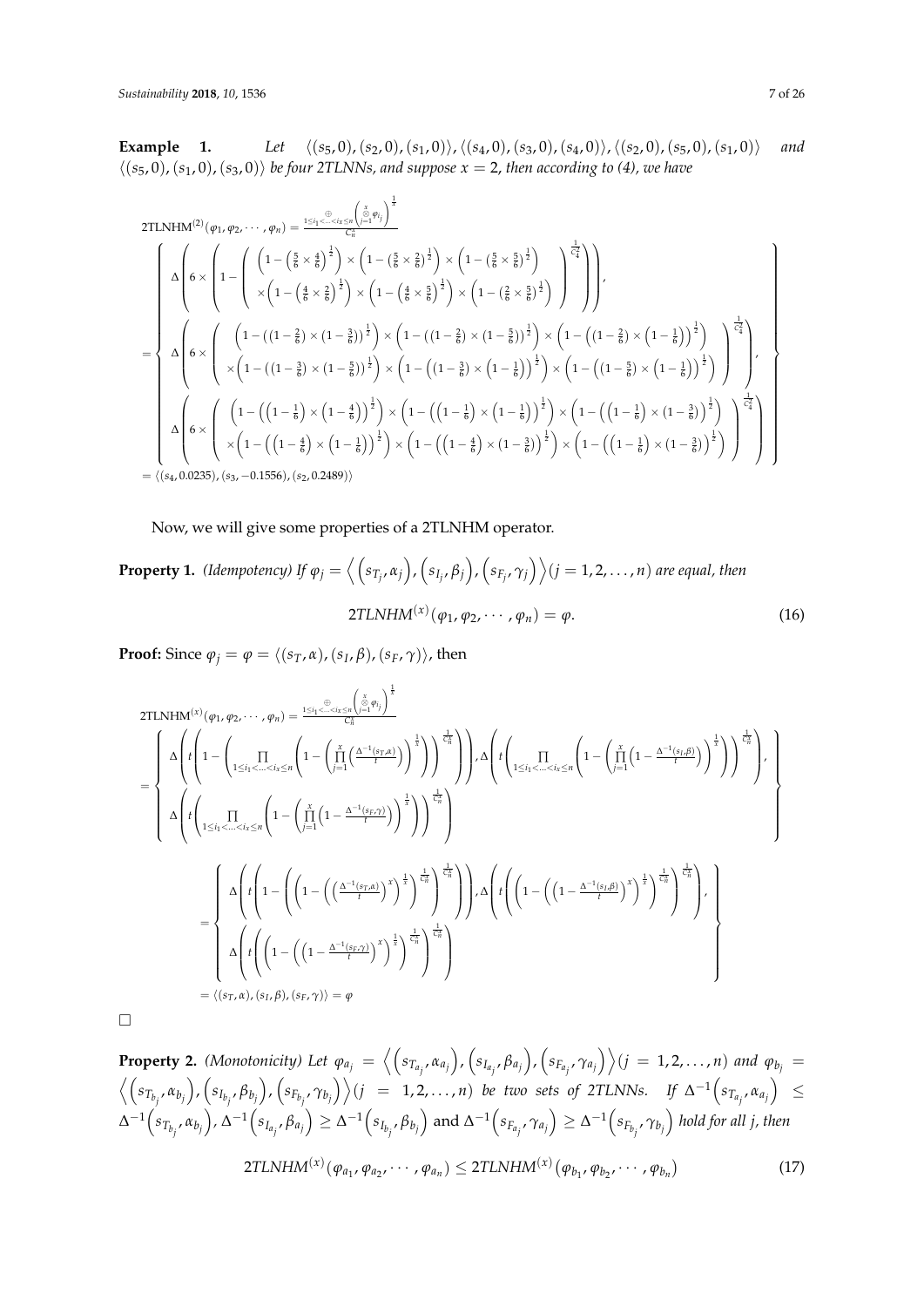**Proof:** Let  $\varphi_{a_j} = \left\langle \left( s_{T_{a_j}}, \alpha_{a_j} \right), \left( s_{I_{a_j}}, \beta_{a_j} \right), \left( s_{F_{a_j}}, \gamma_{a_j} \right) \right\rangle$  and  $\varphi_{b_j} = \left\langle \left( s_{T_{b_j}}, \alpha_{b_j} \right), \left( s_{I_{b_j}}, \beta_{b_j} \right), \left( s_{F_{b_j}}, \gamma_{b_j} \right) \right\rangle$  $\text{given that } \Delta^{-1}\Big(s_{T_{a_j}}, \alpha_{a_j}\Big) \leq \Delta^{-1}\Big(s_{T_{b_j}}, \alpha_{b_j}\Big)$ , we can obtain

$$
\prod_{j=1}^x \left( \frac{\Delta^{-1} \left( s_{T_{a_j}}, \alpha_{a_j} \right)}{t} \right) \leq \prod_{j=1}^x \left( \frac{\Delta^{-1} \left( s_{T_{b_j}}, \alpha_{b_j} \right)}{t} \right), \tag{18}
$$

$$
1 - \left(\prod_{j=1}^x \left(\frac{\Delta^{-1}\left(s_{T_{a_j}}, \alpha_{a_j}\right)}{t}\right)\right)^{\frac{1}{x}} \ge 1 - \left(\prod_{j=1}^x \left(\frac{\Delta^{-1}\left(s_{T_{b_j}}, \alpha_{b_j}\right)}{t}\right)\right)^{\frac{1}{x}}.\tag{19}
$$

Thereafter,

$$
\left(\prod_{1\leq i_1<\ldots
$$

Furthermore,

$$
1 - \left(\prod_{1 \leq i_1 < \ldots < i_x \leq n} \left(1 - \left(\prod_{j=1}^x \left(\frac{\Delta^{-1}\left(s_{T_{a_j}, \alpha_{a_j}}\right)}{t}\right)\right)^{\frac{1}{x}}\right)\right)^{\frac{1}{\alpha_n^x}} \leq 1 - \left(\prod_{1 \leq i_1 < \ldots < i_x \leq n} \left(1 - \left(\prod_{j=1}^x \left(\frac{\Delta^{-1}\left(s_{T_{b_j}, \alpha_{b_j}}\right)}{t}\right)\right)^{\frac{1}{x}}\right)\right)^{\frac{1}{\alpha_n^x}}.
$$
 (21)

That means  $\Delta^{-1}(s_{T_a},\alpha_a)\leq \Delta^{-1}\big(s_{T_b},\alpha_b\big).$  Similarly, we can obtain  $\Delta^{-1}(s_{I_a},\beta_a)\geq \Delta^{-1}\big(s_{I_b},\beta_b\big)$  and  $\Delta^{-1}(s_{F_a}, \gamma_a) \geq \Delta^{-1}(s_{F_b}, \gamma_b).$ If  $\Delta^{-1}(s_{T_a},\alpha_a)<\Delta^{-1}(s_{T_b},\alpha_b)$  ,  $\Delta^{-1}(s_{I_a},\beta_a)\geq \Delta^{-1}(s_{I_b},\beta_b)$  and  $\Delta^{-1}(s_{F_a},\gamma_a)\geq \Delta^{-1}(s_{F_b},\gamma_b)$  ,  $2 \text{TLNHM}^{(x)}(\varphi_a, \varphi_a, \cdots, \varphi_a) < 2 \text{TLNHM}^{(x)}(\varphi_b, \varphi_b, \cdots, \varphi_b)$ If  $\Delta^{-1}(s_{T_a}, \alpha_a) = \Delta^{-1}(s_{T_b}, \alpha_b)$ ,  $\Delta^{-1}(s_{I_a}, \beta_a) > \Delta^{-1}(s_{I_b}, \beta_b)$  and  $\Delta^{-1}(s_{F_a}, \gamma_a) > \Delta^{-1}(s_{F_b}, \gamma_b)$ ,  $2 \text{TLNHM}^{(x)}(\varphi_a, \varphi_a, \cdots, \varphi_a) < 2 \text{TLNHM}^{(x)}(\varphi_b, \varphi_b, \cdots, \varphi_b)$ If  $\Delta^{-1}(s_{T_a}, \alpha_a) = \Delta^{-1}(s_{T_b}, \alpha_b)$ ,  $\Delta^{-1}(s_{I_a}, \beta_a) = \Delta^{-1}(s_{I_b}, \beta_b)$  and  $\Delta^{-1}(s_{F_a}, \gamma_a) = \Delta^{-1}(s_{F_b}, \gamma_b)$ ,  $2TLNHM<sup>(x)</sup>(\varphi_a, \varphi_a, \cdots, \varphi_a) = 2TLNHM<sup>(x)</sup>(\varphi_b, \varphi_b, \cdots, \varphi_b)$ So, Property 2 is right.  $\Box$ 

**Property 3.** (Boundedness) Let  $\varphi_j = \left\langle \left( s_{T_j}, \alpha_j \right), \left( s_{I_j}, \beta_j \right), \left( s_{F_j}, \gamma_j \right) \right\rangle$   $(j = 1, 2, ..., n)$  be a set of 2TLNNs. If  $\varphi^+_i$  =  $\Big({max_i}\Big(s_{T_j},\alpha_j\Big),{min_i}\Big(s_{I_j},\beta_j\Big),{min_i}\Big(s_{F_j},\gamma_j\Big)\Big)$  and  $\varphi^+_i$  =  $\left(\max_i\left(s_{T_j},\alpha_j\right),\min_i\left(s_{I_j},\beta_j\right),\min_i\left(s_{F_j},\gamma_j\right)\right)$ , then

$$
\varphi^{-} \leq 2TLNHM^{(x)}(\varphi_1, \varphi_2, \cdots, \varphi_n) \leq \varphi^{+}.
$$
 (22)

From Property 1,

2TLNHM<sup>(x)</sup>(
$$
\varphi_1^-
$$
,  $\varphi_2^-$ ,  $\cdots$ ,  $\varphi_n^-$ ) =  $\varphi^-$   
2TLNHM<sup>(x)</sup>( $\varphi_1^+$ ,  $\varphi_2^+$ ,  $\cdots$ ,  $\varphi_n^+$ ) =  $\varphi^+$ .

From Property 2,

$$
\varphi^{-} \leq 2\text{TLNHM}^{(x)}(\varphi_1, \varphi_2, \cdots, \varphi_n) \leq \varphi^{+}.
$$

### *3.2. The 2TLNWHM Operator*

In an actual MADM, it is important to consider attribute weights. This section proposes a 2-tuple linguistic neutrosophic weighted Hamy mean (2TLNWHM) operator as follows.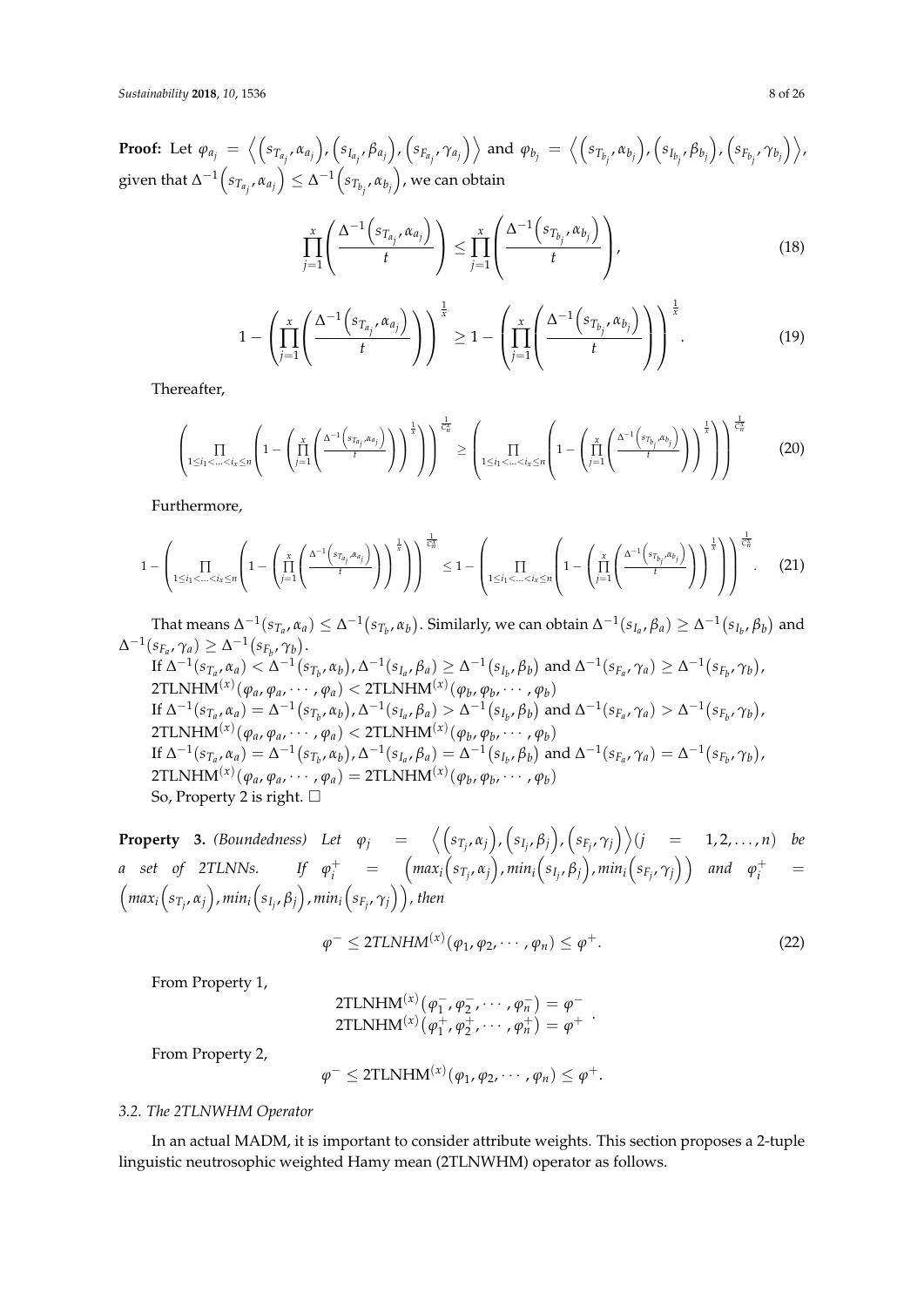**Definition 8.** Let  $\varphi_j=\left\langle \left(s_{T_j},\alpha_j\right),\left(s_{I_j},\beta_j\right),\left(s_{F_j},\gamma_j\right)\right\rangle$   $(j=1,2,\ldots,n)$  be a set of 2TLNNs with a weight vector,  $w_i = (w_1, w_2, ..., w_n)^T$ , thereby satisfying  $w_i \in [0,1]$  and  $\sum_{i=1}^n w_i = 1$ . Then, we can define the *2TLNWHM operator as follows:*

2TLNWHM
$$
\omega_w^{(x)}(\varphi_1, \varphi_2, \dots, \varphi_n) = \frac{\bigoplus \limits_{1 \leq i_1 < \dots < i_x \leq n} \left( \bigotimes \limits_{j=1}^x (\varphi_{i_j})^{w_{i_j}} \right)^{\frac{1}{x}}}{C_n^x}.
$$
 (23)

**Theorem 2.** Let  $\varphi_j=\left\langle \left(s_{T_j},\alpha_j\right),\left(s_{I_j},\beta_j\right),\left(s_{F_j},\gamma_j\right)\right\rangle$   $(j=1,2,\ldots,n)$  be a set of 2TLNNs. The aggregated *value determined using a 2TLNWHM operator is also a 2TLNN, where*

2TLNWHM<sub>uv</sub><sup>(x)</sup> 
$$
(\varphi_1, \varphi_2, ..., \varphi_n)
$$
 =  $\frac{1 \leq i_1 < ... < i_x \leq n} \left( \sum_{j=1}^{\infty} (\varphi_{i_j})^{w_{i_j}} \right)^{\frac{1}{x}}$   
\n
$$
\Delta \left( t \left( 1 - \left( \prod_{1 \leq i_1 < ... < i_x \leq n} \left( 1 - \left( \prod_{j=1}^x \left( \frac{\Delta^{-1} \left( s_{T_j, \alpha_j} \right)}{t} \right)^{w_{i_j}} \right)^{\frac{1}{x}} \right) \right) \right)^{\frac{1}{C_n}} \right) \right),
$$
\n= 
$$
\Delta \left( t \left( \prod_{1 \leq i_1 < ... < i_x \leq n} \left( 1 - \left( \prod_{j=1}^x \left( 1 - \frac{\Delta^{-1} \left( s_{i_j, \beta_j} \right)}{t} \right)^{w_{i_j}} \right)^{\frac{1}{x}} \right) \right)^{\frac{1}{C_n}} \right),
$$
\n
$$
\Delta \left( t \left( \prod_{1 \leq i_1 < ... < i_x \leq n} \left( 1 - \left( \prod_{j=1}^x \left( 1 - \frac{\Delta^{-1} \left( s_{F_j, \gamma_j} \right)}{t} \right)^{w_{i_j}} \right)^{\frac{1}{x}} \right) \right)^{\frac{1}{C_n}} \right),
$$
\n(24)

**Proof:** From Definition 5, we can obtain,

$$
\left(\varphi_{i_j}\right)^{w_{i_j}} = \left\{\begin{array}{l} \Delta\left(t\left(\frac{\Delta^{-1}\left(s_{T_j}, \alpha_j\right)}{t}\right)^{w_{i_j}}\right), \Delta\left(t\left(1-\left(1-\frac{\Delta^{-1}\left(s_{I_j}, \beta_j\right)}{t}\right)^{w_{i_j}}\right)\right), \\ \Delta\left(t\left(1-\left(1-\frac{\Delta^{-1}\left(s_{F_j}, \gamma_j\right)}{t}\right)^{w_{i_j}}\right)\right) \end{array}\right\}.
$$
\n(25)

Thus,

$$
\sum_{j=1}^{x} \left(\varphi_{i_{j}}\right)^{w_{i_{j}}} = \left\{\begin{array}{c} \Delta\left(t\left(\prod_{j=1}^{x} \left(\frac{\Delta^{-1}\left(s_{T_{j}}, \alpha_{j}\right)}{t}\right)^{w_{i_{j}}}\right)\right), \Delta\left(t\left(1-\prod_{j=1}^{x} \left(1-\frac{\Delta^{-1}\left(s_{T_{j}}, \beta_{j}\right)}{t}\right)^{w_{i_{j}}}\right)\right), \\ \Delta\left(t\left(1-\prod_{j=1}^{x} \left(1-\frac{\Delta^{-1}\left(s_{F_{j}}, \gamma_{j}\right)}{t}\right)^{w_{i_{j}}}\right)\right) \end{array}\right\} \tag{26}
$$

Therefore,

$$
\begin{pmatrix}\n\frac{x}{\sqrt{3}}\left(\varphi_{i}\right)^{w_{i_{j}}}\n\end{pmatrix}^{\frac{1}{x}} = \begin{cases}\n\Delta \left(t \left(\prod_{j=1}^{x} \left(\frac{\Delta^{-1}\left(s_{T_{j}}\alpha_{j}\right)}{t}\right)^{w_{i_{j}}}\right)^{\frac{1}{x}}\right), \Delta \left(t \left(1 - \left(\prod_{j=1}^{x} \left(1 - \frac{\Delta^{-1}\left(s_{T_{j}}\beta_{j}\right)}{t}\right)^{w_{i_{j}}}\right)^{\frac{1}{x}}\right)\right), \\
\Delta \left(t \left(1 - \left(\prod_{j=1}^{x} \left(1 - \frac{\Delta^{-1}\left(s_{F_{j}}\gamma_{j}\right)}{t}\right)^{w_{i_{j}}}\right)^{\frac{1}{x}}\right)\right)\n\end{cases}
$$
\n(27)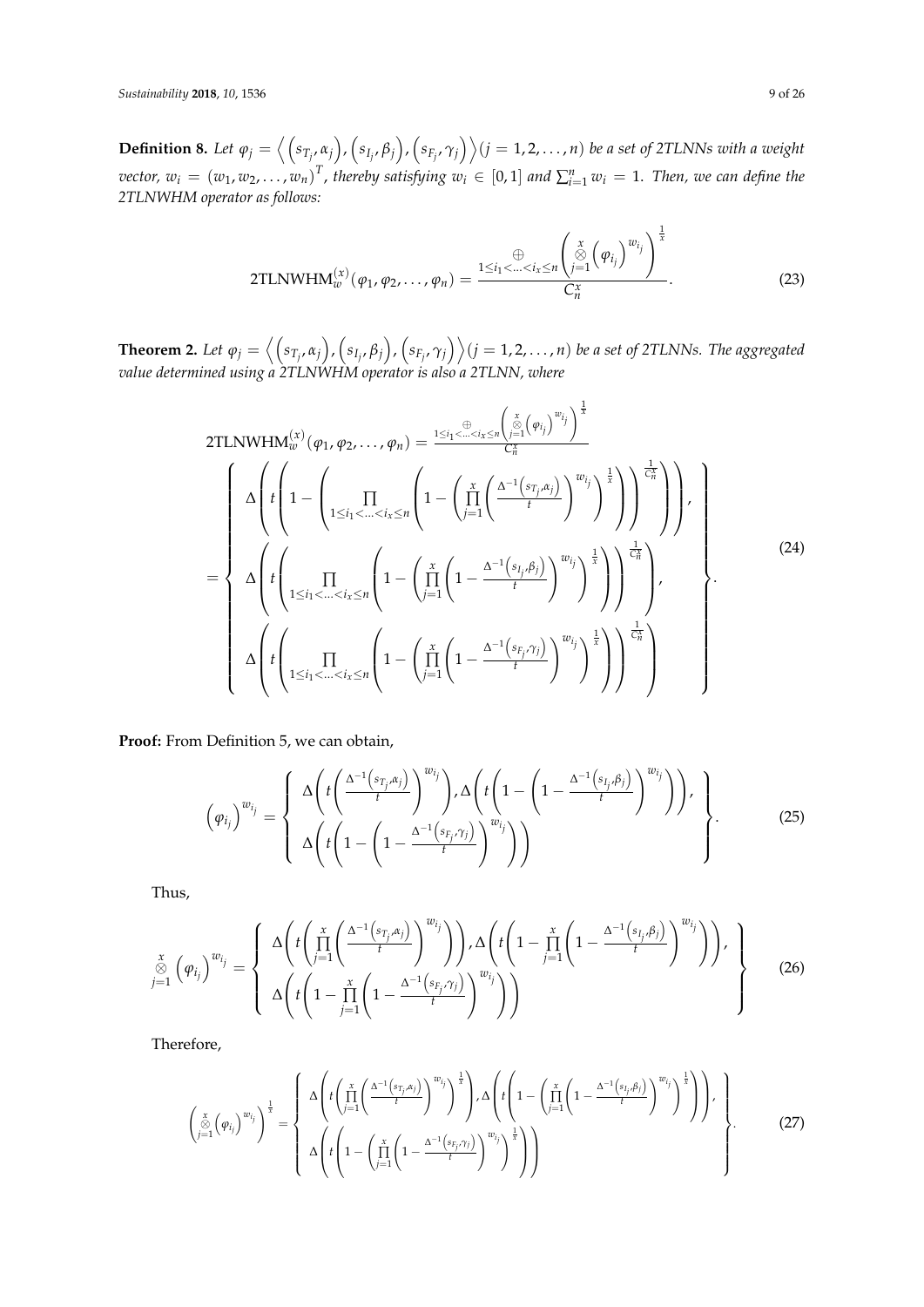Thereafter,

$$
\sum_{1 \leq i_1 < \ldots < i_x \leq n} \left( \sum_{j=1}^x \left( \varphi_{i_j} \right)^{w_{i_j}} \right)^{\frac{1}{x}} = \left\{ \Delta \left( t \left( 1 - \prod_{1 \leq i_1 < \ldots < i_x \leq n} \left( 1 - \left( \prod_{j=1}^x \left( \frac{\Delta^{-1} \left( s_{T_j, \alpha_j} \right)}{t} \right)^{w_{i_j}} \right)^{\frac{1}{x}} \right) \right) \right), \newline \Delta \left( t \left( \prod_{1 \leq i_1 < \ldots < i_x \leq n} \left( 1 - \left( \prod_{j=1}^x \left( 1 - \frac{\Delta^{-1} \left( s_{I_j, \beta_j} \right)}{t} \right)^{w_{i_j}} \right)^{\frac{1}{x}} \right) \right) \right), \newline \Delta \left( t \left( \prod_{1 \leq i_1 < \ldots < i_x \leq n} \left( 1 - \left( \prod_{j=1}^x \left( 1 - \frac{\Delta^{-1} \left( s_{F_j, \gamma_j} \right)}{t} \right)^{w_{i_j}} \right)^{\frac{1}{x}} \right) \right) \right) \right\} \right\} \tag{28}
$$

Furthermore,

2TLNWHM<sub>uv</sub><sup>(x)</sup> 
$$
(\varphi_1, \varphi_2, ..., \varphi_n)
$$
 =  $\frac{1 \leq i_1 < ... < i_x \leq n} \left( \sum_{j=1}^{\infty} (\varphi_{i_j})^{w_{i_j}} \right)^{\frac{1}{x}}$   
\n
$$
= \begin{cases}\n\Delta \left( t \left( 1 - \left( \prod_{1 \leq i_1 < ... < i_x \leq n} \left( 1 - \left( \prod_{j=1}^x \left( \frac{\Delta^{-1} (s_{T_j, \alpha_j})}{t} \right)^{w_{i_j}} \right)^{\frac{1}{x}} \right) \right) \right)^{\frac{1}{C_n^x}} \right) \right), \\
\Delta \left( t \left( \prod_{1 \leq i_1 < ... < i_x \leq n} \left( 1 - \left( \prod_{j=1}^x \left( 1 - \frac{\Delta^{-1} (s_{i_j, \beta_j})}{t} \right)^{w_{i_j}} \right)^{\frac{1}{x}} \right) \right)^{\frac{1}{C_n^x}} \right), \\
\Delta \left( t \left( \prod_{1 \leq i_1 < ... < i_x \leq n} \left( 1 - \left( \prod_{j=1}^x \left( 1 - \frac{\Delta^{-1} (s_{F_j, \gamma_j})}{t} \right)^{w_{i_j}} \right)^{\frac{1}{x}} \right) \right)^{\frac{1}{C_n^x}} \right)\n\end{cases} (29)
$$

Hence, (23) is kept. Then we need to prove that (23) is a 2TLNN. We need to prove two conditions as follows:

 $0 \leq \Delta^{-1}(s_T, \alpha) \leq t, 0 \leq \Delta^{-1}(s_I, \beta) \leq t, 0 \leq \Delta^{-1}(s_F, \gamma) \leq t.$  $(2)$   $0 \leq \Delta^{-1}(s_T, \alpha) + \Delta^{-1}(s_I, \beta) + \Delta^{-1}(s_F, \gamma) \leq 3t.$ 

Let

$$
\frac{\Delta^{-1}(s_{T}, \alpha)}{t} = 1 - \left( \prod_{1 \leq i_1 < \ldots < i_x \leq n} \left( 1 - \left( \prod_{j=1}^x \left( \frac{\Delta^{-1}(s_{T_j}, \alpha_j)}{t} \right)^{w_{i_j}} \right)^{\frac{1}{x}} \right) \right) \frac{\frac{1}{C_n^x}}{t}
$$
\n
$$
\frac{\Delta^{-1}(s_{I}, \beta)}{t} = \left( \prod_{1 \leq i_1 < \ldots < i_x \leq n} \left( 1 - \left( \prod_{j=1}^x \left( 1 - \frac{\Delta^{-1}(s_{I_j}, \beta_j)}{t} \right)^{w_{i_j}} \right)^{\frac{1}{x}} \right) \right) \frac{\frac{1}{C_n^x}}{t}
$$
\n
$$
\frac{\Delta^{-1}(s_{F}, \gamma)}{t} = \left( \prod_{1 \leq i_1 < \ldots < i_x \leq n} \left( 1 - \left( \prod_{j=1}^x \left( 1 - \frac{\Delta^{-1}(s_{F_j}, \gamma_j)}{t} \right)^{w_{i_j}} \right)^{\frac{1}{x}} \right) \right)^{\frac{1}{C_n^x}}
$$

 $\Box$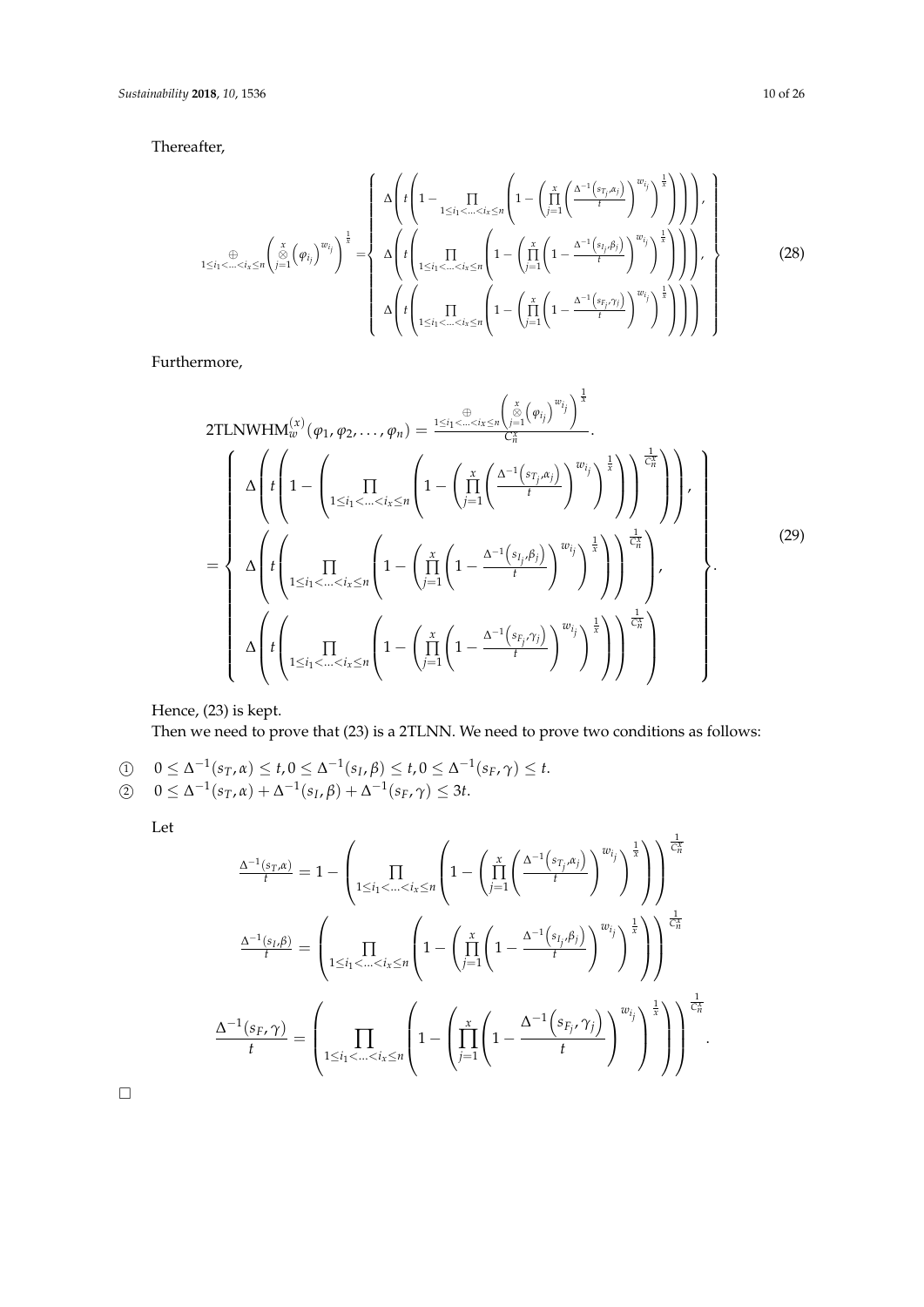**Proof.** (1) Since  $0 \leq \frac{\Delta^{-1}(s_{T_j}, \alpha_j)}{t}$  $\frac{T_i^{T_i}}{t} \leq 1$ , we get

$$
0 \leq \prod_{j=1}^x \left( \frac{\Delta^{-1} \left( s_{T_j}, \alpha_j \right)}{t} \right)^{w_{i_j}} \leq 1 \text{ and } 0 \leq 1 - \left( \prod_{j=1}^x \left( \frac{\Delta^{-1} \left( s_{T_j}, \alpha_j \right)}{t} \right)^{w_{i_j}} \right)^{\frac{1}{x}} \leq 1 \quad (30)
$$

Then,

$$
0 \leq \prod_{1 \leq i_1 < \ldots < i_x \leq n} \left( 1 - \left( \prod_{j=1}^x \left( \frac{\Delta^{-1} \left( s_{T_j}, \alpha_j \right)}{t} \right)^{w_{i_j}} \right)^{\frac{1}{x}} \right) \leq 1 \tag{31}
$$

$$
0 \leq 1 - \left(\prod_{1 \leq i_1 < \ldots < i_x \leq n} \left(1 - \left(\prod_{j=1}^x \left(\frac{\Delta^{-1}\left(s_{T_j}, \alpha_j\right)}{t}\right)^{w_{i_j}}\right)^{\frac{1}{x}}\right)\right)^{\frac{1}{C_n^x}} \leq 1\tag{32}
$$

That means  $0 \leq \Delta^{-1}(s_T, \alpha) \leq t$ . Similarly, we can get  $0 \leq \Delta^{-1}(s_I, \beta) \leq t, 0 \leq \Delta^{-1}(s_F, \gamma) \leq t$ . So, ① is maintained; ② Since  $0 ≤ Δ^{-1}(s_T, α) ≤ t, 0 ≤ Δ^{-1}(s_I, β) ≤ t, 0 ≤ Δ^{-1}(s_F, γ) ≤ t$ .  $0 ≤ Δ^{-1}(s_T, α) + Δ^{-1}(s_I, β) + Δ^{-1}(s_F, γ) ≤ 3t. □$ 

**Example** 2. *Let*  $\langle (s_5, 0), (s_2, 0), (s_1, 0) \rangle$ ,  $\langle (s_4, 0), (s_3, 0), (s_4, 0) \rangle$ ,  $\langle (s_2, 0), (s_5, 0), (s_1, 0) \rangle$  *and*  $\langle (s_5, 0), (s_1, 0), (s_3, 0) \rangle$  *be four 2TLNNs,*  $w = (0.2, 0.3, 0.4, 0.1)$  *and suppose*  $x = 2$ *, then according to (23), we have*

2TLNHM<sup>(2)</sup>(
$$
\varphi_1, \varphi_2, \dots, \varphi_n
$$
) =  $\frac{1 \le i_1 < \dots < i_n \le n}{C_n^{\frac{(\beta)}{2}} \left( \frac{1}{2} \left( 1 - \left( \left( \frac{5}{6} \right)^{0.2} \times \left( \frac{4}{6} \right)^{0.3} \right)^{\frac{1}{2}} \right) \times \left( 1 - \left( \left( \frac{5}{6} \right)^{0.2} \times \left( \frac{2}{6} \right)^{0.4} \right)^{\frac{1}{2}} \right) \times \left( 1 - \left( \left( \frac{5}{6} \right)^{0.2} \times \left( \frac{2}{6} \right)^{0.1} \right)^{\frac{1}{2}} \right) \times \left( 1 - \left( \left( \frac{5}{6} \right)^{0.2} \times \left( \frac{5}{6} \right)^{0.1} \right)^{\frac{1}{2}} \right) \times \left( 1 - \left( \left( \frac{5}{6} \right)^{0.2} \times \left( \frac{5}{6} \right)^{0.1} \right)^{\frac{1}{2}} \right) \times \left( 1 - \left( \left( \frac{5}{6} \right)^{0.2} \times \left( \frac{5}{6} \right)^{0.1} \right)^{\frac{1}{2}} \right) \times \left( 1 - \left( \left( \frac{5}{6} \right)^{0.2} \times \left( \frac{5}{6} \right)^{0.1} \right)^{\frac{1}{2}} \right) \times \left( 1 - \left( \left( 1 - \left( \frac{2}{6} \right)^{0.2} \right) \times \left( 1 - \left( \left( 1 - \left( \frac{2}{6} \right)^{0.2} \right) \times \left( 1 - \left( \left( 1 - \left( \frac{2}{6} \right)^{0.2} \right) \times \left( 1 - \left( \left( 1 - \left( \frac{2}{6} \right)^{0.3} \right) \times \left( 1 - \left( \left( 1 - \left( \frac{2}{6} \right)^{0.3} \right) \times \left( 1 - \left( \left( 1 - \left( \frac{2}{6} \right)^{0.4} \right) \times \left( 1 - \left( \left( 1 - \left( \frac{2}{6$ 

= h(*s*5, 0.3604),(*s*1, −0.0344),(*s*1, −0.3963)i

Now, we will discuss some properties of the 2TLNWHM operator.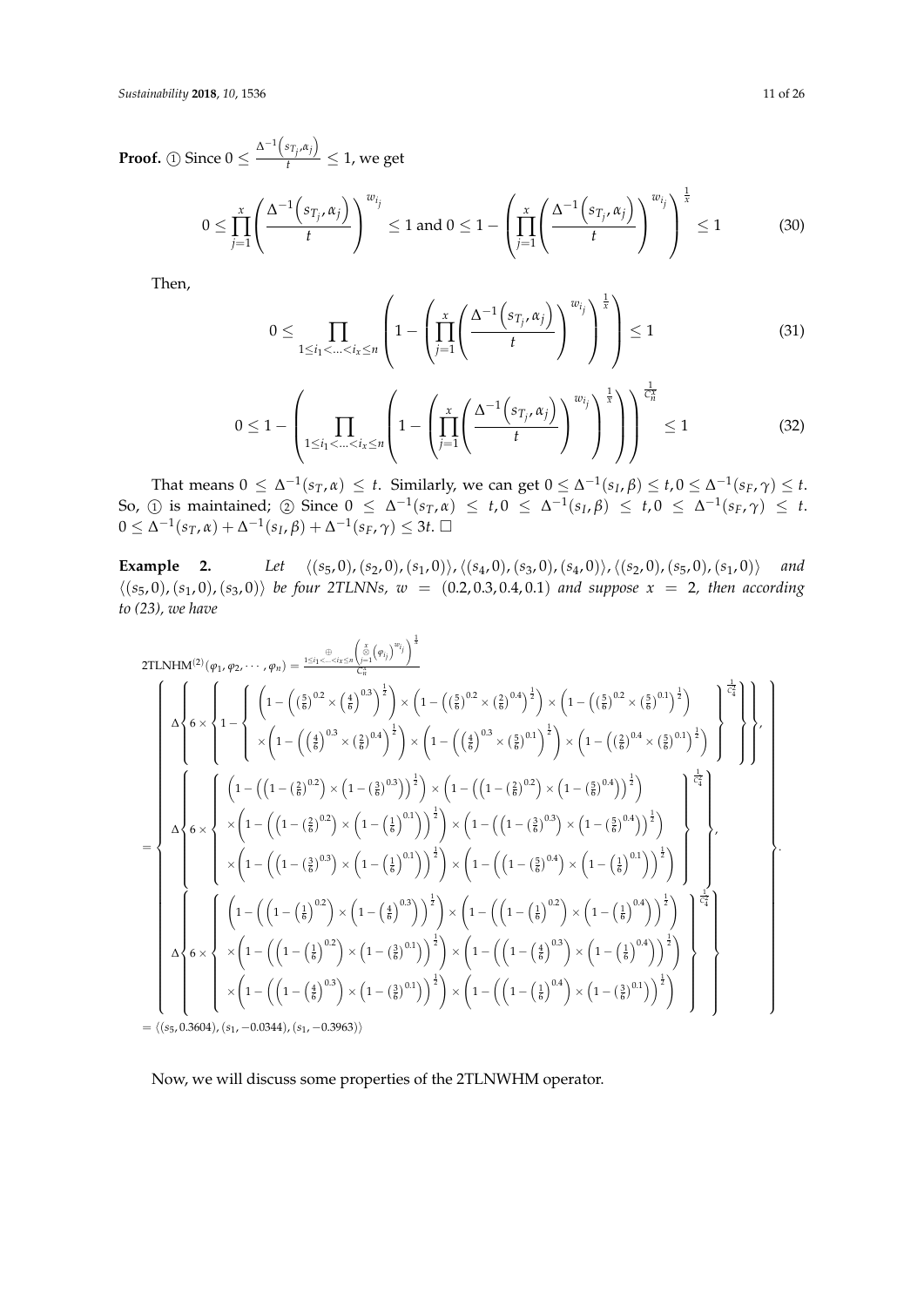**Property 4.** (Monotonicity) Let  $\varphi_{a_j} = \left\langle \left( s_{T_{a_j}} , \alpha_{a_j} \right) , \left( s_{I_{a_j}} , \beta_{a_j} \right) , \left( s_{F_{a_j}} , \gamma_{a_j} \right) \right\rangle (j = 1, 2, ..., n)$  and  $\varphi_{b_j} =$  $\Big\langle \Big(s_{T_{b_j}}, \alpha_{b_j}\Big), \Big(s_{I_{b_j}}, \beta_{b_j}\Big), \Big(s_{F_{b_j}}, \gamma_{b_j}\Big)\Big\rangle (j\;\;=\;\;1,2,\ldots,n) \;\; be \;\; two \;\; sets \;\; of \;\; 2TLNNs. \quad\; If \;\; \Delta^{-1}\Big(s_{T_{a_j}}, \alpha_{a_j}\Big) \;\; \leq$  $\Delta^{-1}\Big(s_{T_{b_j}},\alpha_{b_j}\Big)$ ,  $\Delta^{-1}\Big(s_{I_{a_j}},\beta_{a_j}\Big)\geq \Delta^{-1}\Big(s_{I_{b_j}},\beta_{b_j}\Big)$  and  $\Delta^{-1}\Big(s_{F_{a_j}},\gamma_{a_j}\Big)\geq \Delta^{-1}\Big(s_{F_{b_j}},\gamma_{b_j}\Big)$  hold for all j, then  $2 \text{TLNWHM}^{(x)}(\varphi_{a_1}, \varphi_{a_2}, \cdots, \varphi_{a_n}) \leq 2 \text{TLNWHM}^{(x)}(\varphi_{b_1}, \varphi_{b_2}, \cdots, \varphi_{b_n})$ (33)

The proof is similar to 2TLNWHM; it is omitted here.

**Property 5.** (Boundedness) Let  $\varphi_j = \langle (s_{T_j}, \alpha_j), (s_{I_j}, \beta_j), (s_{F_j}, \gamma_j) \rangle (j = 1, 2, ..., n)$  be a set of 2TLNNs. If  $\varphi^+_i$  =  $\Big(\max_i\Big(s_{T_j},\alpha_j\Big),\min_i\Big(s_{I_j},\beta_j\Big),\min_i\Big(s_{F_j},\gamma_j\Big)\Big)$  and  $\varphi^+_i$  =  $\left(\max_i\left(s_{T_j},\alpha_j\right),\min_i\left(s_{I_j},\beta_j\right),\min_i\left(s_{F_j},\gamma_j\right)\right)$ , then  $\varphi^{-} \leq 2 \text{TLNWHM}^{(x)}(\varphi_1, \varphi_2, \cdots, \varphi_n) \leq \varphi$  $+$ . (34)

From theorem 2, we get

2TLNWHM<sub>uv</sub><sup>(x)</sup>
$$
((\varphi_1^- , \varphi_2^- , \cdots , \varphi_n^-)) = \frac{1 \leq i_1 < \dots < i_x \leq n} \left( \sum_{j=1}^{x} \left( \frac{\sin n \varphi_{i_j}}{\sigma_i^x} \right)^{w_{i_j}} \right)^{\frac{1}{x}}
$$
  
\n
$$
= \begin{cases}\n\Delta \left( t \left( 1 - \left( \prod_{1 \leq i_1 < \dots < i_x \leq n} \left( 1 - \left( \prod_{j=1}^{x} \left( \frac{\min \Delta^{-1}(s_{T_j}, \alpha_j)}{t} \right)^{w_{i_j}} \right)^{\frac{1}{x}} \right) \right) \right)^{\frac{1}{C_n^x}} \right) \right), \\
\Delta \left( t \left( \prod_{1 \leq i_1 < \dots < i_x \leq n} \left( 1 - \left( \prod_{j=1}^{x} \left( 1 - \frac{\max \Delta^{-1}(s_{I_j}, \beta_j)}{t} \right)^{w_{i_j}} \right)^{\frac{1}{x}} \right) \right) \right), \\
\Delta \left( t \left( \prod_{1 \leq i_1 < \dots < i_x \leq n} \left( 1 - \left( \prod_{j=1}^{x} \left( 1 - \frac{\max \Delta^{-1}(s_{F_j}, \gamma_j)}{t} \right)^{w_{i_j}} \right)^{\frac{1}{x}} \right) \right) \right)^{\frac{1}{C_n^x}} \right)\n\end{cases},
$$
\n(35)

2TLNWHM<sub>i</sub><sup>(x)</sup>
$$
((\varphi_1^+, \varphi_2^+, \cdots, \varphi_n^+)) = \frac{1 \leq i_1 \leq \ldots \leq i_r \leq n} {\binom{\frac{x}{\infty} \left(\frac{x}{\lambda} \left(\max \varphi_{i_j}\right)^{w_{i_j}}\right)^{\frac{1}{x}}}{C_n^x}}
$$
  
\n
$$
= \begin{cases}\n\Delta \left( t \left( 1 - \left( \prod_{1 \leq i_1 < \ldots < i_x \leq n} \left( 1 - \left( \prod_{j=1}^x \left( \frac{\max \Delta^{-1}(s_{T_j}, \alpha_j)}{t} \right)^{w_{i_j}} \right)^{\frac{1}{x}} \right) \right) \right)^{\frac{1}{C_n^x}} \right) \right), \\
\Delta \left( t \left( \prod_{1 \leq i_1 < \ldots < i_x \leq n} \left( 1 - \left( \prod_{j=1}^x \left( 1 - \frac{\min \Delta^{-1}(s_{i_j}, \beta_j)}{t} \right)^{w_{i_j}} \right)^{\frac{1}{x}} \right) \right)^{\frac{1}{C_n^x}} \right), \\
\Delta \left( t \left( \prod_{1 \leq i_1 < \ldots < i_x \leq n} \left( 1 - \left( \prod_{j=1}^x \left( 1 - \frac{\min \Delta^{-1}(s_{F_j}, \gamma_j)}{t} \right)^{w_{i_j}} \right)^{\frac{1}{x}} \right) \right)^{\frac{1}{C_n^x}} \right)\n\end{cases} (36)
$$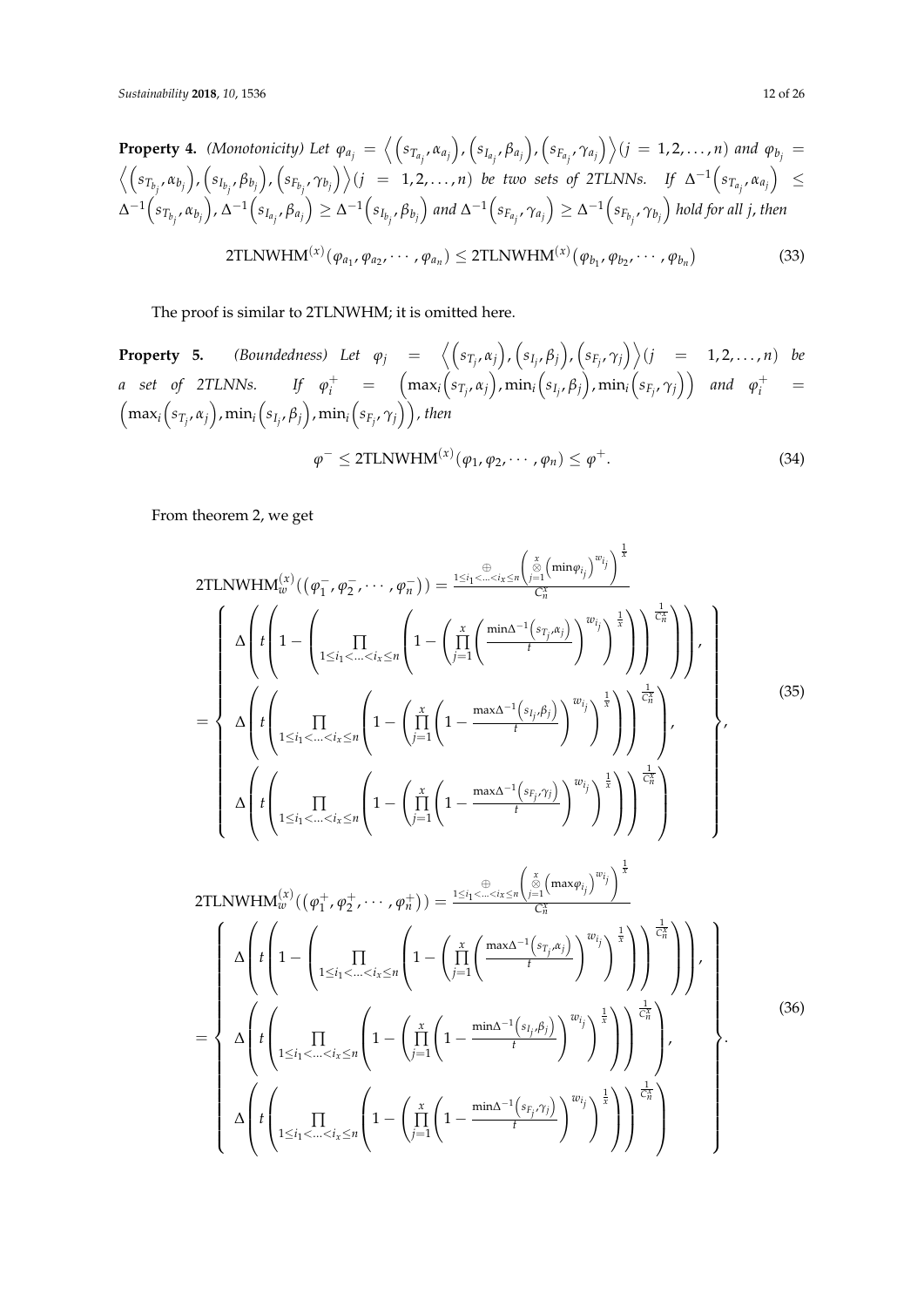From property 4, we get

$$
\varphi^{-} \leq 2\text{TLNWHM}^{(x)}(\varphi_1, \varphi_2, \cdots, \varphi_n) \leq \varphi^{+}
$$
\n(37)

It is obvious that the 2TLNWHM operator lacks the property of idempotency.

### *3.3. The 2TLNDHM Operator*

Based on the Hamy mean (HM) operator [\[32\]](#page-24-19), we propose the dual Hamy mean (DHM) operator.

**Definition 9.** *The DHM operator is defined as follows:*

$$
\text{DHM}^{(x)}(\varphi_1, \varphi_2, \cdots, \varphi_n) = \left( \prod_{1 \leq i_1 < \ldots < i_x \leq n} \left( \frac{\sum\limits_{j=1}^x \varphi_{i_j}}{x} \right) \right)^{\frac{1}{C_n^x}}.
$$
\n(38)

where x is a parameter and  $x = 1, 2, ..., n$ ,  $i_1, i_2, ..., i_x$  are x integer values taken from the set  $\{1, 2, ..., n\}$  of *k* integer values,  $C_n^x$  denotes the binomial coefficient and  $C_n^x = \frac{n!}{x!(n-x)!}$ .

In this section, we propose the 2-tuple linguistic neutrosophic DHM (2TLNDHM) operator.

**Definition 10.** Let  $\varphi_j = \left\langle \left( s_{T_j}, \alpha_j \right), \left( s_{I_j}, \beta_j \right), \left( s_{F_j}, \gamma_j \right) \right\rangle (j = 1, 2, ..., n)$  be a set of 2TLNNs. *The 2TLNDHM operator is:*

2TLNDHM<sup>(x)</sup>(
$$
\varphi_1, \varphi_2, \cdots, \varphi_n
$$
) = 
$$
\left(\sum_{1 \leq i_1 < \ldots < i_x \leq n} \left( \frac{\stackrel{x}{\oplus} \varphi_{i_j}}{x} \right) \right)^{\frac{1}{C_n^x}}.
$$
 (39)

**Theorem 3.** Let  $\varphi_j=\left\langle \left(s_{T_j},\alpha_j\right),\left(s_{I_j},\beta_j\right),\left(s_{F_j},\gamma_j\right)\right\rangle$   $(j=1,2,\ldots,n)$  be a set of 2TLNNs. The aggregated *value determined using 2TLNDHM operators is also a 2TLNN where*

2TLNDHM<sup>(x)</sup> 
$$
(\varphi_1, \varphi_2, \dots, \varphi_n)
$$
 =  $\left( \underset{1 \leq i_1 < \dots < i_x \leq n}{\otimes} \left( \frac{\sum_{j=1}^{x} \varphi_{i_j}}{\frac{1}{x}} \right) \right)^{\frac{1}{C_n^x}}$   
\n
$$
= \left\{ \Delta \left( t \left( \underset{1 \leq i_1 < \dots < i_x \leq n}{\prod} \left( 1 - \left( \underset{j=1}{\prod} \left( 1 - \frac{\Delta^{-1}(s_{T_j, \alpha_j})}{t} \right) \right)^{\frac{1}{x}} \right) \right) \right)^{\frac{1}{x}} \right\},
$$
\n
$$
= \left\{ \Delta \left( t \left( 1 - \left( \underset{1 \leq i_1 < \dots < i_x \leq n}{\prod} \left( 1 - \left( \underset{j=1}{\prod} \left( \frac{\Delta^{-1}(s_{i_j, \beta_j})}{t} \right) \right)^{\frac{1}{x}} \right) \right)^{\frac{1}{x}} \right) \right\},
$$
\n
$$
\Delta \left( t \left( 1 - \left( \underset{1 \leq i_1 < \dots < i_x \leq n}{\prod} \left( 1 - \left( \underset{j=1}{\prod} \left( \frac{\Delta^{-1}(s_{F_j, \gamma_j})}{t} \right) \right)^{\frac{1}{x}} \right) \right)^{\frac{1}{x}} \right) \right) \right\} \right\}
$$
\n(40)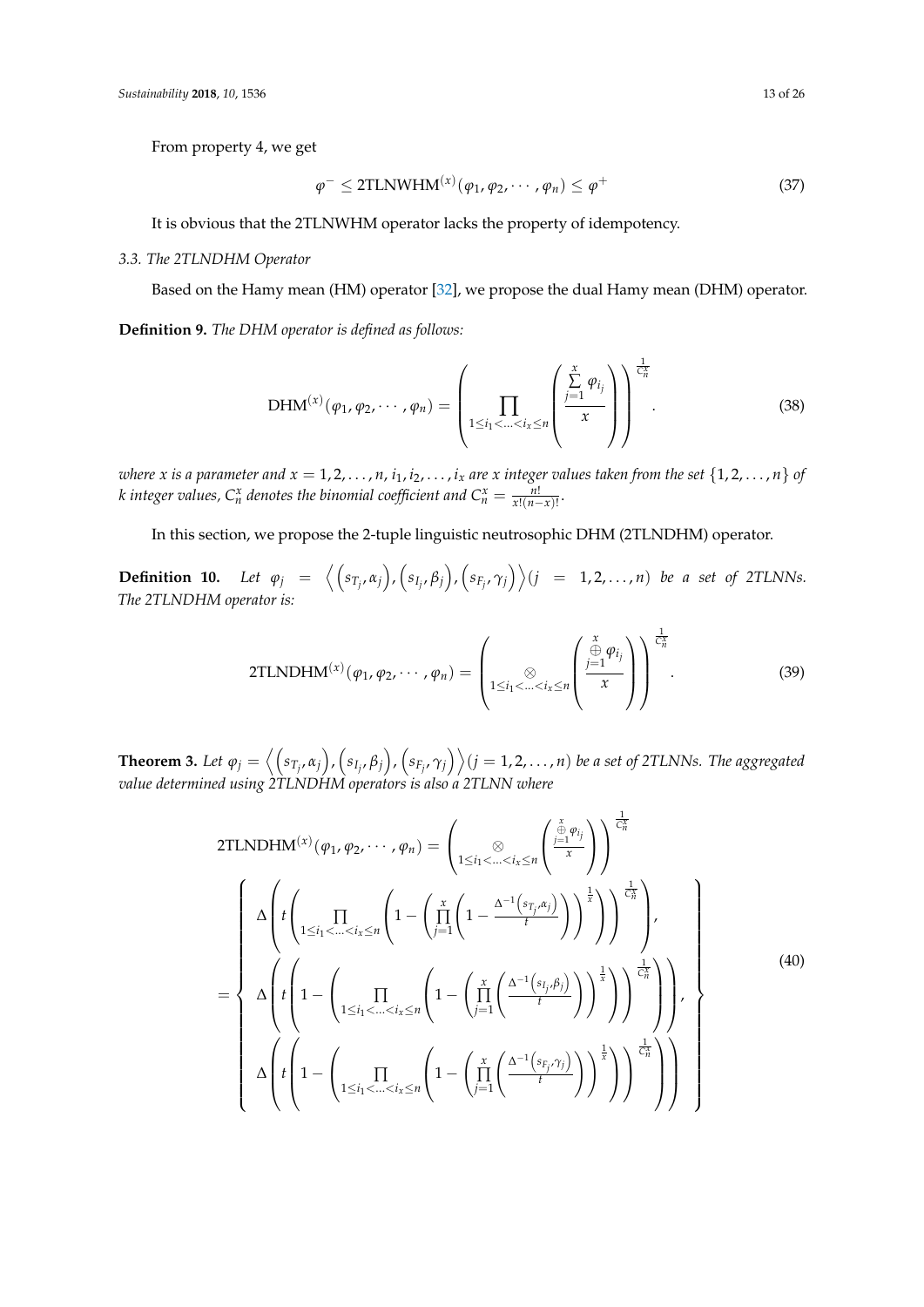**Proof:**

$$
\sum_{\substack{x \\ j=1}}^x \varphi_{i_j} = \left\{ \Delta \left( t \left( 1 - \prod_{j=1}^x \left( 1 - \frac{\Delta^{-1} \left( s_{T_j}, \alpha_j \right)}{t} \right) \right) \right), \Delta \left( t \left( \prod_{j=1}^x \left( \frac{\Delta^{-1} \left( s_{I_j}, \beta_j \right)}{t} \right) \right) \right), \\\Delta \left( t \left( \prod_{j=1}^x \left( \frac{\Delta^{-1} \left( s_{I_j}, \gamma_j \right)}{t} \right) \right) \right) \right\} \right\}
$$
(41)

Thus,

$$
\frac{\sum\limits_{j=1}^{x} \varphi_{i_j}}{x} = \left\{\begin{array}{c} \Delta\left(t\left(1 - \left(\prod\limits_{j=1}^{x} \left(1 - \frac{\Delta^{-1}\left(s_{T_j}, \alpha_j\right)}{t}\right)\right)^{\frac{1}{x}}\right)\right), \Delta\left(t\left(\prod\limits_{j=1}^{x} \left(\frac{\Delta^{-1}\left(s_{T_j}, \beta_j\right)}{t}\right)\right)^{\frac{1}{x}}\right), \\ \Delta\left(t\left(\prod\limits_{j=1}^{x} \left(\frac{\Delta^{-1}\left(s_{F_j}, \gamma_j\right)}{t}\right)\right)^{\frac{1}{x}}\right) \end{array}\right\} \tag{42}
$$

Thereafter,

$$
1 \leq i_1 < \ldots < i_x \leq n \left( \frac{\sum\limits_{j=1}^{x} \varphi_{i_j}}{x} \right) = \left\{ \Delta \left( t \left( \prod_{1 \leq i_1 < \ldots < i_x \leq n} \left( 1 - \left( \prod_{j=1}^{x} \left( 1 - \frac{\Delta^{-1} \left( s_{T_j}, \alpha_j \right)}{t} \right) \right)^{\frac{1}{x}} \right) \right) \right), \quad \Delta \left( t \left( 1 - \prod_{1 \leq i_1 < \ldots < i_x \leq n} \left( 1 - \left( \prod_{j=1}^{x} \left( \frac{\Delta^{-1} \left( s_{I_j}, \beta_j \right)}{t} \right) \right)^{\frac{1}{x}} \right) \right) \right), \quad \Delta \left( t \left( 1 - \prod_{1 \leq i_1 < \ldots < i_x \leq n} \left( 1 - \left( \prod_{j=1}^{x} \left( \frac{\Delta^{-1} \left( s_{F_j}, \gamma_j \right)}{t} \right) \right)^{\frac{1}{x}} \right) \right) \right) \right\} \right\} \tag{43}
$$

Therefore,

2TLNDHM<sup>(x)</sup> 
$$
(\varphi_1, \varphi_2, \dots, \varphi_n)
$$
 =  $\left( \underset{1 \leq i_1 < \dots < i_x \leq n}{\otimes} \left( \frac{\sum_{j=1}^{x} \varphi_{i_j}}{x} \right) \right)^{\frac{1}{C_n^x}}$   
\n
$$
= \left\{ \Delta \left( t \left( \underset{1 \leq i_1 < \dots < i_x \leq n}{\prod} \left( 1 - \left( \prod_{j=1}^x \left( 1 - \frac{\Delta^{-1}(s_{T_j}, \alpha_j)}{t} \right) \right)^{\frac{1}{x}} \right) \right)^{\frac{1}{C_n}} \right\},
$$
\n
$$
\Delta \left( t \left( 1 - \left( \underset{1 \leq i_1 < \dots < i_x \leq n}{\prod} \left( 1 - \left( \prod_{j=1}^x \left( \frac{\Delta^{-1}(s_{I_j}, \beta_j)}{t} \right) \right)^{\frac{1}{x}} \right) \right)^{\frac{1}{C_n^x}} \right) \right),
$$
\n
$$
\Delta \left( t \left( 1 - \left( \underset{1 \leq i_1 < \dots < i_x \leq n}{\prod} \left( 1 - \left( \prod_{j=1}^x \left( \frac{\Delta^{-1}(s_{F_j}, \gamma_j)}{t} \right) \right)^{\frac{1}{x}} \right) \right)^{\frac{1}{C_n^x}} \right) \right) \right\}.
$$
\n(44)

Hence, (39) is kept.

Then, we need to prove that (39) is a 2TLNN. We need to prove two conditions as follows:

$$
\begin{aligned}\n\textcircled{1} \quad & 0 \leq \Delta^{-1}(s_T, \alpha) \leq t, \\
0 & \leq \Delta^{-1}(s_L, \beta) \leq t, \\
0 & \leq \Delta^{-1}(s_T, \alpha) + \Delta^{-1}(s_L, \beta) + \Delta^{-1}(s_L, \gamma) \leq 3t.\n\end{aligned}
$$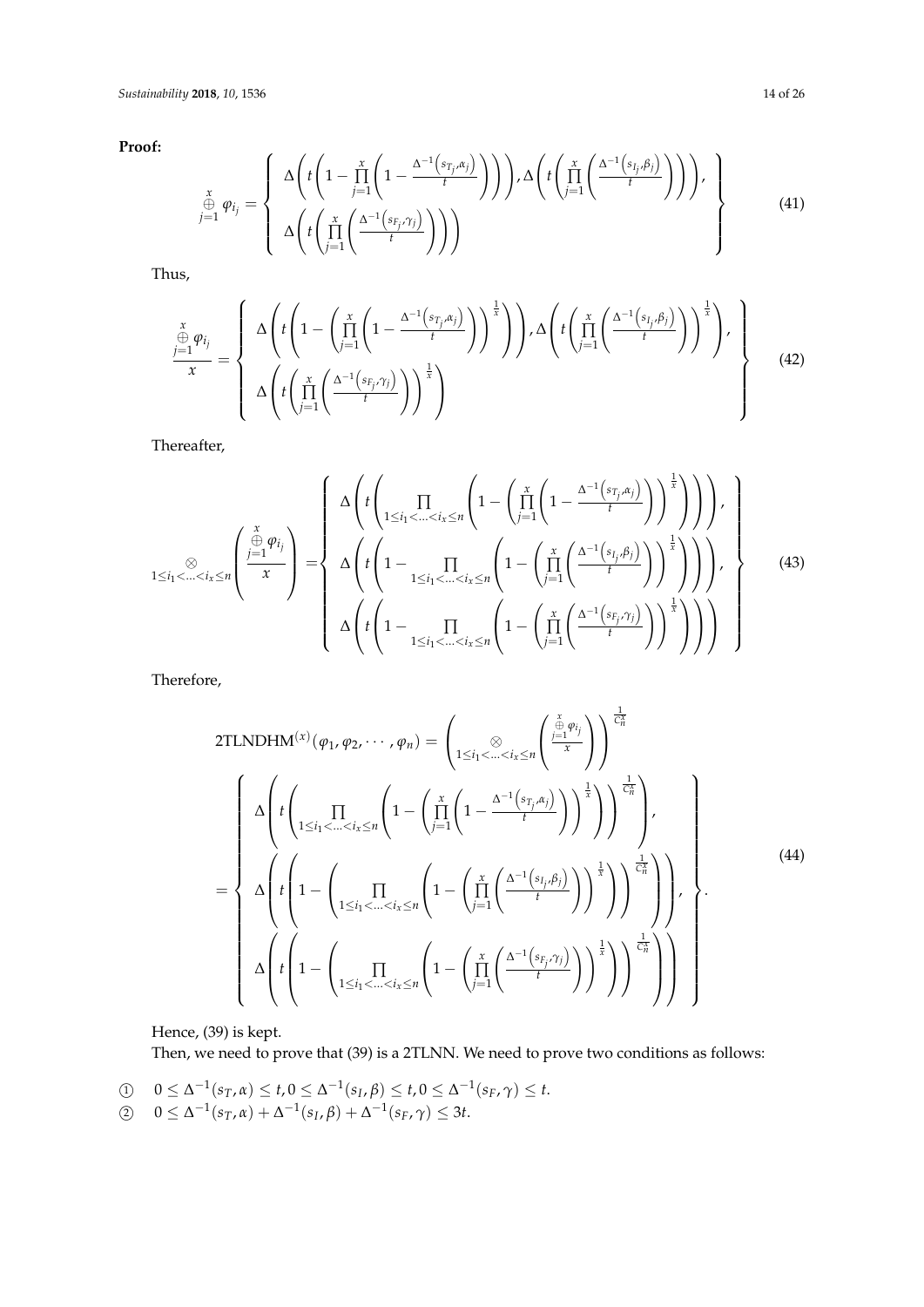Let

$$
\frac{\Delta^{-1}(s_T,\alpha)}{t} = \left(\prod_{1 \le i_1 < \ldots < i_x \le n} \left(1 - \left(\prod_{j=1}^x \left(1 - \frac{\Delta^{-1}(s_{T_j},\alpha_j)}{t}\right)\right)^{\frac{1}{x}}\right)\right) \frac{\frac{1}{C_n^x}}{t}
$$
\n
$$
\frac{\Delta^{-1}(s_L,\beta)}{t} = 1 - \left(\prod_{1 \le i_1 < \ldots < i_x \le n} \left(1 - \left(\prod_{j=1}^x \left(\frac{\Delta^{-1}(s_{T_j},\beta_j)}{t}\right)\right)^{\frac{1}{x}}\right)\right) \frac{\frac{1}{C_n^x}}{t}
$$
\n
$$
\frac{\Delta^{-1}(s_F,\gamma)}{t} = 1 - \left(\prod_{1 \le i_1 < \ldots < i_x \le n} \left(1 - \left(\prod_{j=1}^x \left(\frac{\Delta^{-1}(s_{F_j},\gamma_j)}{t}\right)\right)^{\frac{1}{x}}\right)\right)^{\frac{1}{C_n^x}}
$$

 $\Box$ 

**Proof.** (1) Since  $0 \leq \frac{\Delta^{-1}(s_{T_j}, \alpha_j)}{t}$  $\frac{T_i^{T_i}}{t} \leq 1$ , we get

$$
0 \leq \prod_{j=1}^x \left(1 - \frac{\Delta^{-1}\left(s_{T_j}, \alpha_j\right)}{t}\right) \leq 1 \text{ and } 0 \leq 1 - \left(\prod_{j=1}^x \left(1 - \frac{\Delta^{-1}\left(s_{T_j}, \alpha_j\right)}{t}\right)\right)^{\frac{1}{x}} \leq 1. \tag{45}
$$

Then,

$$
0 \leq \prod_{1 \leq i_1 < \ldots < i_x \leq n} \left( 1 - \left( \prod_{j=1}^x \left( 1 - \frac{\Delta^{-1} \left( s_{T_j}, \alpha_j \right)}{t} \right) \right)^{\frac{1}{x}} \right) \leq 1 \tag{46}
$$

$$
0 \leq \left(\prod_{1 \leq i_1 < \ldots < i_x \leq n} \left(1 - \left(\prod_{j=1}^x \left(1 - \frac{\Delta^{-1}\left(s_{T_j}, \alpha_j\right)}{t}\right)\right)^{\frac{1}{x}}\right)\right)^{\frac{1}{C_n^x}} \leq 1\tag{47}
$$

That means  $0 \leq \Delta^{-1}(s_T, \alpha) \leq t$ . Similarly, we can get  $0 \leq \Delta^{-1}(s_I, \beta) \leq t, 0 \leq \Delta^{-1}(s_F, \gamma) \leq t$ . So, ① is maintained. ② Since  $0 \leq \Delta^{-1}(s_T, \alpha) \leq t, 0 \leq \Delta^{-1}(s_I, \beta) \leq t, 0 \leq \Delta^{-1}(s_F, \gamma) \leq t$ .  $0 ≤ Δ^{-1}(s_T, α) + Δ^{-1}(s_I, β) + Δ^{-1}(s_F, γ) ≤ 3t. □$ 

**Example** 3. *Let*  $\langle (s_5, 0), (s_2, 0), (s_1, 0) \rangle$ ,  $\langle (s_4, 0), (s_3, 0), (s_4, 0) \rangle$ ,  $\langle (s_2, 0), (s_5, 0), (s_1, 0) \rangle$  *and*  $\langle (s_5, 0), (s_1, 0), (s_3, 0) \rangle$  *be four 2TLNNs, and suppose*  $x = 2$ *, then according to (39), we have* 

2TLNDHM<sup>(2)</sup>(
$$
\varphi_1, \varphi_2, ..., \varphi_n
$$
) =  $\left( \underset{1 \leq i_1 < ... < i_s \leq n}{\sum_{i=1}^{\infty} \left( \frac{\frac{1}{\pi} \varphi_i}{x} \right)} \right)^{\frac{1}{C_n^*}}$   
\n
$$
\Delta \left( 6 \times \left( \begin{array}{c} \left( 1 - \left( \left( 1 - \frac{5}{6} \right) \times \left( 1 - \frac{4}{6} \right) \right)^{\frac{1}{2}} \right) \times \left( 1 - \left( \left( 1 - \frac{5}{6} \right) \times \left( 1 - \frac{2}{6} \right) \right)^{\frac{1}{2}} \right) \times \left( 1 - \left( \left( 1 - \frac{5}{6} \right) \times \left( 1 - \frac{5}{6} \right) \right)^{\frac{1}{2}} \right) \times \left( 1 - \left( \left( 1 - \frac{5}{6} \right) \times \left( 1 - \frac{5}{6} \right) \right)^{\frac{1}{2}} \right) \times \left( 1 - \left( \left( 1 - \frac{5}{6} \right) \times \left( 1 - \frac{5}{6} \right) \right)^{\frac{1}{2}} \right) \times \left( 1 - \left( \left( 1 - \frac{5}{6} \right) \times \left( 1 - \frac{5}{6} \right) \right)^{\frac{1}{2}} \right) \times \left( 1 - \left( \left( 1 - \frac{5}{6} \right) \times \left( 1 - \frac{5}{6} \right) \right)^{\frac{1}{2}} \right) \right)
$$
\n
$$
= \begin{cases} \Delta \left( 6 \times \left( 1 - \left( \left( \frac{1}{6} \times \frac{3}{6} \right)^{\frac{1}{2}} \right) \times \left( 1 - \left( \frac{2}{6} \times \frac{5}{6} \right)^{\frac{1}{2}} \right) \times \left( 1 - \left( \frac{5}{6} \times \frac{1}{6} \right)^{\frac{1}{2}} \right) \right) \right) \\ \Delta \left( 6 \times \left( 1 - \left( \left( \left( \frac{1}{6} \times \frac{4}{6} \right)^{\frac{1}{2}} \right) \times \left( 1 - \left( \frac{1}{
$$

 $= \langle (s_4, 0.1802), (s_3, -0.4123), (s_2, 0.0680) \rangle$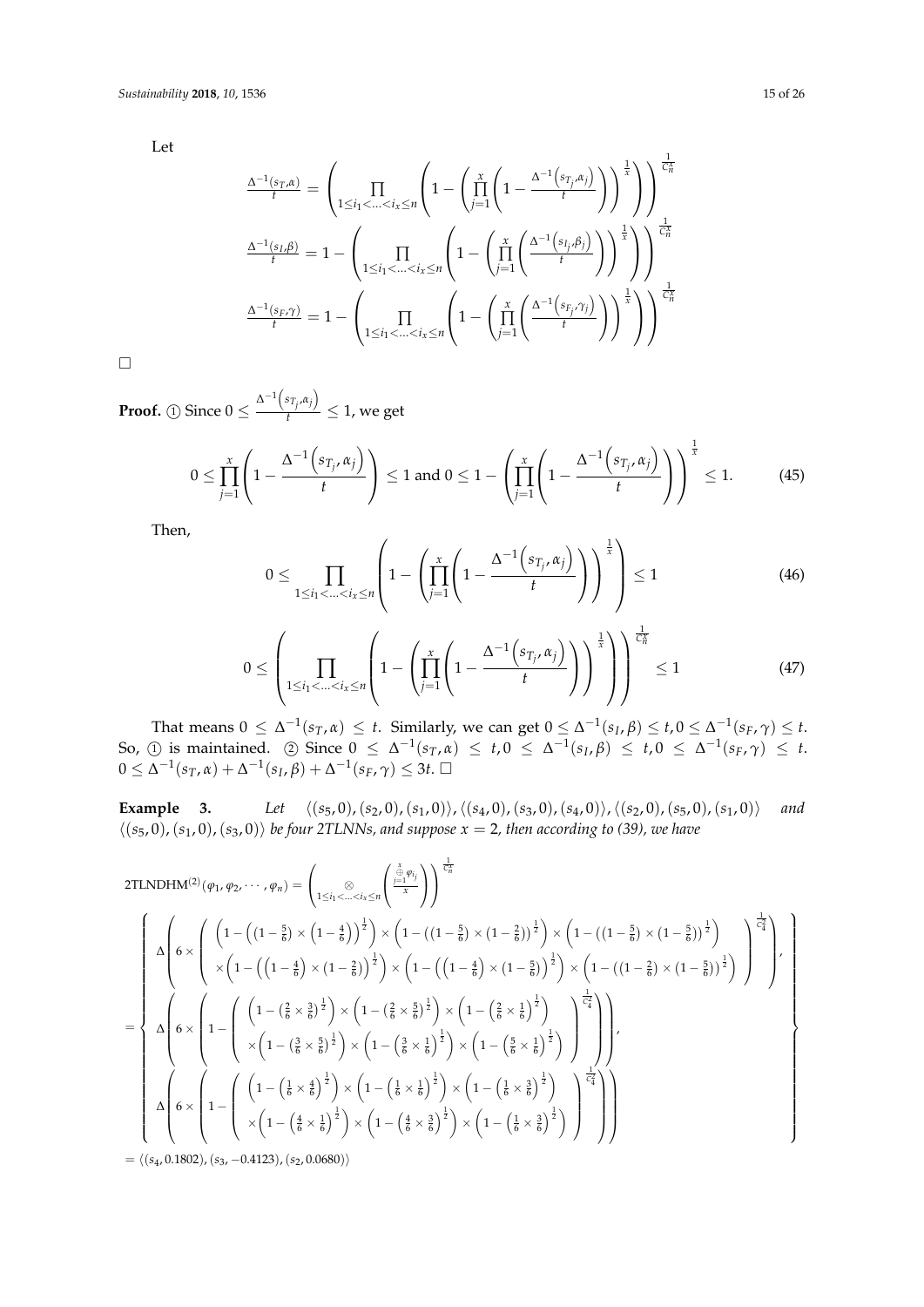Similar to the 2TLNHM operator, we can get the properties, as follows.

**Property 6.** (*Idempotency*) If 
$$
\varphi_j = \langle (s_{T_j}, \alpha_j), (s_{I_j}, \beta_j), (s_{F_j}, \gamma_j) \rangle
$$
  $(j = 1, 2, ..., n)$  are equal, then  
2TLNDHM<sup>(x)</sup>( $\varphi_1, \varphi_2, ..., \varphi_n$ ) =  $\varphi$ . (48)

**Property 7.** (Monotonicity) Let  $\varphi_{a_j} = \left\langle \left(s_{T_{a_j}}, \alpha_{a_j}\right), \left(s_{I_{a_j}}, \beta_{a_j}\right), \left(s_{F_{a_i}}, \gamma_{a_j}\right) \right\rangle (j = 1, 2, ..., n)$  and  $\varphi_{b_j} =$  $\langle (s_{T_{b_j}}, \alpha_{b_j}), (s_{I_{b_j}}, \beta_{b_j}), (s_{F_{b_j}}, \gamma_{b_j}) \rangle (j = 1, 2, ..., n)$  be two sets of 2TLNNs. If  $\Delta^{-1}(s_{T_{a_j}}, \alpha_{a_j}) \leq$  $\Delta^{-1}\Big(s_{T_{b_j}},\alpha_{b_j}\Big)$ ,  $\Delta^{-1}\Big(s_{I_{a_j}},\beta_{a_j}\Big)\geq \Delta^{-1}\Big(s_{I_{b_j}},\beta_{b_j}\Big)$  and  $\Delta^{-1}\Big(s_{F_{a_j}},\gamma_{a_j}\Big)\geq \Delta^{-1}\Big(s_{F_{b_j}},\gamma_{b_j}\Big)$  hold for all j, then

$$
2TLNDHM(x)(\varphi_{a_1}, \varphi_{a_2}, \cdots, \varphi_{a_n}) \leq 2TLNDHM(x)(\varphi_{b_1}, \varphi_{b_2}, \cdots, \varphi_{b_n})
$$
\n(49)

**Property 8.** (Boundedness) Let  $\varphi_j = \langle (s_{T_j}, \alpha_j), (s_{I_j}, \beta_j), (s_{F_j}, \gamma_j) \rangle (j = 1, 2, ..., n)$  be a set of 2TLNNs. If  $\varphi^+_i$  =  $\Big(\max_i\Big(s_{T_j},\alpha_j\Big),\min_i\Big(s_{I_j},\beta_j\Big),\min_i\Big(s_{F_j},\gamma_j\Big)\Big)$  and  $\varphi^+_i$  =  $\left(\max_i \left(s_{T_j}, \alpha_j\right)$ ,  $\min_i \left(s_{I_j}, \beta_j\right)$ ,  $\min_i \left(s_{F_j}, \gamma_j\right)\right)$  then

$$
\varphi^{-} \leq 2\text{TLNDHM}^{(x)}(\varphi_1, \varphi_2, \cdots, \varphi_n) \leq \varphi^{+}.
$$
\n
$$
(50)
$$

### *3.4. The 2TLNWDHM Operator*

In an actual MADM, it is important to consider attribute weights; in this section we shall propose the 2-tuple linguistic neutrosophic weighted DHM (2TLNWDHM) operator.

**Definition 11.** Let  $\varphi_j=\left\langle \left(s_{T_j},\alpha_j\right),\left(s_{I_j},\beta_j\right),\left(s_{F_j},\gamma_j\right)\right\rangle$   $(j=1,2,\ldots,n)$  be a set of 2TLNNs with the weight *vector,*  $w_i = (w_1, w_2, \dots, w_n)^T$ , thereby satisfying  $w_i \in [0, 1]$  and  $\sum_{i=1}^n w_i = 1$ . If

2TLNWDHM<sup>(x)</sup>(
$$
\varphi_1, \varphi_2, \cdots, \varphi_n
$$
) = 
$$
\left(\sum_{1 \leq i_1 < \ldots < i_x \leq n} \left( \frac{\sum_{j=1}^x w_{i_j} \varphi_{i_j}}{x} \right) \right)^{\frac{1}{C_n^*}}.
$$
 (51)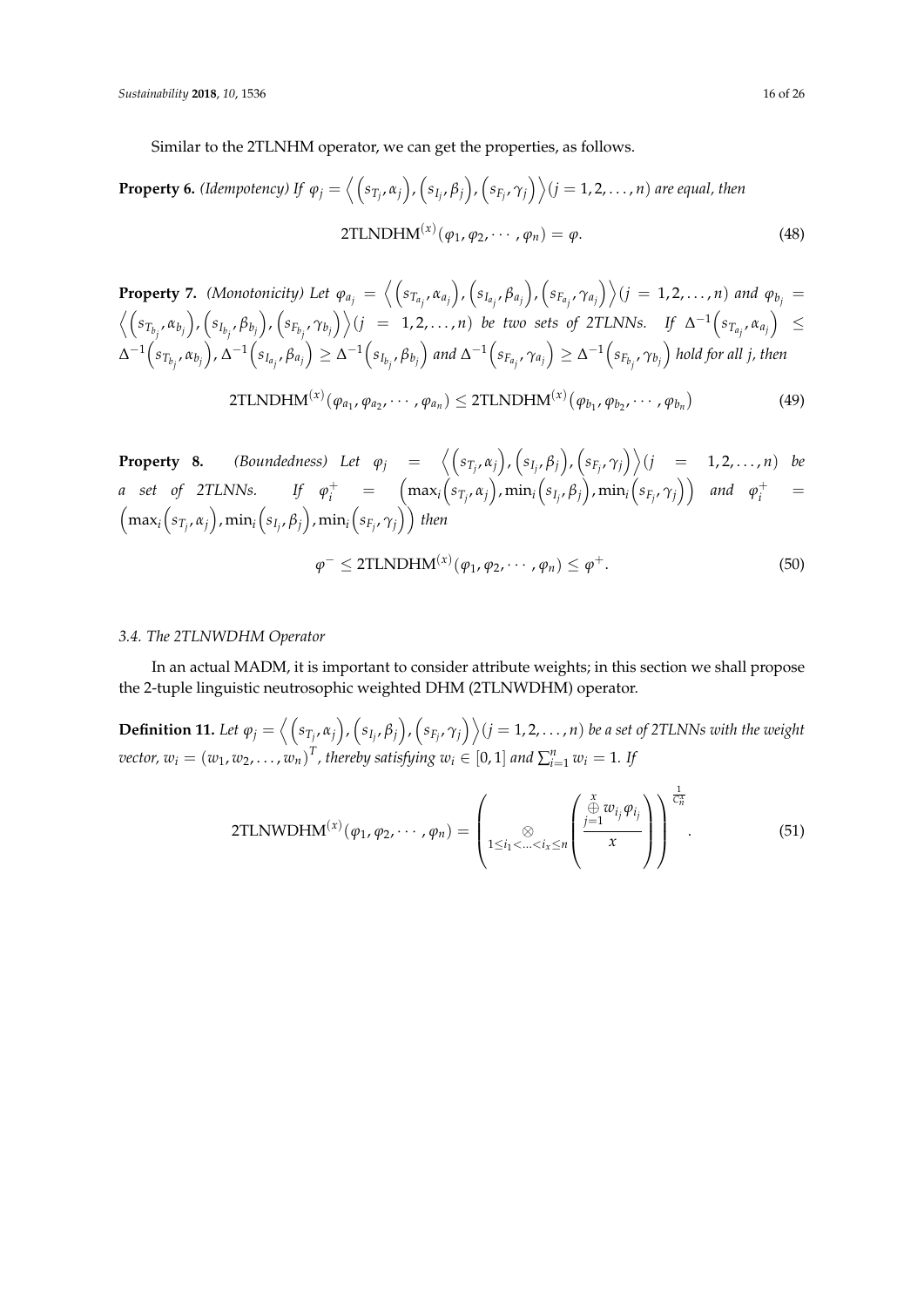**Theorem 4.** Let  $\varphi_j=\left\langle \left(s_{T_j},\alpha_j\right),\left(s_{I_j},\beta_j\right),\left(s_{F_j},\gamma_j\right)\right\rangle$   $(j=1,2,\ldots,n)$  be a set of 2TLNNs. The aggregated *value by using 2TLNWDHM operators is also a 2TLNN where*

2TLNWDHM<sup>(x)</sup> 
$$
(\varphi_1, \varphi_2, \dots, \varphi_n)
$$
 =  $\left(\sum_{1 \le i_1 < \dots < i_x \le n} \left( \frac{\sum_{j=1}^x w_{ij} \varphi_{ij}}{x} \right) \right)^{\frac{1}{C_n^*}}$   
\n
$$
= \left\{\begin{array}{l}\Delta \left( t \left( \prod_{1 \le i_1 < \dots < i_x \le n} \left( 1 - \left( \prod_{j=1}^x \left( 1 - \frac{\Delta^{-1}(s_{i_j, \alpha_j})}{t} \right)^{w_{i_j}} \right)^{\frac{1}{x}} \right) \right) \right)^{\frac{1}{C_n^*}} \right\}, \\ \Delta \left( t \left( 1 - \left( \prod_{1 \le i_1 < \dots < i_x \le n} \left( 1 - \left( \prod_{j=1}^x \left( \frac{\Delta^{-1}(s_{i_j, \beta_j})}{t} \right)^{w_{i_j}} \right)^{\frac{1}{x}} \right) \right) \right)^{\frac{1}{C_n^*}} \right) \right), \\ \Delta \left( t \left( 1 - \left( \prod_{1 \le i_1 < \dots < i_x \le n} \left( 1 - \left( \prod_{j=1}^x \left( \frac{\Delta^{-1}(s_{i_j, \gamma_j})}{t} \right)^{w_{i_j}} \right)^{\frac{1}{x}} \right) \right) \right)^{\frac{1}{C_n^*}} \right)\right) \right\} \end{array} (52)
$$

**Proof.** From Definition 5, we can obtain that

$$
w_{i_j}\varphi_{i_j} = \left\{\begin{array}{l} \Delta\left(t\left(1 - \left(1 - \frac{\Delta^{-1}\left(s_{T_j}, \alpha_j\right)}{t}\right)^{w_{i_j}}\right)\right), \\ \Delta\left(t\left(\frac{\Delta^{-1}\left(s_{T_j}, \beta_j\right)}{t}\right)^{w_{i_j}}\right), \Delta\left(t\left(\frac{\Delta^{-1}\left(s_{F_j}, \gamma_j\right)}{t}\right)^{w_{i_j}}\right) \end{array}\right\} \tag{53}
$$

Then,

$$
\sum_{\substack{\alpha \\ j=1}}^x w_{i_j} \varphi_{i_j} = \left\{ \Delta \left( t \left( 1 - \prod_{j=1}^x \left( \left( 1 - \frac{\Delta^{-1} \left( s_{T_j}, \alpha_j \right)}{t} \right)^{w_{i_j}} \right) \right) \right), \\ \Delta \left( t \left( \prod_{j=1}^x \left( \frac{\Delta^{-1} \left( s_{T_j}, \beta_j \right)}{t} \right)^{w_{i_j}} \right) \right), \Delta \left( t \left( \prod_{j=1}^x \left( \frac{\Delta^{-1} \left( s_{F_j}, \gamma_j \right)}{t} \right)^{w_{i_j}} \right) \right) \right) \right\}
$$
\n(54)

Thus,

$$
\frac{\sum\limits_{j=1}^{x} w_{i_j} \varphi_{i_j}}{x} = \left\{\begin{array}{c} \Delta \left( t \left( 1 - \left( \prod\limits_{j=1}^{x} \left( 1 - \frac{\Delta^{-1} \left( s_{T_j}, \alpha_j \right)}{t} \right)^{w_{i_j}} \right)^{\frac{1}{x}} \right) \right), \\ \Delta \left( t \left( \prod\limits_{j=1}^{x} \left( \frac{\Delta^{-1} \left( s_{I_j}, \beta_j \right)}{t} \right)^{w_{i_j}} \right)^{\frac{1}{x}} \right), \Delta \left( t \left( \prod\limits_{j=1}^{x} \left( \frac{\Delta^{-1} \left( s_{F_j}, \gamma_j \right)}{t} \right)^{w_{i_j}} \right)^{\frac{1}{x}} \right) \end{array} \right\} \tag{55}
$$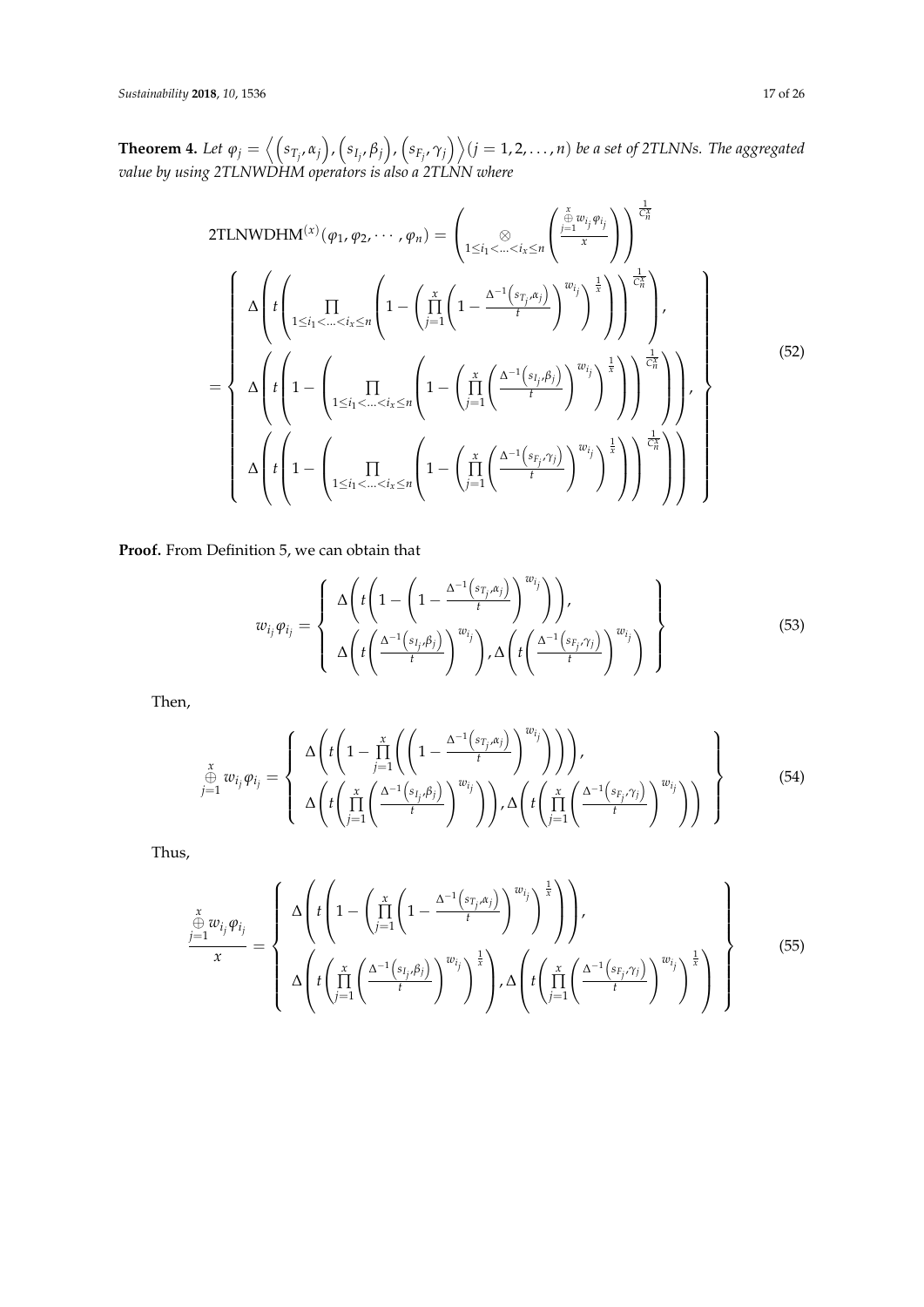Therefore,

$$
1 \leq i_1 < \ldots < i_x \leq n \left( \frac{\sum\limits_{j=1}^x w_{i_j} \varphi_{i_j}}{x} \right) = \left\{ \begin{array}{l} \Delta \left( t \left( \prod_{1 \leq i_1 < \ldots < i_x \leq n} \left( 1 - \left( \prod_{j=1}^x \left( 1 - \frac{\Delta^{-1} \left( s_{T_j}, \alpha_j \right)}{t} \right)^{w_{i_j}} \right)^{\frac{1}{x}} \right) \right) \right), \\ \Delta \left( t \left( 1 - \prod_{1 \leq i_1 < \ldots < i_x \leq n} \left( 1 - \left( \prod_{j=1}^x \left( \frac{\Delta^{-1} \left( s_{I_j}, \beta_j \right)}{t} \right)^{w_{i_j}} \right)^{\frac{1}{x}} \right) \right) \right), \\ \Delta \left( t \left( 1 - \prod_{1 \leq i_1 < \ldots < i_x \leq n} \left( 1 - \left( \prod_{j=1}^x \left( \frac{\Delta^{-1} \left( s_{F_j}, \gamma_j \right)}{t} \right)^{w_{i_j}} \right)^{\frac{1}{x}} \right) \right) \right) \right) \end{array} \right\} \tag{56}
$$

Therefore,

2TLNWDHM<sup>(x)</sup> 
$$
(\varphi_1, \varphi_2, \dots, \varphi_n)
$$
 =  $\left( \underset{1 \leq i_1 < \dots < i_x \leq n}{\otimes} \left( \frac{\frac{x}{j-1} w_{ij} \varphi_{ij}}{x} \right) \right)^{\frac{1}{C_n^x}}$   
\n
$$
= \left\{ \Delta \left( t \left( \underset{1 \leq i_1 < \dots < i_x \leq n}{\prod} \left( 1 - \left( \frac{x}{\prod_{j=1}^x \left( 1 - \frac{\Delta^{-1} \left( s_{T_j}, \alpha_j \right)}{t} \right)^{w_{ij}} \right)^{\frac{1}{x}} \right) \right) \right)^{\frac{1}{C_n^x}} \right\},
$$
\n
$$
= \left\{ \Delta \left( t \left( 1 - \left( \underset{1 \leq i_1 < \dots < i_x \leq n}{\prod} \left( 1 - \left( \frac{x}{\prod_{j=1}^x \left( \frac{\Delta^{-1} \left( s_{I_j}, \beta_j \right)}{t} \right)^{w_{I_j}} \right)^{\frac{1}{x}} \right) \right) \right) \right\},
$$
\n
$$
\Delta \left( t \left( 1 - \left( \underset{1 \leq i_1 < \dots < i_x \leq n}{\prod} \left( 1 - \left( \frac{x}{\prod_{j=1}^x \left( \frac{\Delta^{-1} \left( s_{F_j}, \gamma_j \right)}{t} \right)^{w_{I_j}} \right)^{\frac{1}{x}} \right) \right) \right) \right\} \right\}
$$
\n
$$
(57)
$$

Hence, (51) is kept.

Then, we need to prove that (51) is a 2TLNN. We need to prove two conditions as follows:

\n- \n
$$
\begin{aligned}\n 0 &\leq \Delta^{-1}(s_T, \alpha) \leq t, \\
 0 &\leq \Delta^{-1}(s_L, \beta) \leq t, \\
 0 &\leq \Delta^{-1}(s_T, \alpha) + \Delta^{-1}(s_L, \beta) + \Delta^{-1}(s_F, \gamma) \leq 3t.\n \end{aligned}
$$
\n
\n

Let

$$
\frac{\Delta^{-1}(s_T,\alpha)}{t} = \left(\prod_{1 \leq i_1 < \ldots < i_x \leq n} \left(1 - \left(\prod_{j=1}^x \left(1 - \frac{\Delta^{-1}(s_{T_j},\alpha_j)}{t}\right)^{w_{i_j}}\right)^{\frac{1}{x}}\right)\right)^{\frac{1}{C_n^x}}
$$
\n
$$
\frac{\Delta^{-1}(s_{I},\beta)}{t} = 1 - \left(\prod_{1 \leq i_1 < \ldots < i_x \leq n} \left(1 - \left(\prod_{j=1}^x \left(\frac{\Delta^{-1}(s_{I_j},\beta_j)}{t}\right)^{w_{i_j}}\right)^{\frac{1}{x}}\right)\right)^{\frac{1}{C_n^x}}
$$
\n
$$
\frac{\Delta^{-1}(s_{F},\gamma)}{t} = 1 - \left(\prod_{1 \leq i_1 < \ldots < i_x \leq n} \left(1 - \left(\prod_{j=1}^x \left(\frac{\Delta^{-1}(s_{F_j},\gamma_j)}{t}\right)^{w_{i_j}}\right)^{\frac{1}{x}}\right)\right)^{\frac{1}{C_n^x}}
$$

 $\Box$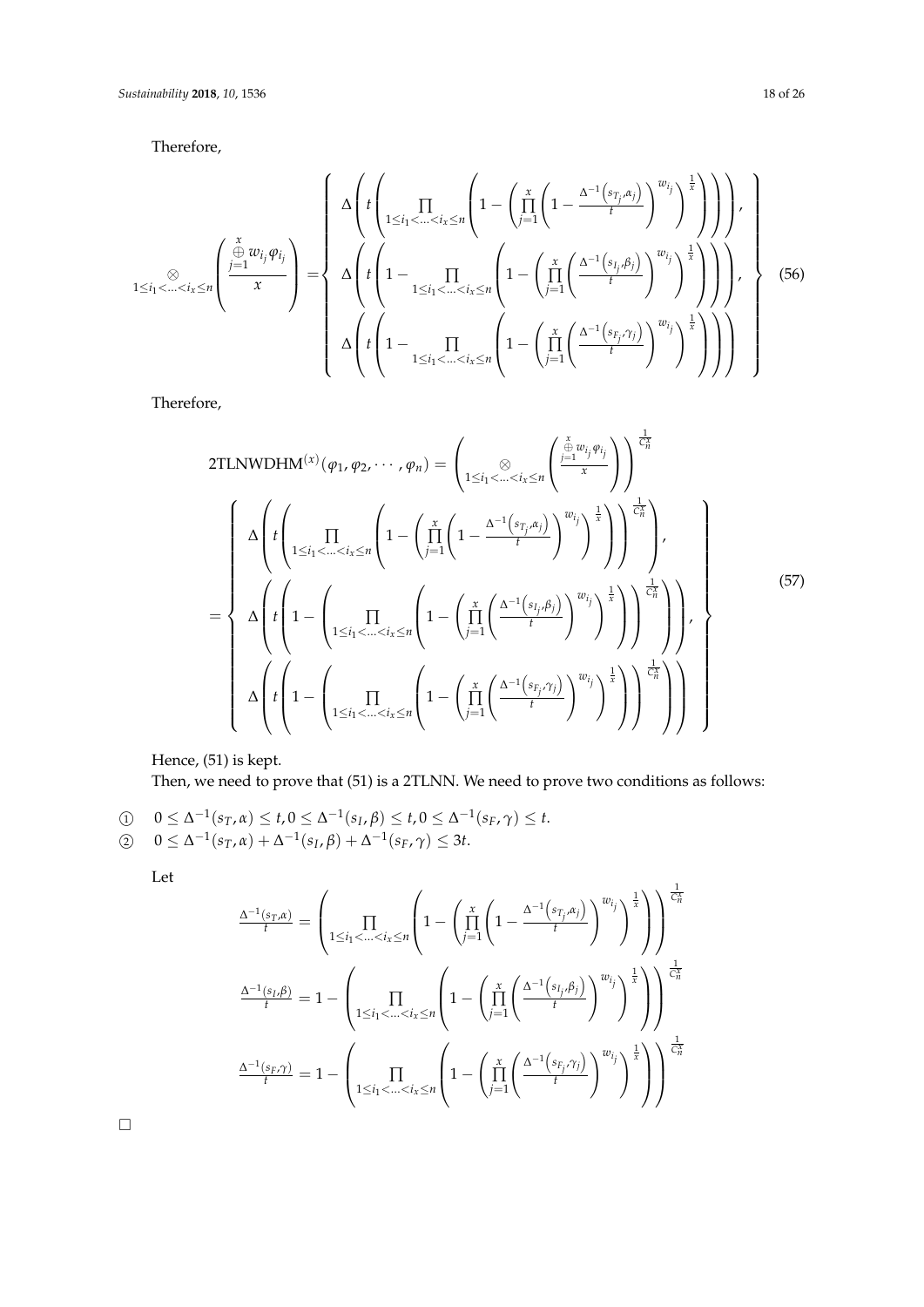**Proof.** (1) Since  $0 \leq \frac{\Delta^{-1}(s_{T_j}, \alpha_j)}{t}$  $\frac{T_i^{T_i}}{t} \leq 1$ , we get

$$
0 \le \prod_{j=1}^{x} \left( 1 - \frac{\Delta^{-1} \left( s_{T_j}, \alpha_j \right)}{t} \right) \le 1 \text{ and } 0 \le 1 - \left( \prod_{j=1}^{x} \left( 1 - \frac{\Delta^{-1} \left( s_{T_j}, \alpha_j \right)}{t} \right)^{w_{i_j}} \right)^{\frac{1}{x}} \le 1 \quad (58)
$$

Then,

$$
0 \leq \prod_{1 \leq i_1 < \ldots < i_x \leq n} \left( 1 - \left( \prod_{j=1}^x \left( 1 - \frac{\Delta^{-1} \left( s_{T_j}, \alpha_j \right)}{t} \right)^{w_{i_j}} \right)^{\frac{1}{x}} \right) \leq 1 \tag{59}
$$

$$
0 \leq \left(\prod_{1 \leq i_1 < \ldots < i_x \leq n} \left(1 - \left(\prod_{j=1}^x \left(1 - \frac{\Delta^{-1}\left(s_{T_j}, \alpha_j\right)}{t}\right)^{w_{i_j}}\right)^{\frac{1}{x}}\right)\right)^{\frac{1}{C_n^x}} \leq 1. \tag{60}
$$

That means  $0 \le \Delta^{-1}(s_T, \alpha) \le t$ . Similarly, we can get  $0 \le \Delta^{-1}(s_I, \beta) \le t, 0 \le \Delta^{-1}(s_F, \gamma) \le t$  $\text{so } (1) \text{ is maintained.}$  (2) Since  $0 \leq \Delta^{-1}(s_T, \alpha) \leq t, 0 \leq \Delta^{-1}(s_I, \beta) \leq t, 0 \leq \Delta^{-1}(s_F, \gamma) \leq t.$  $0 ≤ Δ^{-1}(s_T, α) + Δ^{-1}(s_I, β) + Δ^{-1}(s_F, γ) ≤ 3t. □$ 

**Example 4.** *Let*  $\langle (s_5, 0), (s_2, 0), (s_1, 0) \rangle$ ,  $\langle (s_4, 0), (s_3, 0), (s_4, 0) \rangle$ ,  $\langle (s_2, 0), (s_5, 0), (s_1, 0) \rangle$  *and*  $\langle (s_5, 0), (s_1, 0), (s_3, 0) \rangle$  *be four 2TLNNs,*  $w = (0.2, 0.3, 0.4, 0.1)$  *and suppose*  $x = 2$ *, then according to (51), we have*

2TLNWDHM<sup>(2)</sup>(
$$
\varphi_1, \varphi_2, ..., \varphi_n
$$
) =  $\left( \sum_{1 \leq i_1 < ... < i_k \leq n} \left( \frac{\sum_{j=1}^{k} w_{ij} \varphi_{ij}}{x} \right) \right)^{\frac{1}{C_{2n}^*}}$   
\n
$$
\left( \int_{0}^{1} \left( 1 - \left( (1 - \frac{5}{6})^{0.2} \times (1 - \frac{5}{6})^{0.1} \right)^{\frac{1}{2}} \right) \times \left( 1 - \left( (1 - \frac{5}{6})^{0.2} \times (1 - \frac{2}{6})^{0.4} \right)^{\frac{1}{2}} \right) \right) \times \left( 1 - \left( (1 - \frac{4}{6})^{0.3} \times (1 - \frac{2}{6})^{0.4} \right)^{\frac{1}{2}} \right) \right)
$$
\n
$$
= \left\{ \int_{0}^{1} \left( 1 - \left( (1 - \frac{4}{6})^{0.3} \times (1 - \frac{5}{6})^{0.1} \right)^{\frac{1}{2}} \right) \times \left( 1 - \left( (1 - \frac{2}{6})^{0.4} \times (1 - \frac{5}{6})^{0.1} \right)^{\frac{1}{2}} \right) \right\} \right\},
$$
\n
$$
= \left\{ \int_{0}^{1} \left( 1 - \left( (\frac{2}{6})^{0.2} \times (\frac{3}{6})^{0.3} \right)^{\frac{1}{2}} \right) \times \left( 1 - \left( (\frac{2}{6})^{0.2} \times (\frac{5}{6})^{0.4} \right)^{\frac{1}{2}} \right) \times \left( 1 - \left( (\frac{5}{6})^{0.2} \times (\frac{1}{6})^{0.1} \right)^{\frac{1}{2}} \right) \right\} \right\} \right\},
$$
\n
$$
= \left\{ \int_{0}^{1} \left( 6 \times \left\{ 1 - \left( \left( \frac{3}{6} \right)^{0.2} \times (\frac{5}{6})^{0.4} \right)^{\frac{1}{2}} \right) \times \left( 1 - \left( \left( \frac{3}{6} \right)^{0.2} \times (\frac{1}{6})^{0.1} \right)^{\frac{1}{2}} \right) \
$$

= h(*s*1, 0.3339),(*s*5, 0.0807),(*s*5, −0.4164)i

Now, we will discuss some properties of the 2TLNWDHM operator.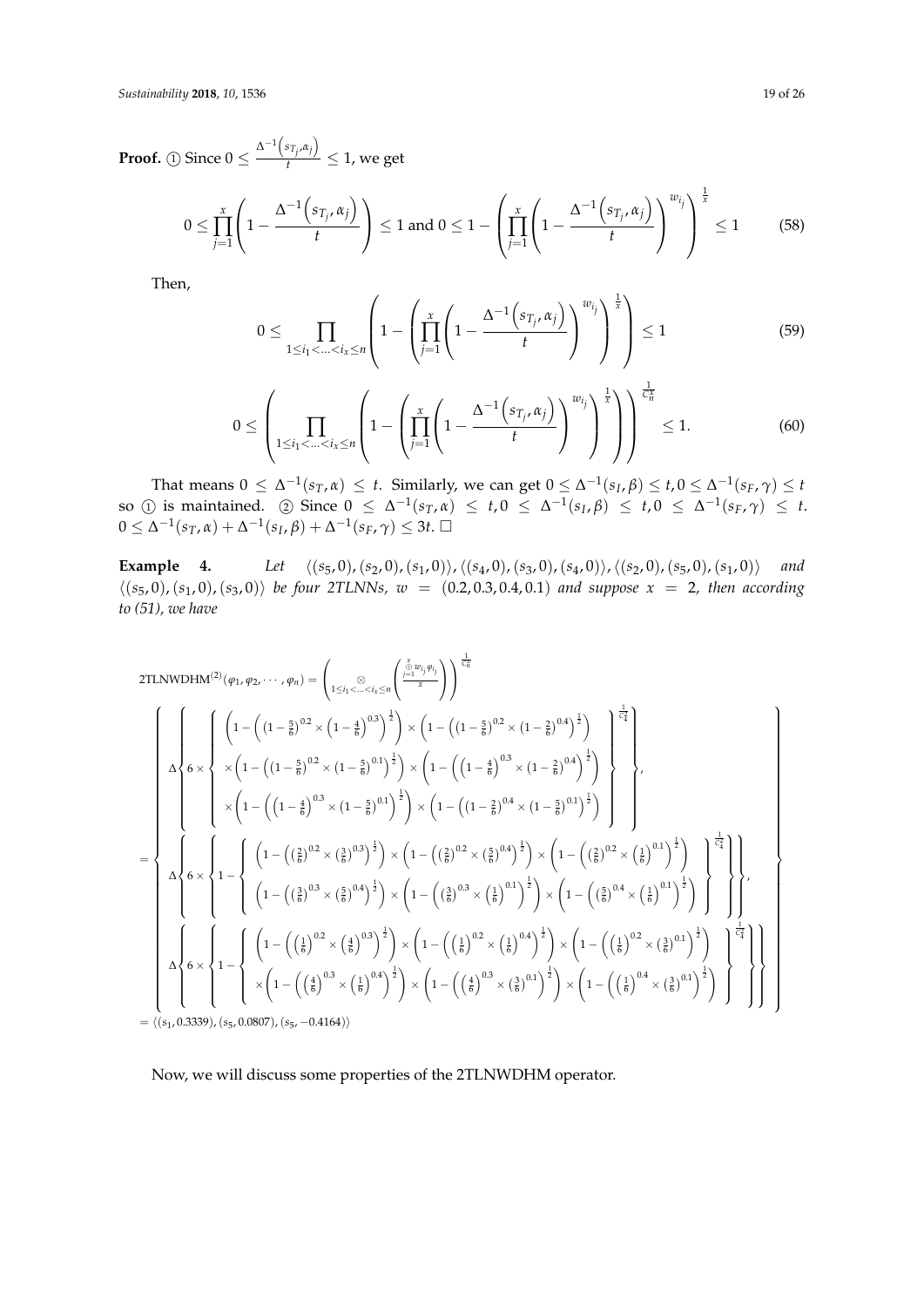**Property 9.** (Monotonicity) Let  $\varphi_{a_j} = \left\langle \left(s_{T_{a_j}}, \alpha_{a_j}\right), \left(s_{I_{a_j}}, \beta_{a_j}\right), \left(s_{F_{a_j}}, \gamma_{a_j}\right) \right\rangle (j = 1, 2, ..., n)$  and  $\varphi_{b_j} =$  $\Big\langle \Big(s_{T_{b_j}}, \alpha_{b_j}\Big), \Big(s_{I_{b_j}}, \beta_{b_j}\Big), \Big(s_{F_{b_j}}, \gamma_{b_j}\Big)\Big\rangle (j\;\;=\;\;1,2,\ldots,n) \;\; be \;\; two \;\; sets \;\; of \;\; 2TLNNs. \quad\; If \;\; \Delta^{-1}\Big(s_{T_{a_j}}, \alpha_{a_j}\Big) \;\; \leq$  $\Delta^{-1}\Big(s_{T_{b_j}},\alpha_{b_j}\Big)$ ,  $\Delta^{-1}\Big(s_{I_{a_j}},\beta_{a_j}\Big)\geq \Delta^{-1}\Big(s_{I_{b_j}},\beta_{b_j}\Big)$  and  $\Delta^{-1}\Big(s_{F_{a_j}},\gamma_{a_j}\Big)\geq \Delta^{-1}\Big(s_{F_{b_j}},\gamma_{b_j}\Big)$  hold for all j, then

2TLNWDHM<sup>(x)</sup>(
$$
\varphi_{a_1}, \varphi_{a_2}, \cdots, \varphi_{a_n}
$$
)  $\leq$ 2TLNWDHM<sup>(x)</sup>( $\varphi_{b_1}, \varphi_{b_2}, \cdots, \varphi_{b_n}$ ) (61)

**Property 10.** (Boundedness) Let  $\varphi_j = \langle (s_{T_j}, \alpha_j), (s_{I_j}, \beta_j), (s_{F_j}, \gamma_j) \rangle (j = 1, 2, ..., n)$ be a set of 2TLNNs. If  $\varphi^+_i$  =  $\Big(\max_i\Big(s_{T_j},\alpha_j\Big),\min_i\Big(s_{I_j},\beta_j\Big),\min_i\Big(s_{F_j},\gamma_j\Big)\Big)$  and  $\varphi^+_i$  =  $\left(\max_i\left(s_{T_j},\alpha_j\right),\min_i\left(s_{I_j},\beta_j\right),\min_i\left(s_{F_j},\gamma_j\right)\right)$ , then

$$
\varphi^{-} \leq 2\text{TLNWDHM}^{(x)}(\varphi_1, \varphi_2, \cdots, \varphi_n) \leq \varphi^{+}
$$
\n(62)

From Theorem 4,

2TLNWDHM<sup>(x)</sup> 
$$
(\varphi_1^+, \varphi_2^+, \cdots, \varphi_n^+)
$$
  
\n
$$
= \begin{cases}\n\Delta \left( t \left( \prod_{1 \leq i_1 < \ldots < i_x \leq n} \left( 1 - \left( \prod_{j=1}^x \left( 1 - \frac{\max \Delta^{-1}(s_{T_j}, \alpha_j)}{t} \right)^{w_{i_j}} \right)^{\frac{1}{x}} \right) \right) \right), \\
\Delta \left( t \left( 1 - \left( \prod_{1 \leq i_1 < \ldots < i_x \leq n} \left( 1 - \left( \prod_{j=1}^x \left( \frac{\min \Delta^{-1}(s_{I_j}, \beta_j)}{t} \right)^{w_{I_j}} \right)^{\frac{1}{x}} \right) \right) \right), \\
\Delta \left( t \left( 1 - \left( \prod_{1 \leq i_1 < \ldots < i_x \leq n} \left( 1 - \left( \prod_{j=1}^x \left( \frac{\min \Delta^{-1}(s_{F_j}, \gamma_j)}{t} \right)^{w_{I_j}} \right)^{\frac{1}{x}} \right) \right) \right) \right)\n\end{cases}
$$
\n(63)

2TLNWDHM $^{(x)}(\varphi_1^-)$  $\bar{\varphi}_1^-, \varphi_2^-, \cdots, \varphi_n^-\}$ 

$$
= \left\{\begin{array}{l}\Delta\left(t\left(\prod_{1\leq i_1<\ldots
$$

From Property 9,

$$
\varphi^{-} \leq 2\text{TLNWDHM}^{(x)}(\varphi_1, \varphi_2, \cdots, \varphi_n) \leq \varphi^{+}
$$
\n(65)

It is obvious that 2TLNWDHM operator lacks the property of idempotency.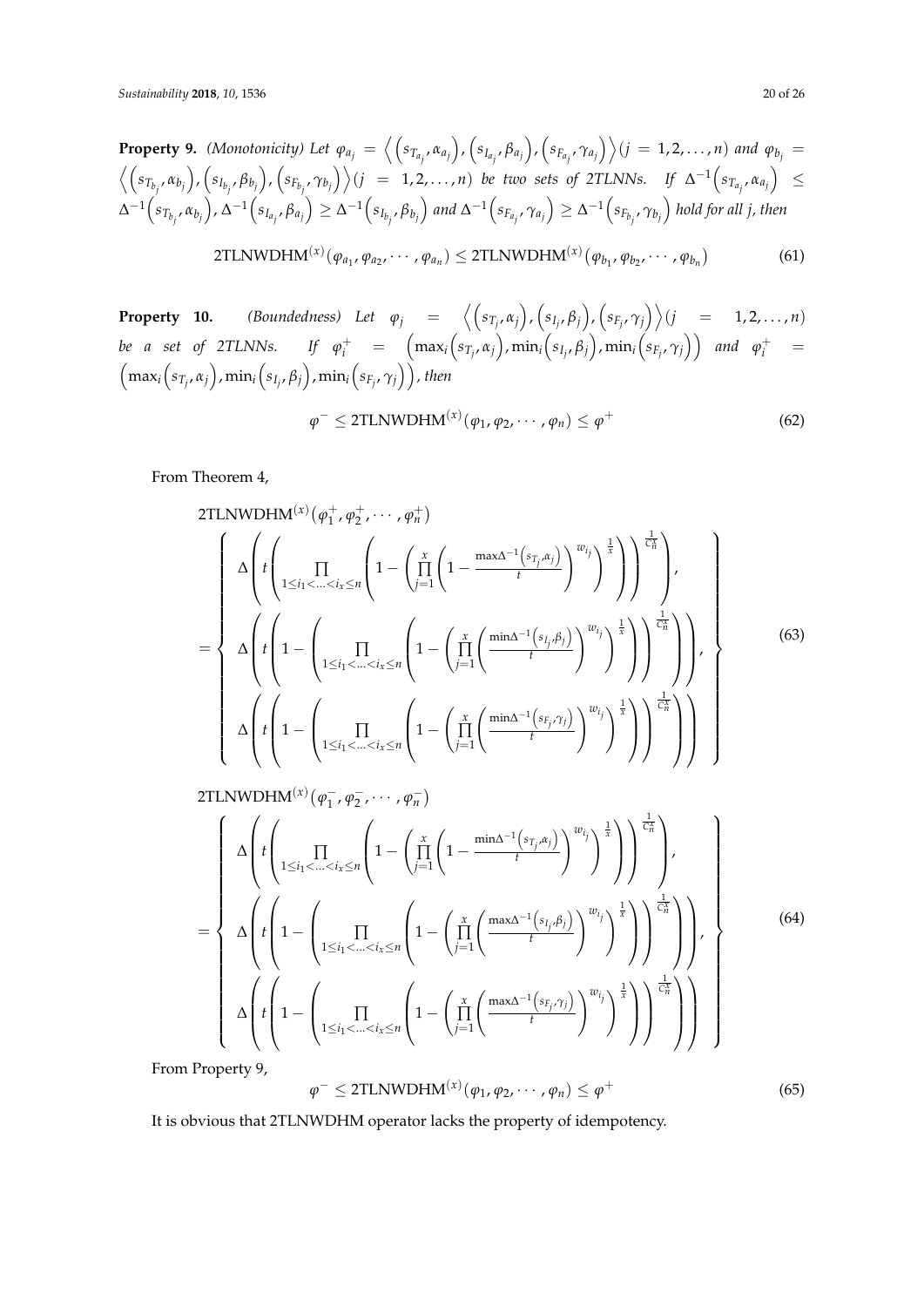### <span id="page-20-0"></span>**4. Numerical Example and Comparative Analysis**

#### *4.1. Numerical Example*

The constructional engineering projects have the following characteristics: large investment, many participants, complex project environment, and a wide range of risk factors on the basis of the Engineering Procurement Construction (EPC) mode. Therefore, it is necessary to analyze and assess the constructional engineering project's risks during the life cycle; a risk assessment is good for implementing projects and completing project goals. During the process of implementation, constructional engineering projects face aspects of risk—political, economic, social and natural and other aspects of risks. These risks have a great influence on our construction company, and produce many factors with high probability that are difficult to estimate and quantify. Thus, we shall give a numerical example for construction engineering project risk assessment with 2TLNNs in order to illustrate the method proposed in this paper. There are five possible construction engineering projects  $A_i(i = 1, 2, 3, 4, 5)$  to evaluate. The expert selects four attributes to evaluate the five possible construction engineering projects:  $\textcircled{1}$  G<sub>1</sub> is the construction work environment;  $\textcircled{2}$  G<sub>2</sub> is the construction site safety protection measures;  $\circled{3}$  G<sub>3</sub> is the safety management ability of the engineering project management; and  $\overline{4}$  G<sub>4</sub> is the safety production responsibility system. The five possible construction engineering projects,  $A_i(i = 1, 2, 3, 4, 5)$ , will be evaluated using the 2TLNNs by the decision maker using the above four attributes (whose weighting vector is  $\omega = (0.2, 0.1, 0.5, 0.2)$  and expert weighting vector is  $\omega = (0.2, 0.4, 0.4)$ , which are listed in Tables [1](#page-20-1)[–3.](#page-20-2)

**Table 1.** 2-tuple linguistic neutrosophic numbers (2TLNN) decision matrix (*R*1).

<span id="page-20-1"></span>

|    | $G_1$                                          | $\mathbf{G_2}$                                 | $G_3$                                          | $G_4$                                          |
|----|------------------------------------------------|------------------------------------------------|------------------------------------------------|------------------------------------------------|
| A1 | $\langle (s_4, 0), (s_3, 0), (s_2, 0) \rangle$ | $\langle (s_5, 0), (s_3, 0), (s_1, 0) \rangle$ | $\langle (s_4, 0), (s_1, 0), (s_2, 0) \rangle$ | $\langle (s_2, 0), (s_3, 0) (s_2, 0) \rangle$  |
| A2 | $\langle (s_3, 0), (s_2, 0), (s_4, 0) \rangle$ | $\langle (s_4, 0), (s_2, 0), (s_2, 0) \rangle$ | $\langle (s_3, 0), (s_2, 0), (s_2, 0) \rangle$ | $\langle (s_4, 0), (s_3, 0), (s_3, 0) \rangle$ |
| A3 | $\langle (s_5, 0), (s_4, 0), (s_3, 0) \rangle$ | $\langle (s_4, 0), (s_4, 0), (s_3, 0) \rangle$ | $\langle (s_2, 0), (s_1, 0), (s_2, 0) \rangle$ | $\langle (s_4, 0), (s_3, 0), (s_2, 0) \rangle$ |
| A4 | $\langle (s_2, 0), (s_1, 0), (s_2, 0) \rangle$ | $\langle (s_5, 0), (s_1, 0), (s_2, 0) \rangle$ | $\langle (s_4, 0), (s_3, 0), (s_5, 0) \rangle$ | $\langle (s_3, 0), (s_1, 0), (s_1, 0) \rangle$ |
| Aҕ | $\langle (s_4, 0), (s_3, 0), (s_1, 0) \rangle$ | $\langle (s_5, 0), (s_2, 0), (s_2, 0) \rangle$ | $\langle (s_3, 0), (s_2, 0), (s_1, 0) \rangle$ | $\langle (s_3, 0), (s_2, 0), (s_2, 0) \rangle$ |

**Table 2.** 2TLNN decision matrix  $(R_2)$ .

|                | G <sub>1</sub>                                 | $\mathbf{G}$                                   | $G_3$                                          | $G_4$                                          |
|----------------|------------------------------------------------|------------------------------------------------|------------------------------------------------|------------------------------------------------|
| A <sub>1</sub> | $\langle (s_3, 0), (s_2, 0), (s_3, 0) \rangle$ | $\langle (s_3, 0), (s_3, 0) (s_2, 0) \rangle$  | $\langle (s_3, 0), (s_1, 0), (s_2, 0) \rangle$ | $\langle (s_4, 0), (s_1, 0), (s_3, 0) \rangle$ |
| A2             | $\langle (s_2, 0), (s_3, 0), (s_3, 0) \rangle$ | $\langle (s_3, 0), (s_3, 0), (s_3, 0) \rangle$ | $\langle (s_3, 0), (s_2, 0), (s_2, 0) \rangle$ | $\langle (s_3, 0), (s_4, 0), (s_3, 0) \rangle$ |
| A3             | $\langle (s_2, 0), (s_3, 0), (s_3, 0) \rangle$ | $\langle (s_3, 0), (s_2, 0), (s_2, 0) \rangle$ | $\langle (s_2, 0), (s_3, 0), (s_1, 0) \rangle$ | $\langle (s_3, 0), (s_2, 0), (s_4, 0) \rangle$ |
| A4             | $\langle (s_3, 0), (s_2, 0), (s_2, 0) \rangle$ | $\langle (s_2, 0), (s_2, 0), (s_3, 0) \rangle$ | $\langle (s_3, 0), (s_4, 0), (s_2, 0) \rangle$ | $\langle (s_3, 0), (s_1, 0), (s_2, 0) \rangle$ |
| Aҕ             | $\langle (s_3, 0), (s_2, 0), (s_1, 0) \rangle$ | $\langle (s_3, 0), (s_4, 0), (s_3, 0) \rangle$ | $\langle (s_4, 0), (s_1, 0), (s_1, 0) \rangle$ | $\langle (s_2, 0), (s_3, 0), (s_2, 0) \rangle$ |

**Table 3.** 2TLNN decision matrix  $(R_3)$ .

<span id="page-20-2"></span>

|       | $G_1$                                          | $\mathbf{G_2}$                                 | $G_3$                                          | $G_4$                                          |
|-------|------------------------------------------------|------------------------------------------------|------------------------------------------------|------------------------------------------------|
| A1    | $\langle (s_3, 0), (s_3, 0), (s_1, 0) \rangle$ | $\langle (s_4, 0), (s_2, 0), (s_1, 0) \rangle$ | $\langle (s_4, 0), (s_4, 0), (s_3, 0) \rangle$ | $\langle (s_4, 0), (s_1, 0), (s_3, 0) \rangle$ |
| A2    | $\langle (s_2, 0), (s_2, 0), (s_2, 0) \rangle$ | $\langle (s_4, 0), (s_4, 0), (s_4, 0) \rangle$ | $\langle (s_3, 0), (s_2, 0), (s_3, 0) \rangle$ | $\langle (s_2, 0), (s_1, 0), (s_3, 0) \rangle$ |
| $A_3$ | $\langle (s_2, 0), (s_1, 0), (s_2, 0) \rangle$ | $\langle (s_3, 0), (s_2, 0), (s_2, 0) \rangle$ | $\langle (s_4, 0), (s_5, 0), (s_2, 0) \rangle$ | $\langle (s_2, 0), (s_4, 0), (s_4, 0) \rangle$ |
| A4    | $\langle (s_3, 0), (s_1, 0), (s_2, 0) \rangle$ | $\langle (s_2, 0), (s_1, 0), (s_2, 0) \rangle$ | $\langle (s_3, 0), (s_4, 0), (s_5, 0) \rangle$ | $\langle (s_5, 0), (s_3, 0), (s_1, 0) \rangle$ |
| Aҕ    | $\langle (s_3, 0), (s_3, 0), (s_2, 0) \rangle$ | $\langle (s_3, 0), (s_2, 0), (s_2, 0) \rangle$ | $\langle (s_3, 0), (s_2, 0), (s_3, 0) \rangle$ | $\langle (s_5, 0), (s_3, 0), (s_4, 0) \rangle$ |

Then, we utilize the approach developed to select the best construction engineering projects.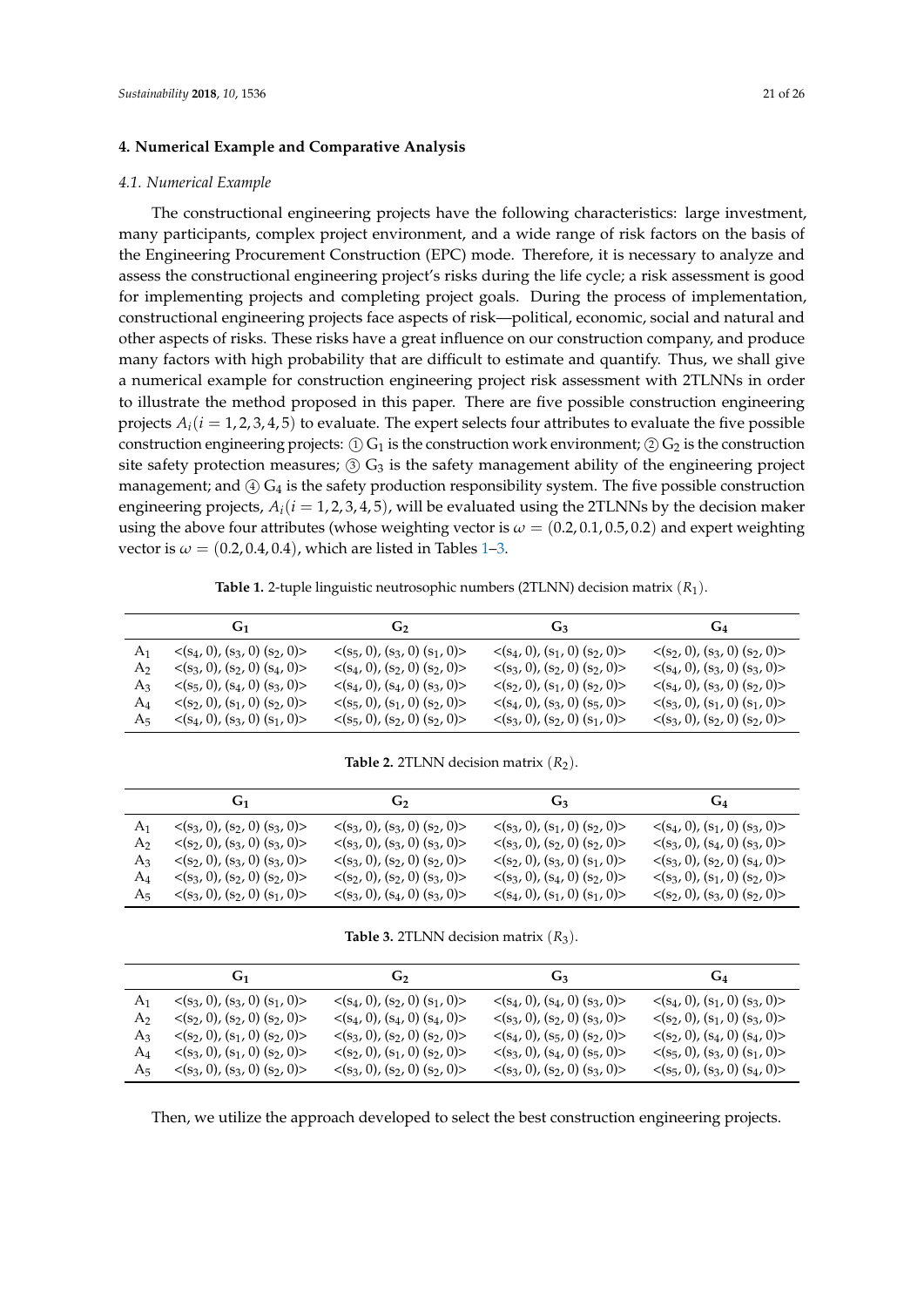**Definition 12.** Let  $\varphi_j=\big\langle \Big(s_{T_j},\alpha_j\Big),\Big(s_{I_j},\beta_j\Big),\Big(s_{F_j},\gamma_j\Big)\big\rangle (j=1,2,\ldots,n)$  be a set of 2TLNNs with the weight *vector,*  $w_i = (w_1, w_2, \dots, w_n)^T$ *, thereby satisfying*  $w_i \in [0, 1]$  *and*  $\sum_{i=1}^n w_i = 1$ *, then we can obtain* 

2TLNNWAA
$$
(\varphi_1, \varphi_2, ..., \varphi_n)
$$
 =  $\sum_{j=1}^n w_j \varphi_j$   
\n=
$$
\begin{cases}\n\Delta \left( t \left( 1 - \prod_{j=1}^n \left( 1 - \frac{\Delta^{-1} \left( s_{T_j}, \alpha_j \right)}{t} \right)^{w_j} \right) \right), \\
\Delta \left( t \left( \prod_{j=1}^n \left( \frac{\Delta^{-1} \left( s_{I_j}, \beta_j \right)}{t} \right)^{w_j} \right) \right), \\
\Delta \left( t \left( \prod_{j=1}^n \left( \frac{\Delta^{-1} \left( s_{I_j}, \beta_j \right)}{t} \right)^{w_j} \right) \right), \\
\Delta \left( t \left( \prod_{j=1}^n \left( \frac{\Delta^{-1} \left( s_{I_j}, \gamma_j \right)}{t} \right)^{w_j} \right) \right) \right)\n\end{cases}
$$
\n(66)

2TLNNWGA
$$
(\varphi_1, \varphi_2, ..., \varphi_n)
$$
 =  $\sum_{j=1}^n (\varphi_j)^{w_j}$   
\n= 
$$
\begin{cases}\n\Delta \left( t \left( \prod_{j=1}^n \left( \frac{\Delta^{-1} \left( s_{T_j}, \alpha_j \right)}{t} \right)^{w_j} \right) \right), \Delta \left( t \left( 1 - \prod_{j=1}^n \left( 1 - \frac{\Delta^{-1} \left( s_{T_j}, \beta_j \right)}{t} \right)^{w_j} \right) \right), \\
\Delta \left( t \left( 1 - \prod_{j=1}^n \left( 1 - \frac{\Delta^{-1} \left( s_{F_j}, \gamma_j \right)}{t} \right)^{w_j} \right) \right)\n\end{cases}
$$
\n(67)

**Step 1.** According to the 2TLNNs,  $r_{ij}$  ( $i = 1, 2, 3, 4, 5, j = 1, 2, 3, 4$ ), we can calculate all 2TLNNs  $r_{ij}$ by using the 2-tuple linguistic neutrosophic numbers weighted average (2TLNNWA) operator and 2-tuple linguistic neutrosophic numbers weighted geometric (2TLNNWG) operator to get the overall 2TLNNs  $A_i(i = 1, 2, 3, 4, 5)$  of the construction engineering projects. Then, the results are shown in Table [4.](#page-21-0)

**Table 4.** The aggregating results by the 2TLNNWAA operator.

<span id="page-21-0"></span>

|                | G <sub>1</sub>                                                   | G <sub>2</sub>                                                   |
|----------------|------------------------------------------------------------------|------------------------------------------------------------------|
| $A_1$          | $\langle (s_3, 0.2337), (s_3, -0.4492), (s_2, -0.2174) \rangle$  | $\langle (s_4, -0.0477), (s_3, -0.4492), (s_1, 0.3195) \rangle$  |
| A2             | $\langle (s_2, 0.2236), (s_2, 0.3522), (s_3, -0.2981) \rangle$   | $\langle (s_4, -0.3522), (s_3, 0.1037), (s_3, 0.1037) \rangle$   |
| $A_3$          | $\langle (s_3, -0.0314), (s_2, 0.0477), (s_3, -0.4492) \rangle$  | $\langle (s_3, 0.2337), (s_2, 0.2974), (s_2, 0.1689) \rangle$    |
| A4             | $\langle (s_3, -0.1777), (s_1, 0.3195), (s_2, 0.0000) \rangle$   | $\langle (s_3, -0.0314), (s_1, 0.3195), (s_2, 0.3522) \rangle$   |
| $A_5$          | $\langle (s_3, 0.2337), (s_3, -0.4492), (s_1, 0.3195) \rangle$   | $\langle (s_4, -0.4082), (s_3, -0.3610), (s_2, 0.3522) \rangle$  |
|                | G2                                                               |                                                                  |
| A <sub>1</sub> | $\langle (s_4, -0.3522), (s_2, -0.2589), (s_2, 0.3522) \rangle$  | $\langle (s_4, -0.2974), (s_1, 0.2457), (s_3, -0.2337) \rangle$  |
| A2             | $\langle (s_3, 0.000), (s_2, 0.0000), (s_2, 0.3522) \rangle$     | $\langle (s_3, -0.1037), (s_2, 0.1689), (s_3, 0.0000) \rangle$   |
| $A_3$          | $\langle (s_3, -0.0314), (s_3, -0.0458), (s_2, -0.4843) \rangle$ | $\langle (s_3, -0.1037), (s_3, -0.1381), (s_3, 0.4822) \rangle$  |
| A4             | $\langle (s_3, 0.2337), (s_4, -0.2236), (s_3, 0.4657) \rangle$   | $\langle (s_4, 0.0668), (s_2, -0.4482), (s_1, 0.3195) \rangle$   |
| A5             | $\langle (s_3, 0.4492), (s_2, -0.4843), (s_2, -0.4482) \rangle$  | $\langle (s_4, -0.1689), (s_3, -0.2337), (s_3, -0.3610) \rangle$ |

**Step 2.** According to Table [4,](#page-21-0) we can calculate the *rij* of all 2TLNNs by using the 2TLNWHM (2TLNWDHM) operator to get the overall 2TLNNs  $A_i(i = 1, 2, 3, 4, 5)$  of the construction engineering projects,  $A_i$ . Suppose that  $x = 2$ , then the aggregating results are as shown in Table [5.](#page-21-1)

<span id="page-21-1"></span>**Table 5.** The aggregating results of the construction engineering projects by the 2TLNWHM (2TLNWDHM) operator.

|                | 2TLNWHM                                                         | 2TLNWDHM                                                         |
|----------------|-----------------------------------------------------------------|------------------------------------------------------------------|
| A1.            | $\langle (s_5, 0.3257), (s_1, -0.4776), (s_1, -0.4012) \rangle$ | $\langle (s_1, 0.1564), (s_5, -0.4119), (s_5, -0.2877) \rangle$  |
| A <sub>2</sub> | $\langle (s_5, 0.0468), (s_1, -0.3632), (s_1, -0.2177) \rangle$ | $\langle (s_1, -0.1456), (s_5, -0.2124), (s_5, -0.0171) \rangle$ |
| A3 -           | $\langle (s_5, 0.1002), (s_1, -0.2491), (s_1, -0.3474) \rangle$ | $\langle (s_1, -0.1092), (s_5, -0.0603), (s_5, -0.1946) \rangle$ |
| $\rm A_4$      | $\langle (s_5, 0.2143), (s_1, -0.3927), (s_1, -0.3263) \rangle$ | $\langle (s_1, 0.0275), (s_5, -0.2639), (s_5, -0.1713) \rangle$  |
| A <sub>5</sub> | $\langle (s_5, 0.2941), (s_1, -0.3870), (s_1, -0.4981) \rangle$ | $\langle (s_1, -0.1127), (s_5, -0.2367), (s_5, -0.4415) \rangle$ |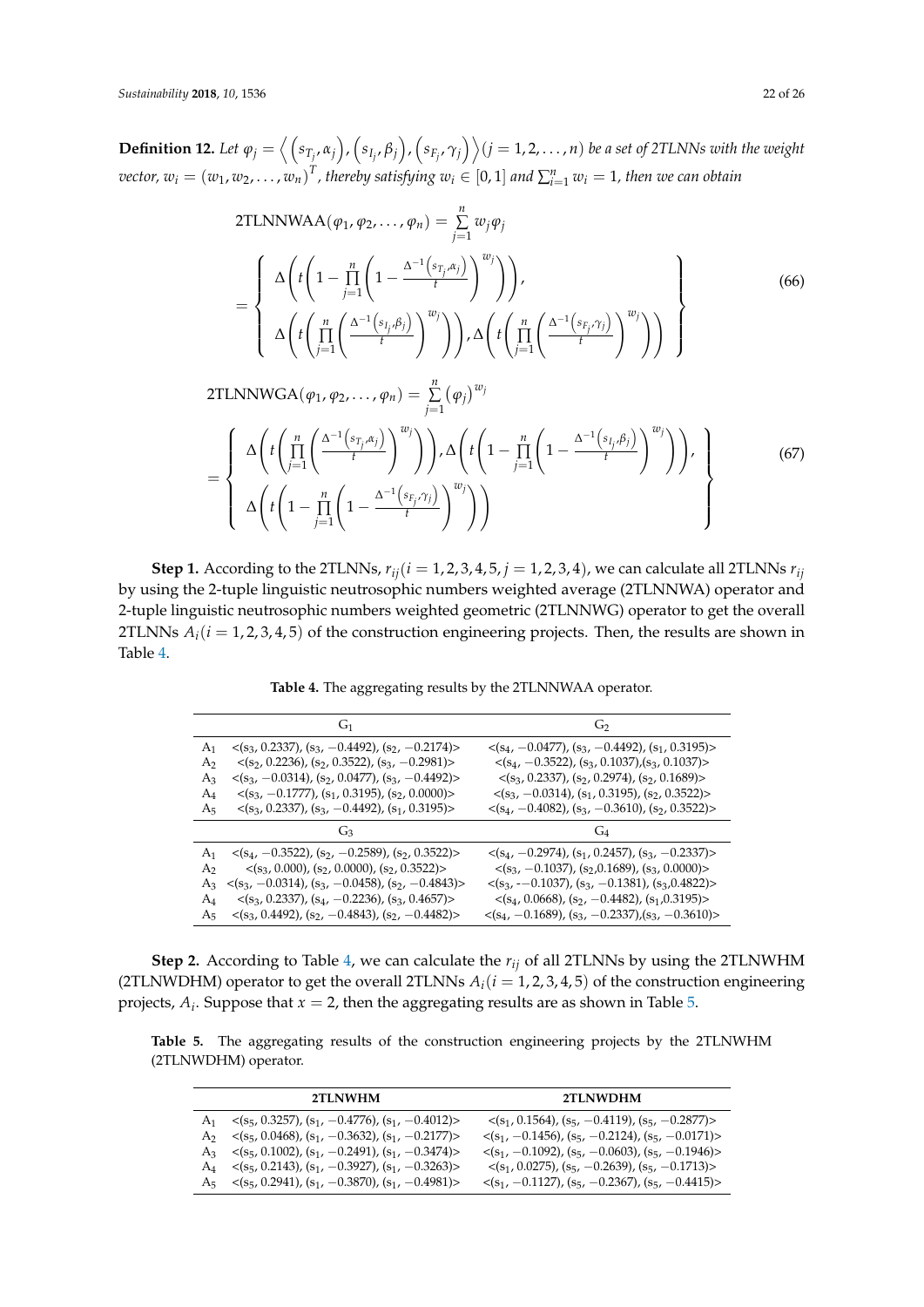<span id="page-22-0"></span>**Step 3.** In accordance with the aggregating results shown in Table [5,](#page-21-1) the score functions of the construction engineering projects are shown in Table [6.](#page-22-0)

|                | 2TLNWHM         | 2TLNWDHM        |
|----------------|-----------------|-----------------|
| A <sub>1</sub> | $(s_5, 0.4015)$ | $(s_1, 0.2853)$ |
| A <sub>2</sub> | $(s_5, 0.2092)$ | $(s_1, 0.0280)$ |
| $A_3$          | $(s_5, 0.2323)$ | $(s_1, 0.0486)$ |
| $A_4$          | $(s_5, 0.3111)$ | $(s_1, 0.1542)$ |
| A <sub>5</sub> | $(s_5, 0.3930)$ | $(s_1, 0.2636)$ |

**Table 6.** The score functions of the construction engineering projects.

<span id="page-22-1"></span>**Step 4.** In accordance with the scores shown in Table [6](#page-22-0) and the comparison formulas of the score functions, the ordering of the construction engineering projects are shown in Table [7.](#page-22-1) The best construction engineering project is A1.

|  |  | Table 7. Ordering of the construction engineering projects. |  |  |
|--|--|-------------------------------------------------------------|--|--|

|          | Ordering                      |
|----------|-------------------------------|
| 2TLNWHM  | $A_1 > A_5 > A_4 > A_3 > A_2$ |
| 2TLNWDHM | $A_1 > A_5 > A_4 > A_3 > A_2$ |

### *4.2. Influence of the Parameter on the Final Result*

<span id="page-22-2"></span>In order to show the effects on the ranking results by changing parameters of *x* in the 2TLNWHM (2TLNWDHM) operators, all the results are shown in Tables [8](#page-22-2) and [9.](#page-22-3)

**Table 8.** Ranking results for different operational parameters of the 2TLNWHM operator.

|         | $s(A_1)$ | $s(A_2)$ | $s(A_3)$ | $s(A_4)$ | $s(A_5)$ | Ordering                      |
|---------|----------|----------|----------|----------|----------|-------------------------------|
| $r=1$   | 0.9134   | 0.8799   | 0.8865   | 0.9070   | 0.9065   | $A_1 > A_4 > A_5 > A_3 > A_2$ |
| $x=2$   | 0.9003   | 0.8682   | 0.8720   | 0.8852   | 0.8988   | $A_1 > A_5 > A_4 > A_3 > A_2$ |
| $x = 3$ | 0.8953   | 0.8642   | 0.8661   | 0.8696   | 0.8958   | $A_5 > A_1 > A_4 > A_3 > A_2$ |
| $r=4$   | 0.8927   | 0.8621   | 0.8627   | 0.8571   | 0.8942   | $A_5 > A_1 > A_2 > A_3 > A_4$ |

<span id="page-22-3"></span>**Table 9.** Ranking results for different operational parameters of the 2TLNWDHM operator.

|         | $s(A_1)$ | $s(A_2)$ | $s(A_3)$ | $s(A_4)$ | $s(A_5)$ | Ordering                      |
|---------|----------|----------|----------|----------|----------|-------------------------------|
| $r=1$   | 0.1922   | 0.1489   | 0.1557   | 0.1796   | 0.1817   | $A_1 > A_5 > A_4 > A_3 > A_2$ |
| $x = 2$ | 0.2142   | 0.1713   | 0.1748   | 0.1924   | 0.2106   | $A_1 > A_5 > A_4 > A_3 > A_2$ |
| $x = 3$ | 0.2239   | 0.1815   | 0.1852   | 0.1965   | 0.2252   | $A_5 > A_1 > A_4 > A_3 > A_2$ |
| $r=4$   | 0.2293   | 0.1878   | 0.1922   | 0.1985   | 0.2342   | $A_5 > A_1 > A_4 > A_3 > A_2$ |

### *4.3. Comparative Analysis*

<span id="page-22-4"></span>Then, we compare our proposed method with the LNNWAA operator and LNNWGA operator [\[33\]](#page-24-20) and cosine measures of linguistic neutrosophic numbers [\[34\]](#page-24-21). The comparative results are shown in Table [10.](#page-22-4)

**Table 10.** Ordering of the construction engineering projects.

|                                | Ordering                      |
|--------------------------------|-------------------------------|
| LNNWAA [33]                    | $A_5 > A_1 > A_4 > A_3 > A_2$ |
| LNNWGA [33]                    | $A_5 > A_1 > A_3 > A_2 > A_4$ |
| $C^{w_1}$ <sub>LNNs</sub> [34] | $A_5 > A_1 > A_4 > A_2 > A_3$ |
| $C^{w_2}$ <sub>LNNs</sub> [34] | $A_5 > A_1 > A_4 > A_2 > A_3$ |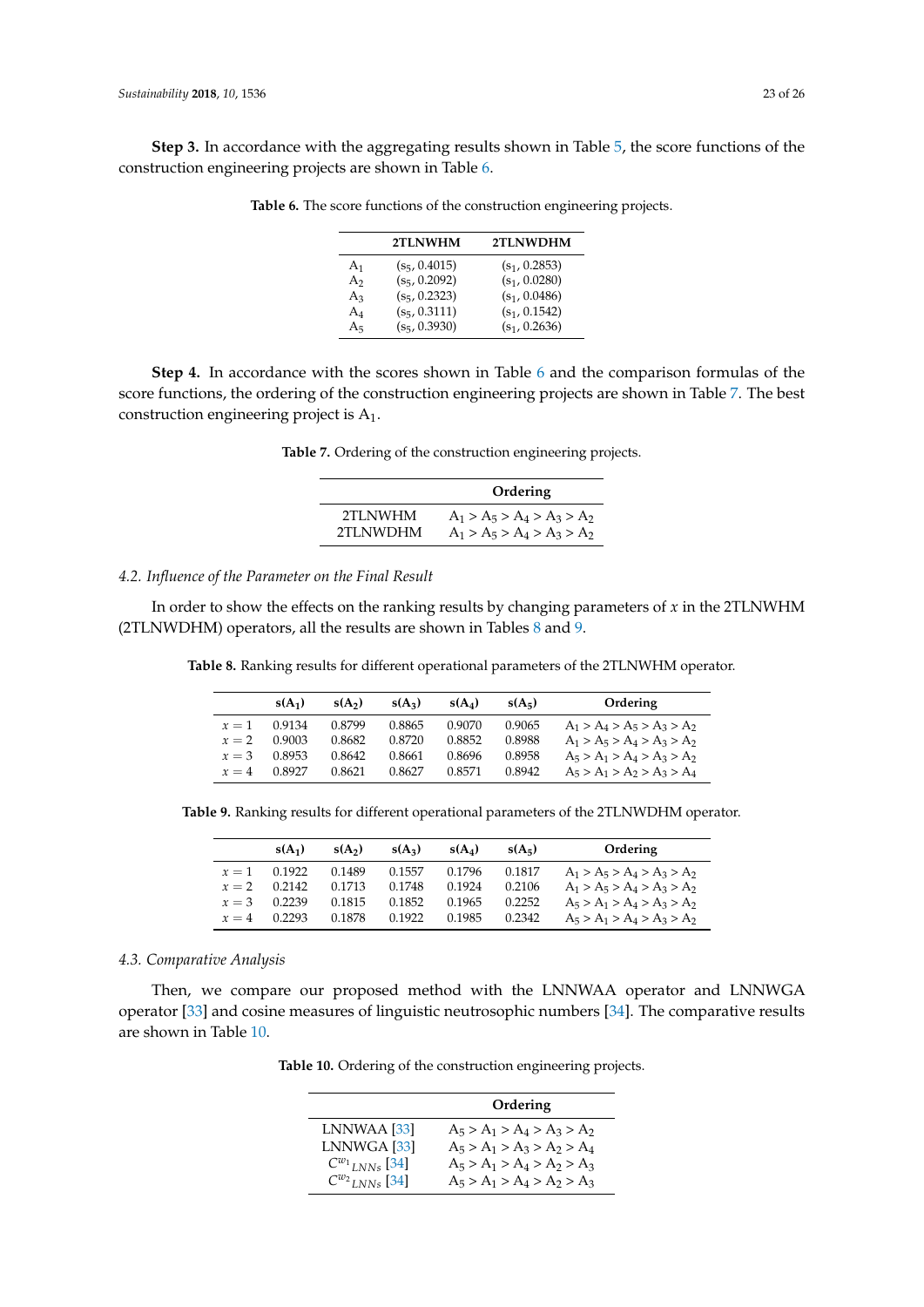From above, we determine that the optimal construction engineering projects to show the practicality and effectiveness of the proposed approaches. However, the LNNWAA operator and LNNWGA operator do not consider the information about the relationship between the arguments being aggregated and thus, cannot eliminate the influence of unfair arguments on the decision result. Our proposed 2TLNWHM and 2TLNWDHM operators consider the information about the relationship among arguments being aggregated.

### <span id="page-23-12"></span>**5. Conclusions**

In this paper, we investigated the MADM problems with 2TLNNs. Then, we utilized the Hamy mean (HM) operator, weighted Hamy mean (WHM) operator, dual Hamy mean (DHM) operator and weighted dual Hamy mean (WDHM) operator to develop some Hamy mean aggregation operators with 2TLNNs: 2-tuple linguistic neutrosophic Hamy mean (2TLNHM) operator, 2-tuple linguistic neutrosophic weighted Hamy mean (2TLNWHM) operator, 2-tuple linguistic neutrosophic dual Hamy mean (2TLNDHM) operator, and 2-tuple linguistic neutrosophic weighted dual Hamy mean (2TLNWDHM) operator. The prominent characteristics of these proposed operators were studied. Then, we utilized these operators to develop some approaches to solve MADM problems with 2TLNNs. Finally, a practical example for construction engineering project risk assessment was given to show the developed approach. In the future, the application of the 2TLNNs needs to be investigated under uncertain [\[35](#page-24-22)[–46\]](#page-25-0) and fuzzy environments [\[47](#page-25-1)[–54\]](#page-25-2).

**Author Contributions:** S.W., J.W., G.W. and Y.W. conceived and worked together to achieve this work, J.W. compiled the computing program by Matlab and analyzed the data, J.W. and G.W. wrote the paper. Finally, all the authors have read and approved the final manuscript.

**Acknowledgments:** The work was supported by the National Natural Science Foundation of China under Grant No. 71571128 and the Humanities and Social Sciences Foundation of Ministry of Education of the People's Republic of China (16XJA630005) and the Construction Plan of Scientific Research Innovation Team for Colleges and Universities in Sichuan Province (15TD0004).

**Conflicts of Interest:** The authors declare no conflict of interest.

### **References**

- <span id="page-23-0"></span>1. Smarandache, F. *Neutrosophy: Neutrosophic Probability, Set, and Logic: Analytic Synthesis & Synthetic Analysis*; American Research Press: Rehoboth, DE, USA, 1998.
- <span id="page-23-1"></span>2. Smarandache, F. *A Unifying Field in Logics: Neutrosophic Logic. Neutrosophy, Neutrosophic Set, Neutrosophic Probability and Statistics*, 3rd ed.; Phoenix: Xiquan, China, 2003.
- <span id="page-23-2"></span>3. Zadeh, L.A. Fuzzy sets. *Inf. Control* **1965**, *8*, 338–353. [\[CrossRef\]](http://dx.doi.org/10.1016/S0019-9958(65)90241-X)
- <span id="page-23-3"></span>4. Atanassov, K. Intuitionistic fuzzy sets. *Fuzzy Sets Syst.* **1986**, *20*, 87–96. [\[CrossRef\]](http://dx.doi.org/10.1016/S0165-0114(86)80034-3)
- <span id="page-23-4"></span>5. Atanassov, K.; Gargov, G. Interval-valued intuitionistic fuzzy sets. *Fuzzy Sets Syst.* **1989**, *31*, 343–349. [\[CrossRef\]](http://dx.doi.org/10.1016/0165-0114(89)90205-4)
- <span id="page-23-5"></span>6. Wang, H.; Smarandache, F.; Zhang, Y.Q.; Sunderraman, R. Single valued neutrosophic sets. *Multispace Multistruct.* **2010**, *4*, 410–413.
- <span id="page-23-6"></span>7. Wang, H.; Smarandache, F.; Zhang, Y.Q.; Sunderraman, R. *Interval Neutrosophic Sets and Logic: Theory and Applications in Computing*; Hexis: Phoenix, AZ, USA, 2005.
- <span id="page-23-7"></span>8. Ye, J. Multicriteria decision-making method using the correlation coefficient under single-valued neutrosophic environment. *Int. J. General Syst.* **2013**, *42*, 386–394. [\[CrossRef\]](http://dx.doi.org/10.1080/03081079.2012.761609)
- <span id="page-23-8"></span>9. Broumi, S.; Smarandache, F. Correlation coefficient of interval neutrosophic set. *Appl. Mech. Mater.* **2013**, *436*, 511–517. [\[CrossRef\]](http://dx.doi.org/10.4028/www.scientific.net/AMM.436.511)
- <span id="page-23-9"></span>10. Biswas, P.; Pramanik, S.; Giri, B.C. TOPSIS method for multi-attribute group decision-making under single-valued neutrosophic environment. *Neural Comput. Appl.* **2016**, *27*, 727–737. [\[CrossRef\]](http://dx.doi.org/10.1007/s00521-015-1891-2)
- <span id="page-23-10"></span>11. Liu, P.D.; Chu, Y.C.; Li, Y.W.; Chen, Y.B. Some generalized neutrosophic number Hamacher aggregation operators and their application to Group Decision Making. *Int. J. Fuzzy Syst.* **2014**, *16*, 242–255.
- <span id="page-23-11"></span>12. Sahin, R.; Liu, P.D. Maximizing deviation method for neutrosophic multiple attribute decision making with incomplete weight information. *Neural Comput. Appl.* **2016**, *27*, 2017–2029. [\[CrossRef\]](http://dx.doi.org/10.1007/s00521-015-1995-8)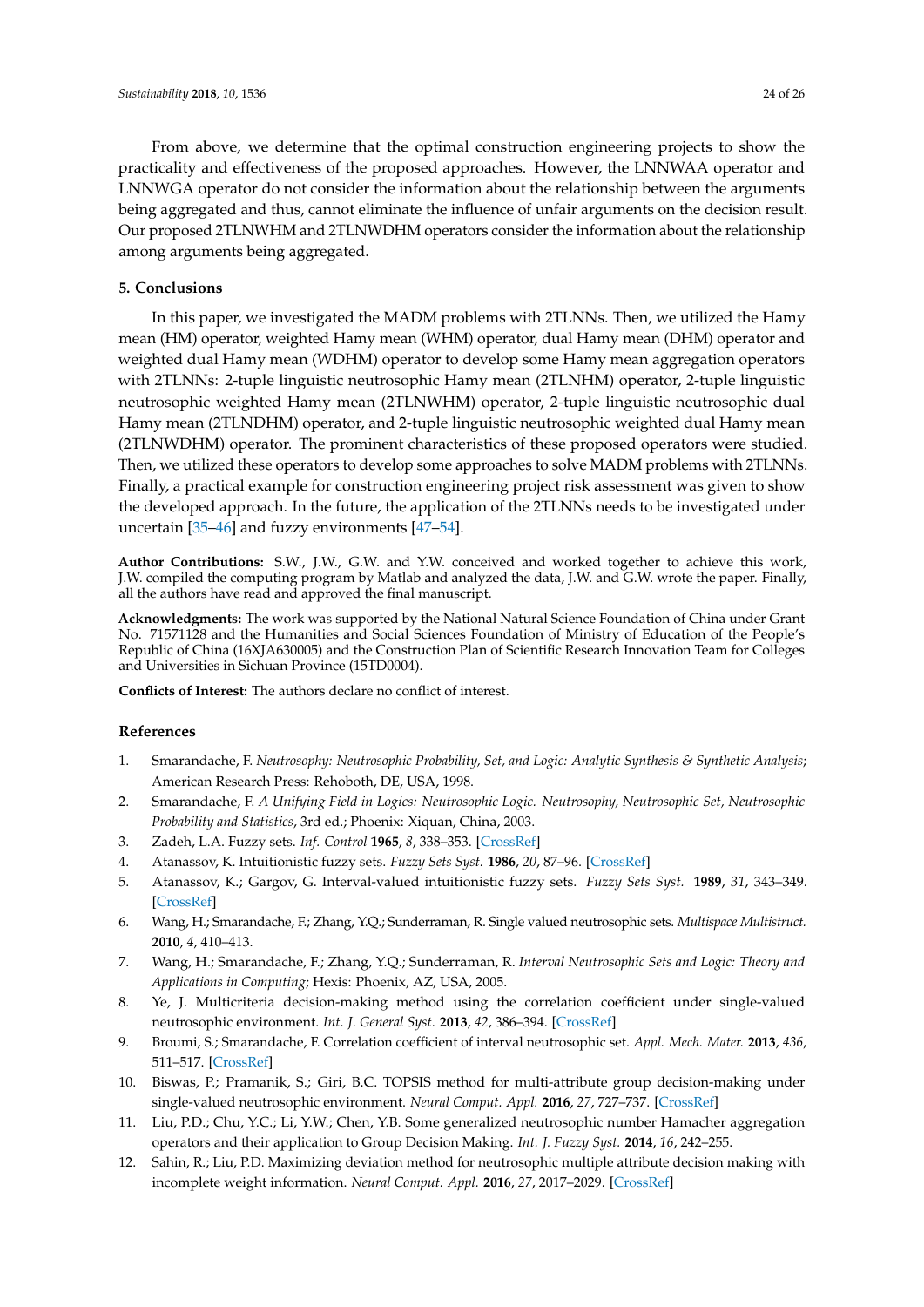- <span id="page-24-0"></span>13. Ye, J. Similarity measures between interval neutrosophic sets and their applications in multicriteria decision-making. *J. Intell. Fuzzy Syst.* **2014**, *26*, 165–172.
- <span id="page-24-1"></span>14. Zhang, H.Y.; Wang, J.Q.; Chen, X.H. Interval neutrosophic sets and their application in multicriteria decision making problems. *Sci. Word J.* **2014**, *2014*, 1–15. [\[CrossRef\]](http://dx.doi.org/10.1155/2014/645953) [\[PubMed\]](http://www.ncbi.nlm.nih.gov/pubmed/24695916)
- <span id="page-24-2"></span>15. Ye, J. A multicriteria decision-making method using aggregation operators for simplified neutrosophic sets. *J. Intell. Fuzzy Syst.* **2014**, *26*, 2459–2466.
- <span id="page-24-3"></span>16. Peng, J.J.; Wang, J.Q.; Wang, J.; Zhang, H.Y.; Chen, X.H. Simplified neutrosophic sets and their applications in multicriteria group decision-making problems. *Int. J. Syst. Sci.* **2016**, *47*, 2342–2358. [\[CrossRef\]](http://dx.doi.org/10.1080/00207721.2014.994050)
- <span id="page-24-4"></span>17. Peng, J.J.; Wang, J.Q.; Zhang, H.Y.; Chen, X.H. An outranking approach for multi-criteria decision-making problems with simplified neutrosophic sets. *Appl. Soft Comput.* **2014**, *25*, 336–346. [\[CrossRef\]](http://dx.doi.org/10.1016/j.asoc.2014.08.070)
- <span id="page-24-5"></span>18. Zhang, H.; Wang, J.Q.; Chen, X.H. An outranking approach for multi-criteria decision-making problems with interval-valued neutrosophic sets. *Neural Comput. Appl.* **2016**, *27*, 615–627. [\[CrossRef\]](http://dx.doi.org/10.1007/s00521-015-1882-3)
- <span id="page-24-6"></span>19. Liu, P.D.; Xi, L. The neutrosophic number generalized weighted power averaging operator and its application in multiple attribute group decision making. *Int. J. Mach. Learn. Cybernet.* **2016**. [\[CrossRef\]](http://dx.doi.org/10.1007/s13042-016-0508-0)
- <span id="page-24-7"></span>20. Deli, I.; Şubaş, Y. A ranking method of single valued neutrosophic numbers and its applications to multiattribute decision making problem. *Int. J. Mach. Learn. Cybernet.* **2017**, *8*, 1309–1322. [\[CrossRef\]](http://dx.doi.org/10.1007/s13042-016-0505-3)
- <span id="page-24-8"></span>21. Peng, J.J.; Wang, J.Q.; Wu, X.H.; Wang, J.; Chen, X.H. Multi-valued neutrosophic sets and power aggregation operators with their applications in multi-criteria group decision-making problems. *Int. J. Comput. Intell. Syst.* **2015**, *8*, 345–363. [\[CrossRef\]](http://dx.doi.org/10.1080/18756891.2015.1001957)
- <span id="page-24-9"></span>22. Zhang, H.Y.; Ji, P.; Wang, J.Q.; Chen, X.H. An improved weighted correlation coefficient based on integrated weight for interval neutrosophic sets and its application in multi-criteria decision-making problems. *Int. J. Comput. Intell. Syst.* **2015**, *8*, 1027–1043. [\[CrossRef\]](http://dx.doi.org/10.1080/18756891.2015.1099917)
- <span id="page-24-10"></span>23. Chen, J.Q.; Ye, J. Some Single-Valued Neutrosophic Dombi Weighted Aggregation Operators for Multiple Attribute Decision-Making. *Symmetry* **2017**, *9*, 82. [\[CrossRef\]](http://dx.doi.org/10.3390/sym9060082)
- <span id="page-24-11"></span>24. Liu, P.D.; Wang, Y.M. Multiple attribute decision making method based on single-valued neutrosophic normalized weighted Bonferroni mean. *Neural Comput. Appl.* **2014**, *25*, 2001–2010. [\[CrossRef\]](http://dx.doi.org/10.1007/s00521-014-1688-8)
- <span id="page-24-12"></span>25. Wu, X.H.; Wang, J.Q.; Peng, J.J.; Chen, X.H. Cross-entropy and prioritized aggregation operator with simplified neutrosophic sets and their application in multi-criteria decision-making problems. *J. Intell. Fuzzy Syst.* **2016**, *18*, 1104–1116. [\[CrossRef\]](http://dx.doi.org/10.1007/s40815-016-0180-2)
- <span id="page-24-13"></span>26. Li, Y.; Liu, P.; Chen, Y. Some Single Valued Neutrosophic Number Heronian Mean Operators and Their Application in Multiple Attribute Group Decision Making. *Informatica* **2016**, *27*, 85–110. [\[CrossRef\]](http://dx.doi.org/10.15388/Informatica.2016.78)
- <span id="page-24-14"></span>27. Zavadskas, E.K.; Bausys, R.; Juodagalviene, B.; Garnyte-Sapranaviciene, I. Model for residential house element and material selection by neutrosophic MULTIMOORA method. *Eng. Appl. Artif. Intell.* **2017**, *64*, 315–324. [\[CrossRef\]](http://dx.doi.org/10.1016/j.engappai.2017.06.020)
- <span id="page-24-15"></span>28. Zavadskas, E.K.; Bausys, R.; Kaklauskas, A.; Ubarte, I.; Kuzminske, A.; Gudiene, N. Sustainable market valuation of buildings by the single-valued neutrosophic MAMVA method. *Appl. Soft Comput.* **2017**, *57*, 74–87. [\[CrossRef\]](http://dx.doi.org/10.1016/j.asoc.2017.03.040)
- <span id="page-24-16"></span>29. Bausys, R.; Juodagalviene, B. Garage location selection for residential house by WASPAS-SVNS method. *J. Civ. Eng. Manag.* **2017**, *23*, 421–429. [\[CrossRef\]](http://dx.doi.org/10.3846/13923730.2016.1268645)
- <span id="page-24-17"></span>30. Wu, Q.; Wu, P.; Zhou, L.G.; Chen, H.Y.; Guan, X.J. Some new Hamacher aggregation operators under single-valued neutrosophic 2-tuple linguistic environment and their applications to multi-attribute group decision making. *Comput. Ind. Eng.* **2017**, *116*. [\[CrossRef\]](http://dx.doi.org/10.1016/j.cie.2017.12.024)
- <span id="page-24-18"></span>31. Herrera, F.; Martinez, L. A 2-tuple fuzzy linguistic representation model for computing with words. *IEEE Trans. Fuzzy Syst.* **2000**, *8*, 746–752.
- <span id="page-24-19"></span>32. Hara, T.; Uchiyama, M.; Takahasi, S.E. A refinement of various mean inequalities. *J. Inequal. Appl.* **1998**, *2*, 387–395. [\[CrossRef\]](http://dx.doi.org/10.1155/S1025583498000253)
- <span id="page-24-20"></span>33. Fang, Z.; Ye, J. Multiple Attribute Group Decision-Making Method Based on Linguistic Neutrosophic Numbers. *Symmetry* **2017**, *9*, 111. [\[CrossRef\]](http://dx.doi.org/10.3390/sym9070111)
- <span id="page-24-21"></span>34. Shi, L.; Ye, J. Cosine Measures of Linguistic Neutrosophic Numbers and Their Application in Multiple Attribute Group Decision-Making. *Information* **2017**, *8*, 117.
- <span id="page-24-22"></span>35. Chen, T. The inclusion-based TOPSIS method with interval-valued intuitionistic fuzzy sets for multiple criteria group decision making. *Appl. Soft Comput.* **2015**, *26*, 57–73. [\[CrossRef\]](http://dx.doi.org/10.1016/j.asoc.2014.09.015)